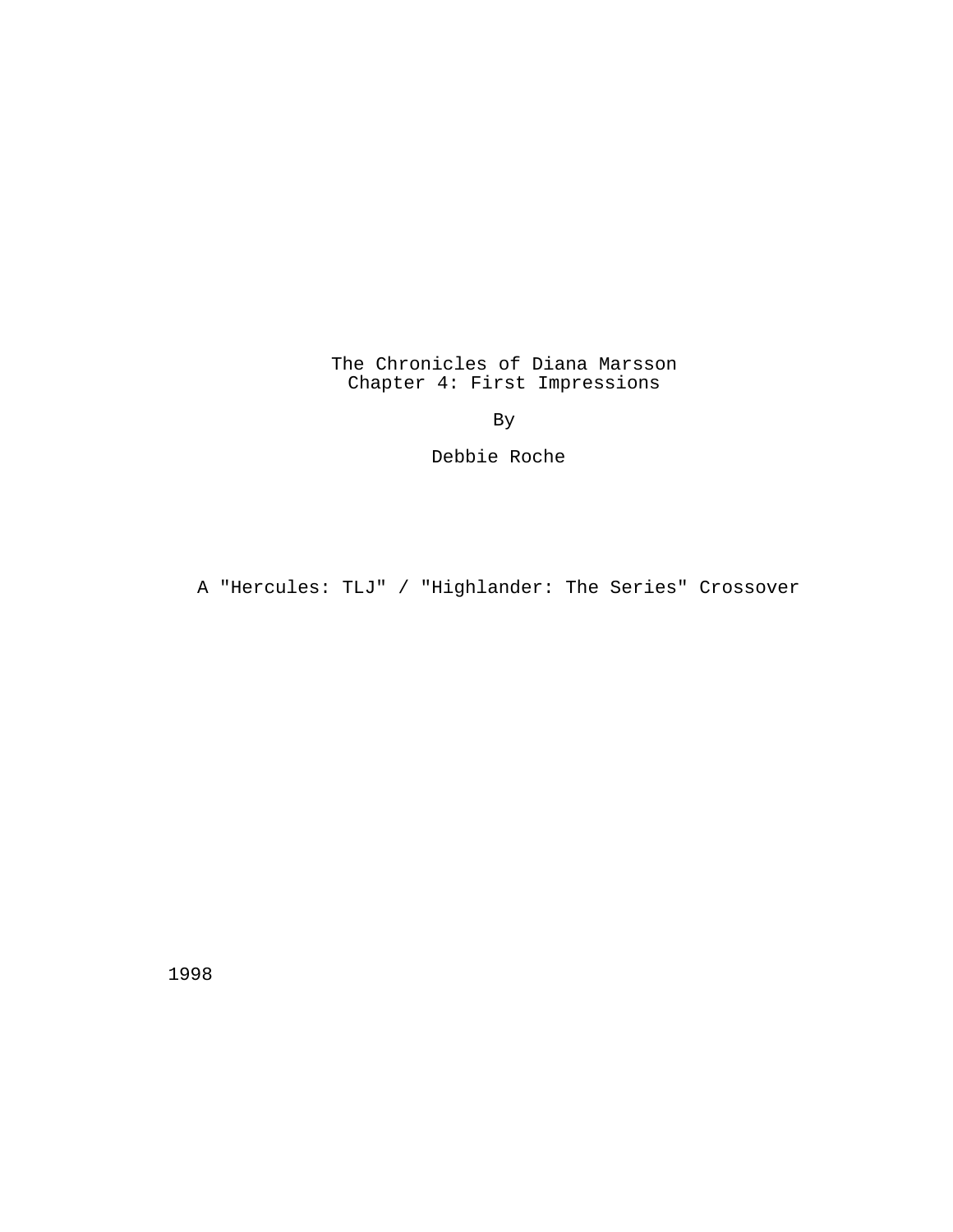### **7 MONTHS LATER**

1 EXT: HERCULES' PLACE - FRONT PORCH 1

DIANA and HERCULES are sitting outside, when a screaming man comes running towards them.

> MAN Hercules! Hercules!

HERCULES stands up. The man approaches.

HERCULES What is it?

MAN There's a monster...

The man pauses, trying to catch his breath.

MAN ...it is destroying all the villages in my area. I...

HERCULES

Calm down.

HERCULES turns to DIANA.

HERCULES Get him a glass of water.

DIANA gets the man a glass of water from the jug on the table. She brings it over and hands it to him. He takes it.

MAN

Thank you.

The man drinks his glass of water. HERCULES signals DIANA to refill it. She does. The man drinks some more, and then continues.

> MAN I was sent to get help. (beat) The first village that was attacked, had one survivor. He ran to the next village to warn of the danger. He got there just in time to evacuate the village before the creature got there. Then, the fastest man in the village was sent to warn the next village. By the (MORE)

> > (CONTINUED)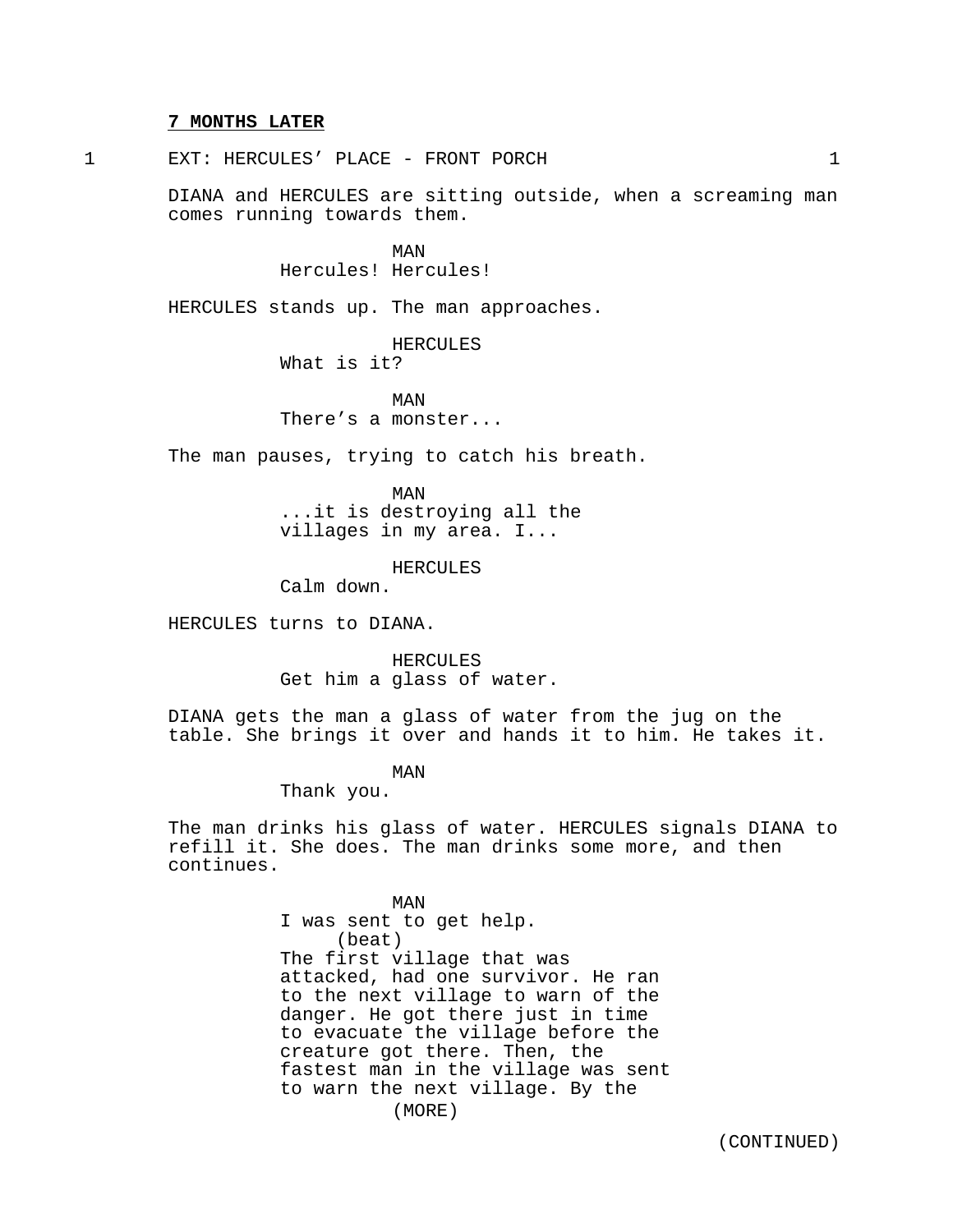MAN (cont'd) time someone reached our village, 3 of the 7 villages between the first one and my one had been completely destroyed. (beat) I was sent to find you. Please you have to help.

HERCULES looks at the man.

HERCULES How far is it to your village?

MAN 10 days. (beat) We must leave now! (beat) Before it is too late.

HERCULES thinks to himself that they might already be too late. By the time they get back to the village, 20 days will have passed. A lot can happen in 20 days. HERCULES looks to DIANA.

> HERCULES I'll be back in about 3 weeks. (beat) Think you can stay out of trouble til then?

DIANA flashes HERCULES a smile.

DIANA I'll try, Herc.

HERCULES smiles back. He wraps his arm around her, and gives her a kiss goodbye.

HERCULES

Love you.

DIANA

And I you.

HERCULES removes his arm from around her.

DIANA Be careful, okay?

HERCULES smiles and winks at her.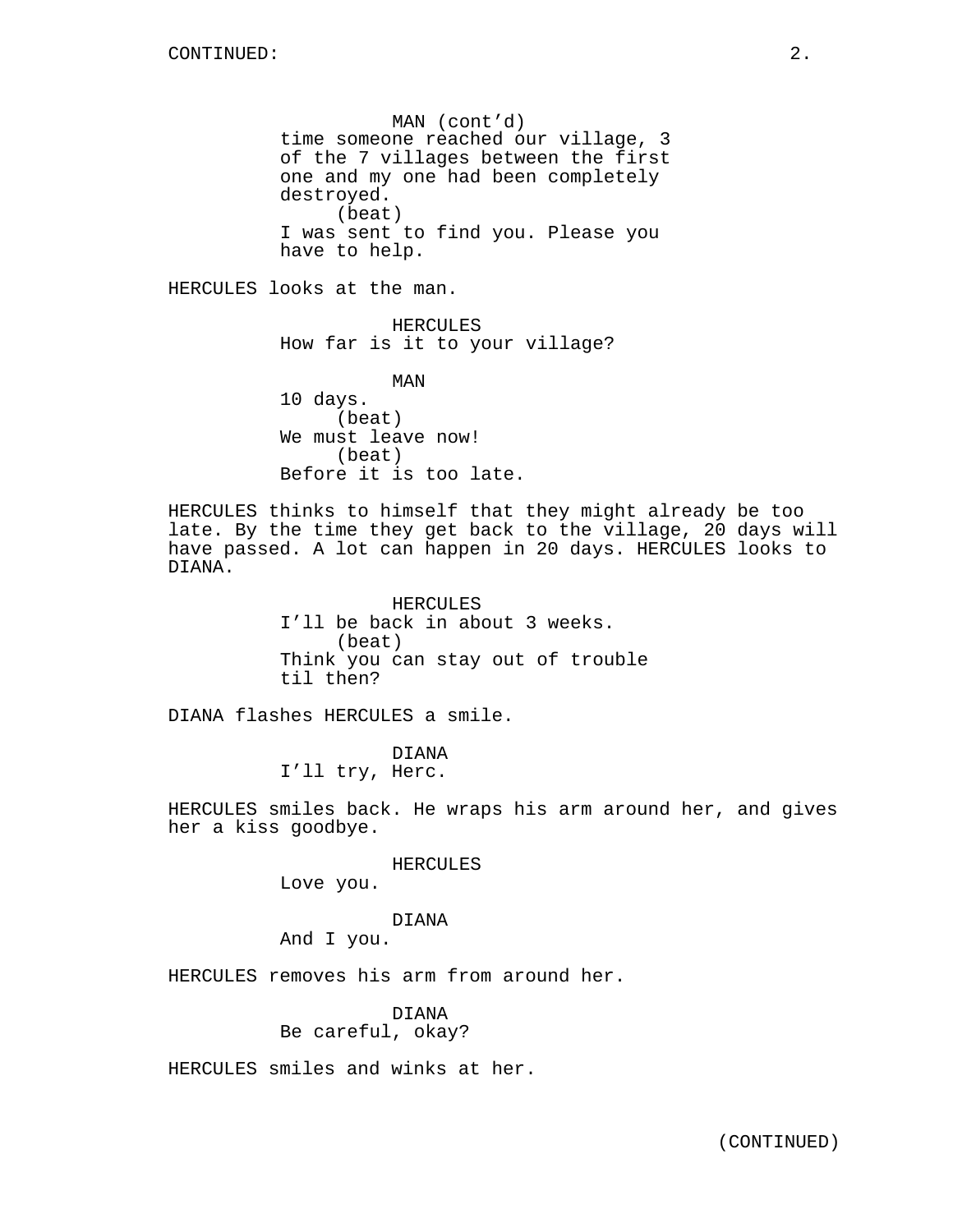### HERCULES

Always.

HERCULES turns to the man.

HERCULES Come on let's get going.

HERCULES and the man set out.

JUMP TO:

#### **1 WEEK LATER**

2 EXT: HERCULES' PLACE (BACKYARD) 2

DIANA is writing her book. By now she is well into the biography of Hercules. She is thinking about how to phrase something, when she senses someone is watching her. She looks up and sees a woman standing there. The woman has a bow in her hand, and a quiver of arrows draped over her shoulder. The woman is ARTEMIS, only DIANA doesn't know that yet.

> DIANA Can I help you?

ARTEMIS Diana, right?

DIANA (raise eyebrow) Yes. Do I know you?

ARTEMIS Not personally. (beat) My little brother asked me to come here.

DIANA

Brother?

ARTEMIS

Yes.

Momentary pause. DIANA is curious as to who she is.

ARTEMIS

I'm Artemis.

DIANA is shocked and surprised at the same time.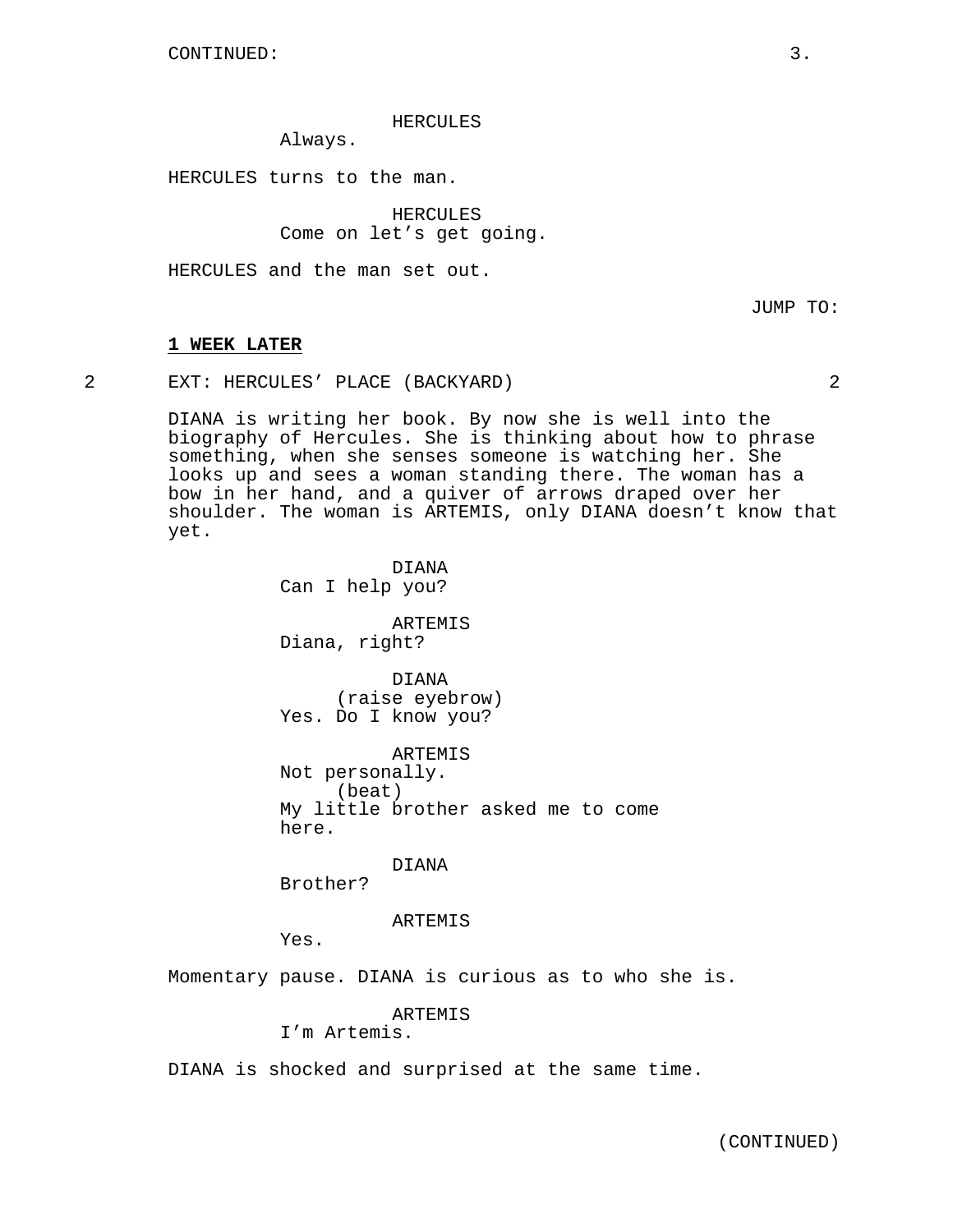DIANA Artemis? Really?

ARTEMIS

Yes.

DIANA Please, sit down.

DIANA offers ARTEMIS a chair.

## ARTEMIS

Thank you.

ARTEMIS sits at the table.

DIANA Would you like a drink?

## ARTEMIS

I'd love one.

DIANA pours ARTEMIS a drink from the jug on the table. ARTEMIS takes it.

> ARTEMIS So, Herc says you wish to learn to shoot.

ARTEMIS takes a drink of her drink.

### DIANA

Yes. (beat) Will you teach me?

ARTEMIS I've thought about it.

DIANA

And?

ARTEMIS takes another drink of her drink.

ARTEMIS I'm here, aren't I?

DIANA

So you are. (beat x2) When do we start?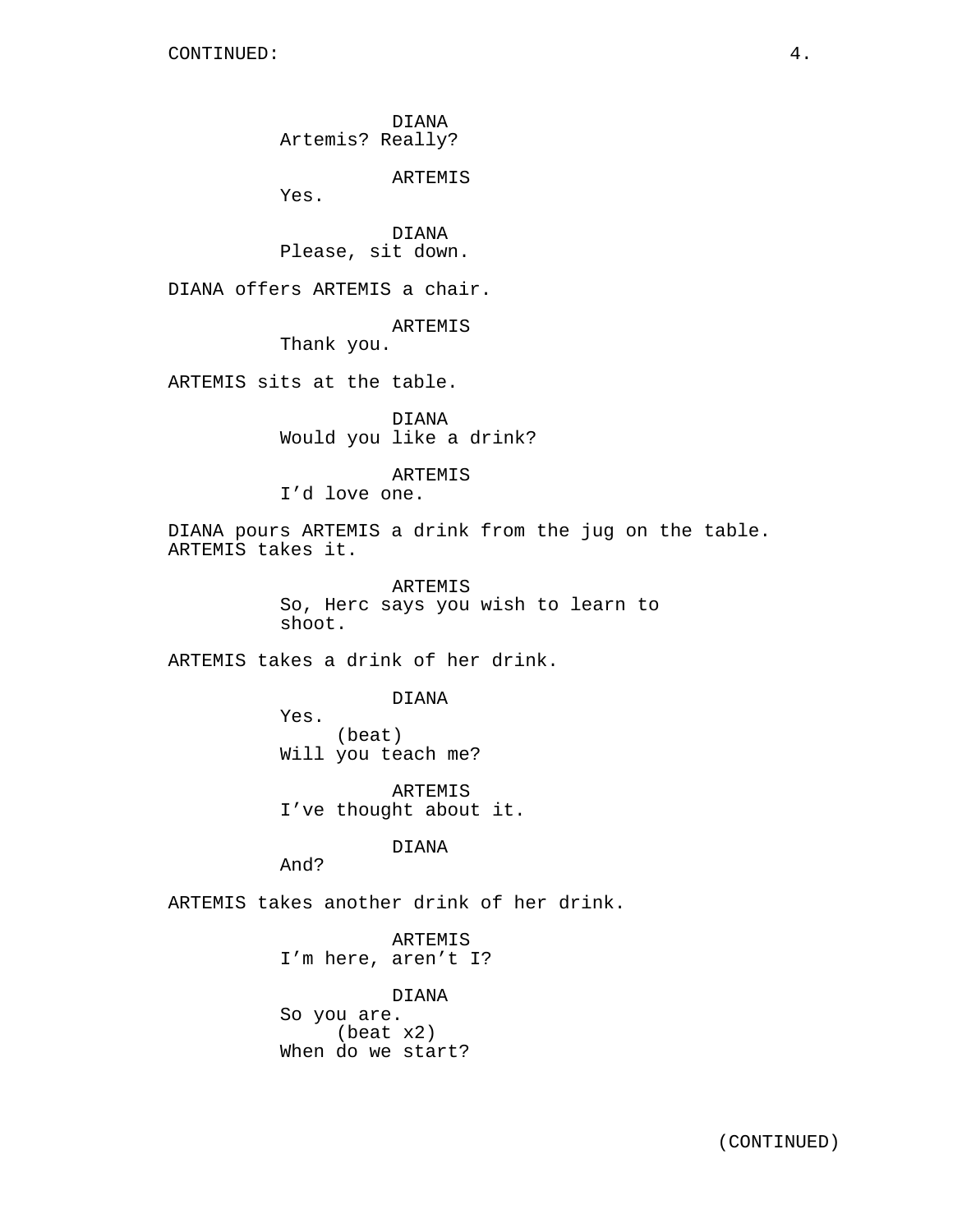ARTEMIS When would you like to start?

DIANA Can we start now?

ARTEMIS

Sure.

ARTEMIS finishes her drink.

ARTEMIS

You ready?

DIANA

I guess so.

ARTEMIS

Good.

ARTEMIS rises from the table, and indicates that they should head to the backyard.

## ARTEMIS

Shall we?

DIANA smiles and rises from the table. They head to the backyard.

#### CONTINUE TO:

3 EN-ROUTE TO THE BACKYARD 3

DIANA stops.

DIANA Wait, I don't have...

ARTEMIS snaps her fingers, and a bow appears in DIANA's hand. DIANA is startled at first.

## DIANA

Wow. I...

ARTEMIS snaps her fingers again, and a quiver of arrows appear draped over DIANA's shoulder.

> ARTEMIS Come on. Let's get started.

ARTEMIS continues to the backyard. DIANA looks at her bow and quiver of arrows.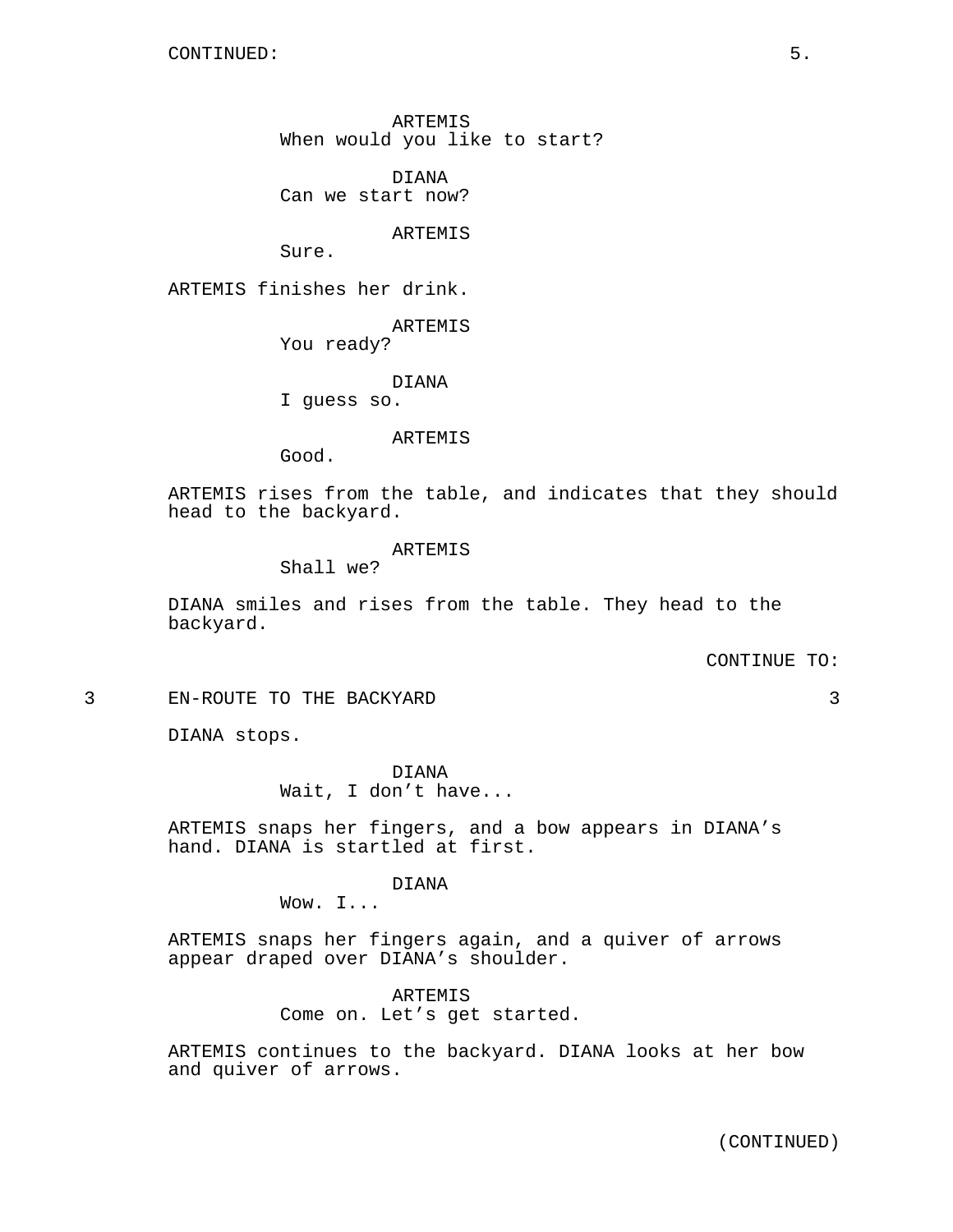DIANA (mutter) I wish I could do that.

DIANA continues walking.

CONTINUE TO:

### 4 TIME FLIES MONTAGE 4

ARTEMIS spends the rest of the day trying to teach DIANA to shoot. DIANA is lousy at first, but after a couple of hours she gets better. After a couple of days she has improved a lot.

CONTINUE TO:

5 TIME RESUMES (BACKYARD) 5

ARTEMIS looks at DIANA with a smile on her face.

ARTEMIS You have improved a lot since we started.

DIANA

Thanks.

Momentary pause.

ARTEMIS I have to leave now, so keep practicing. (beat) It was nice meeting you.

DIANA

You too.

ARTEMIS I'll see you later.

ARTEMIS waves her hand in a "bye" gesture, and vanishes.

DIANA Wait, I... (beat) That's two for two. Who's gonna be next?

DIANA heads back to the house and enters it.

CUT TO: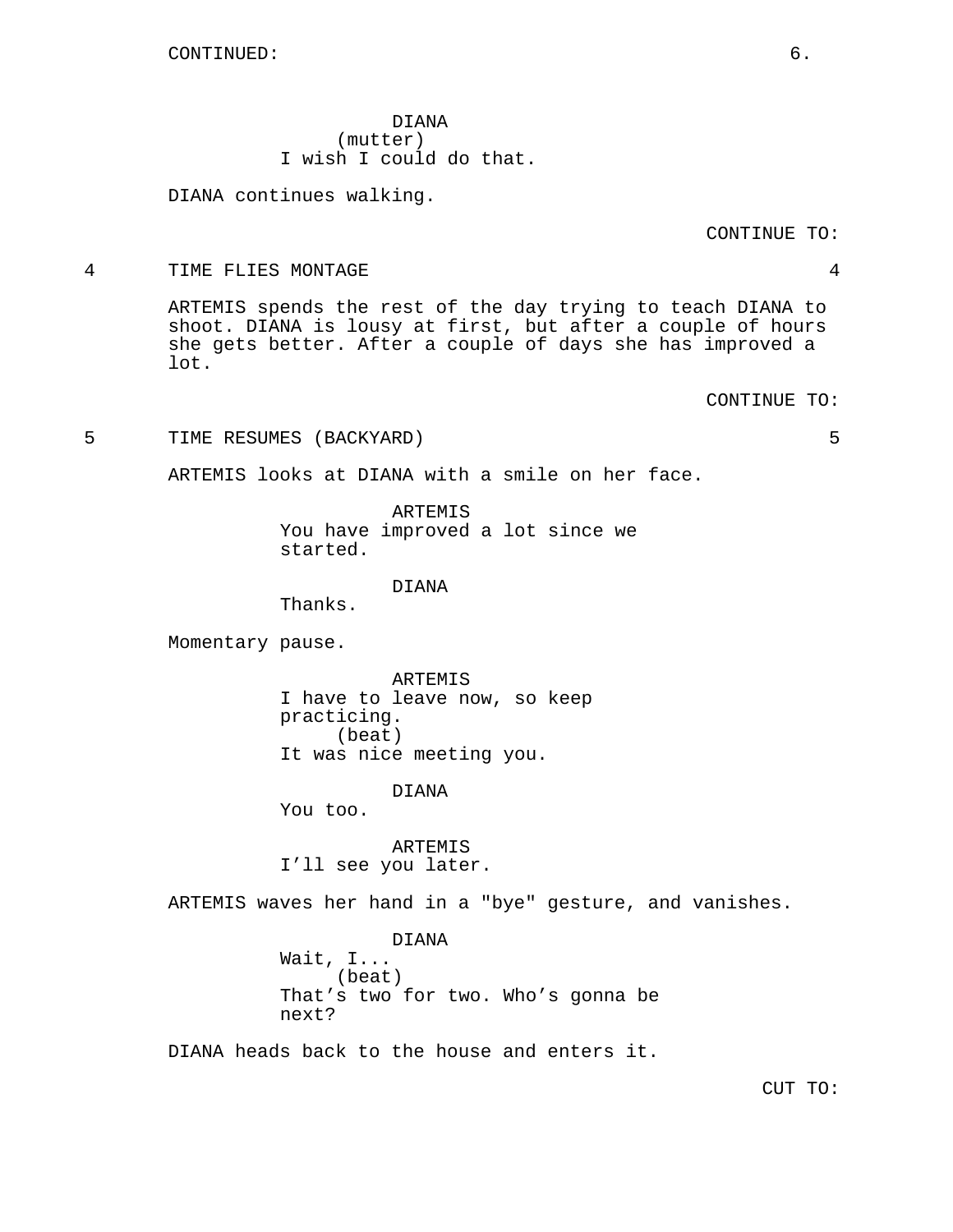6 EXT: HERCULES' PLACE (BACKYARD) 6

DIANA is out back. She is sitting on the ground looking up at the stars - thinking. APHRODITE appears behind her. APHRODITE watches DIANA for a few moments wondering if she should disturb her. APHRODITE decides that she will interrupt. DIANA, not having heard APHRODITE arrive in the first place, is startled when a voice sounds from behind her.

> APHRODITE What are you thinking about, Diana?

DIANA turns her head to see who is talking to her. She sees a beautiful woman, wearing what looks like a pink negligee. APHRODITE approaches DIANA and sits down beside her.

> DIANA And who might you be?

APHRODITE Isn't it obvious?

DIANA

 $No, I...$ 

APHRODITE runs her hand through her hair - acting like a beauty queen.

DIANA

Wait. (beat) Let me guess. (beat) Aphrodite, right?

APHRODITE (smile) How'd you guess?

Momentary pause.

DIANA Do you guys make it a habit of just dropping in on people?

APHRODITE

Us guys?

7.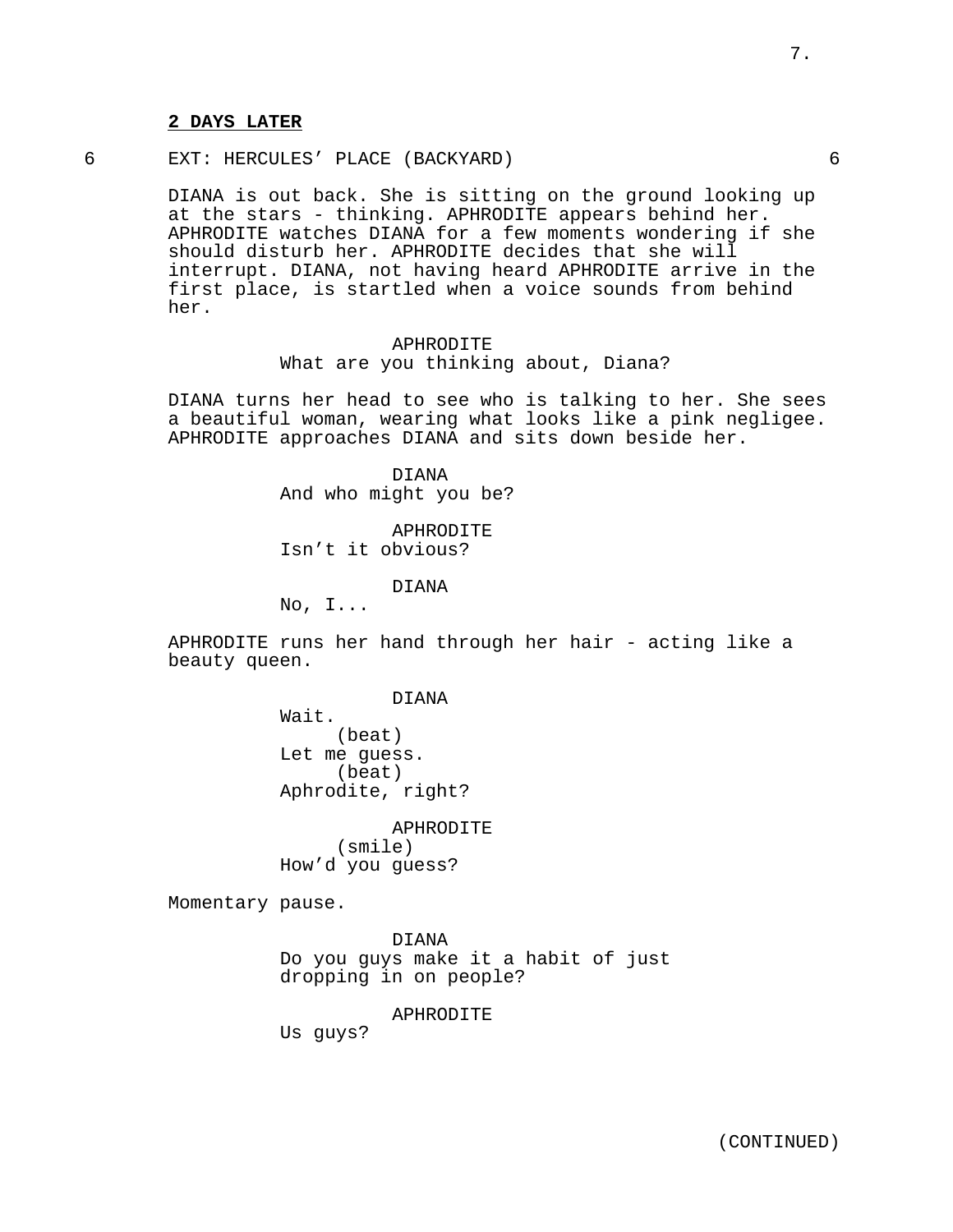DIANA Sorry. I meant... Do you and your people make... APHRODITE People? We're not people. We're Gods! DIANA Of course you are. (beat) I mean... APHRODITE I know what you mean. (beat) The answer is yes. (beat) We can do want we want, when we want. That includes dropping in on whoever, whenever! DIANA I see. (beat) And the purpose of your visit? APHRODITE Do I need one? DIANA I guess not. (beat x2) But I'm sure there are a million other things you could be doing at the moment. APHRODITE True. DIANA So why am I so lucky? Momentary pause.

APHRODITE I've been watching you since you moved here.

DIANA

You have?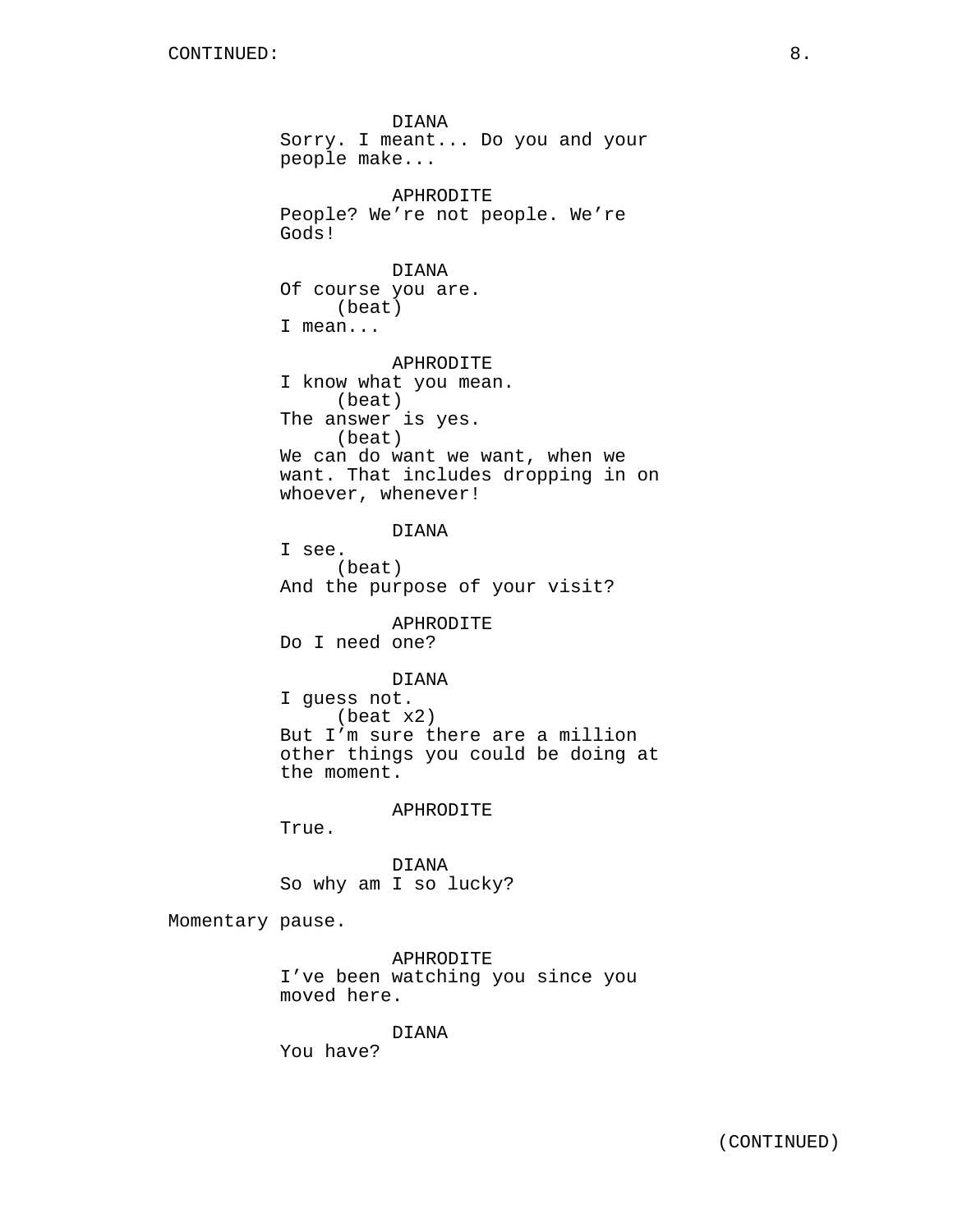APHRODITE I've noticed that you don't have many friends.

DIANA Don't need any. As long as I've got Herc...

APHRODITE Oh please! (beat) Don't you ever wish you had another woman to talk to?

Momentary pause.

DIANA

I guess.

Momentary pause. APHRODITE looks at her as if she is looking through her.

DIANA

Sometimes.

APHRODITE

I knew it.

Momentary pause.

DIANA So what did you want?

APHRODITE I'd like to be your friend.

DIANA looks at her with raised eyebrows.

DIANA

Why? (beat) What's in it for you?

APHRODITE

Nothing.

DIANA

Nothing?

APHRODITE Yes. Nothing.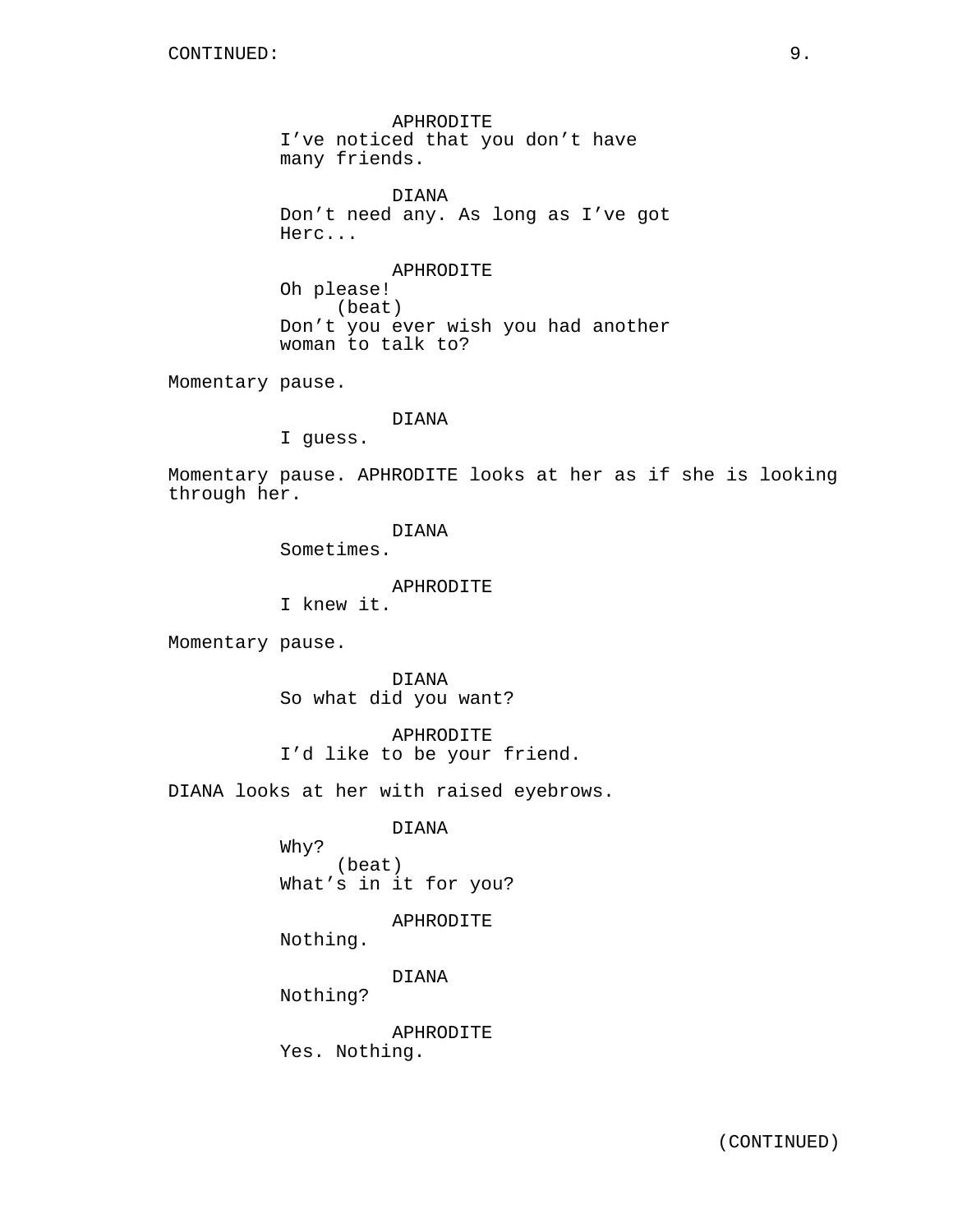DIANA You guys never do anything without a reason. Without some hidden agenda. Why should...

APHRODITE

Diana.

Momentary pause. APHRODITE gives DIANA a look. A look that says she is being truthful.

DIANA

Okay. If you really want to be my friend, then I accept your offer of friendship.

## APHRODITE

Good.

APHRODITE offers her hand, DIANA takes it. They shake hands and then let go. DIANA looks back up at the stars. APHRODITE looks up to the sky as well. After a few moments, APHRODITE turns to DIANA.

> APHRODITE So, tell me about yourself.

DIANA What do you want to know?

APHRODITE

Everything.

DIANA

Everything?

APHRODITE nods. Momentary pause.

DIANA

Like what?

APHRODITE

Where you were born. Who your parents are. How you met Hercules. (beat) Tell me your life story.

DIANA Okay. Um, let's see. (beat) I don't know where I was born, or who my real parents are. (beat) (MORE)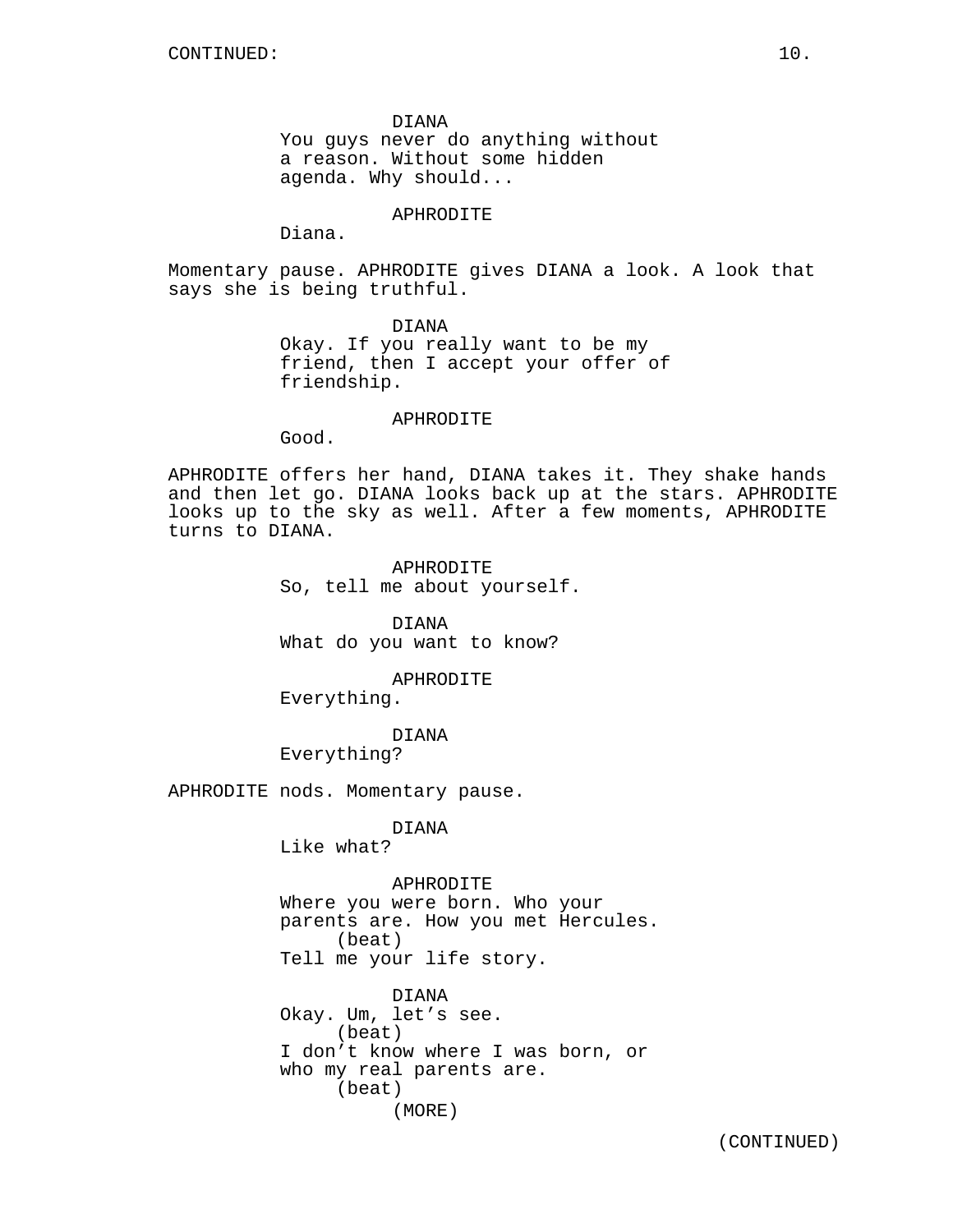DIANA (cont'd) You see, I was abandoned in the woods as an infant, and was found by a centaur named Deric. He raised me. (beat) When I turned 16, I set out on my own to see if I could learn who I really was. (beat) I roamed around for a long time. Went from city to city. And, finally, without realizing it, I'd left Greece. APHRODITE How'd you know you'd left Greece? DIANA I was standing by a stream praying to one of the Gods. I forget which one, it was so long ago. I think it might have been Apollo. (beat) Anyway, a woman was passing by and overheard me. She said to me "You're from Greece aren't you?" to which I promptly replied, "You mean I'm not in Greece anymore?". She said no. She said I was in a place called Highlandria. APHRODITE is intrigued. She's never heard of Highlandria. APHRODITE Highlandria? Never heard of it. Where is it? Momentary pause. DIANA I don't know really. (beat) I found it by accident. (beat) But that's another story. (beat) Where was I? (beat x2)

Ah yes. The woman.

DIANA takes a breath, then continues.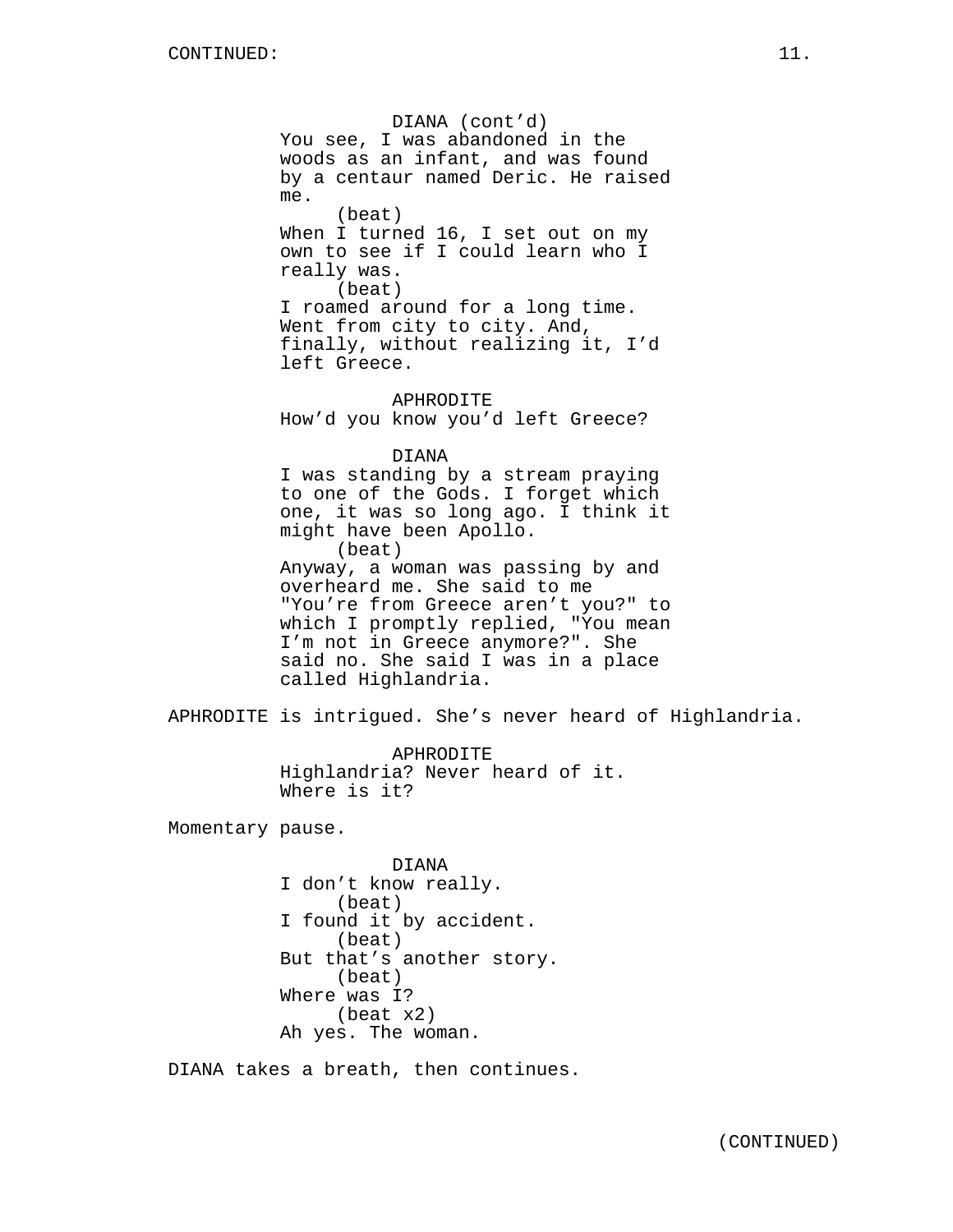DIANA She brought me back to her place, and introduced me to her young son Duncan. (beat) It was love at first sight. For both of us. Here I was, a young woman of 18, falling in love for the first time. (beat) We got married, and Duncan built a house for us by a nearby lake. We lived very happily for about 5 years.

APHRODITE What happened then?

DIANA

A warrior came to our house. He challenged Duncan to a fight. Duncan and the warrior fought for what seemed like forever, but was probably only a couple of hours.

Momentary pause.

APHRODITE

And?

DIANA Duncan lost.

APHRODITE

I'm sorry.

DIANA The last thing Duncan said was, "I love you, D"

APHRODITE looks at DIANA with a raised eyebrow.

## APHRODITE

D?

DIANA Yes. It was his pe...

DIANA is about to say "pet name" but changes her mind.

DIANA ...special name for me.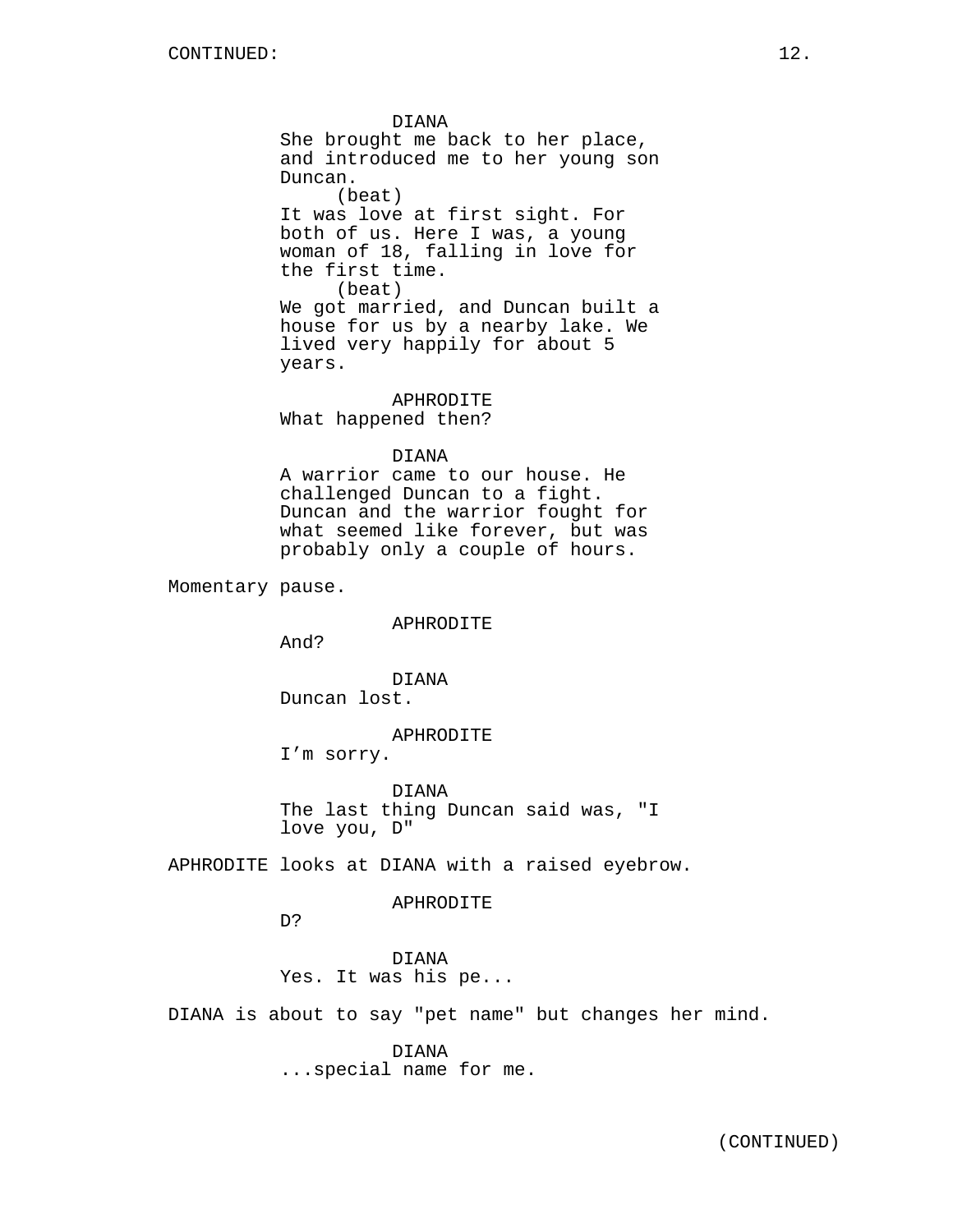### APHRODITE

I see.

APHRODITE waits for DIANA to continue. After a few moments, when DIANA doesn't continue, APHRODITE prompts her to continue.

> APHRODITE Please, go on. DIANA Anyway, the warrior then looked at me and said, "You, are mine. You are my prize." (beat) He advanced on me. I picked up Duncan's sword, and stabbed him with it. He fell to the ground. (beat) I ran out of the house, and into town. I ran to Duncan's mother, and told her what had happened. (beat) I stayed with her for a while. At the time, I wasn't sure how long I'd been at her place. Was it days, weeks, months, years... I wasn't sure. Time seemed to stand still after Duncan was killed. (beat) I eventually recovered, and learned from his mother that only 7 months had passed since Duncan's death. (beat) I decided I had to go back to that house by the lake. The house Duncan had built. (beat) It was exactly 3 years after Duncan's death that Hercules landed in the lake. (beat) I was inside when I heard a splash. (beat) I ran outside and saw him. I invited him inside after he told me who he was. (beat) He said he had to get to Corinth. I told him Corinth was a great distance away. He asked me if I knew how to get there. I told him I'd show him in the morning.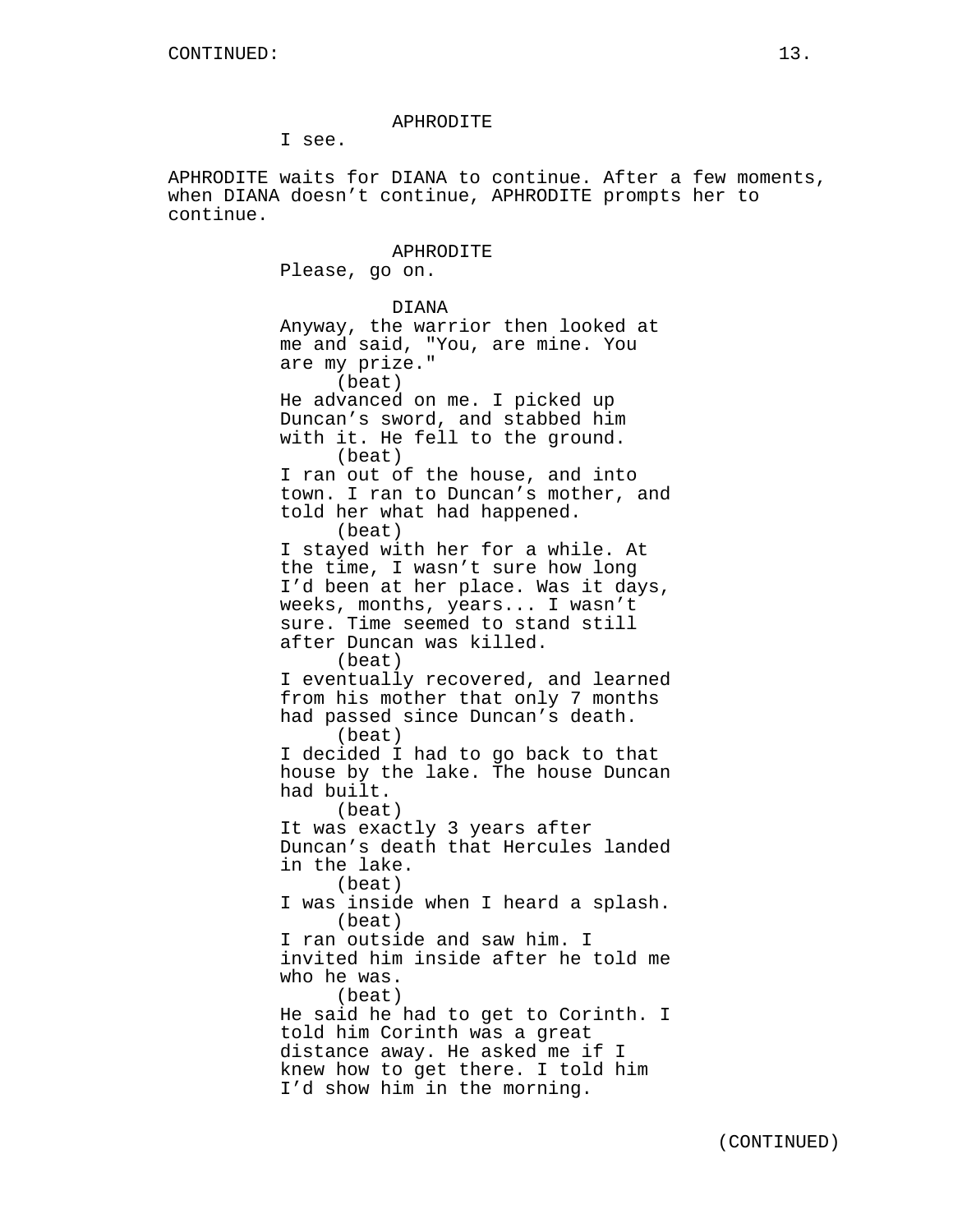(beat) So, the next morning we headed for Corinth. We got there two months later. And, well, you know the story from there. APHRODITE Wait. (beat) Your meeting with my brother... That's not how I heard it. Momentary pause. DIANA is curious. DIANA Oh? (beat) And, how have you heard it? APHRODITE In the version I heard, you were outside. Not inside. You were sitting under a tree when he landed in the lake. (beat) You looked at him as he walked out of the lake, and headed to him. He saw you, and headed to you. His eyes locked with yours, and when you met... You kissed in a passionate embrace. And then, after a few moments, you both fell to the ground and made love for hours.

DIANA looks at APHRODITE with raised eyebrows.

DIANA

What? (beat) That's not how it happened at all. (beat) I mean, we were half way to Corinth before he even kissed me!!

APHRODITE So, tell me, what's he like?

DIANA is confused.

DIANA

Who?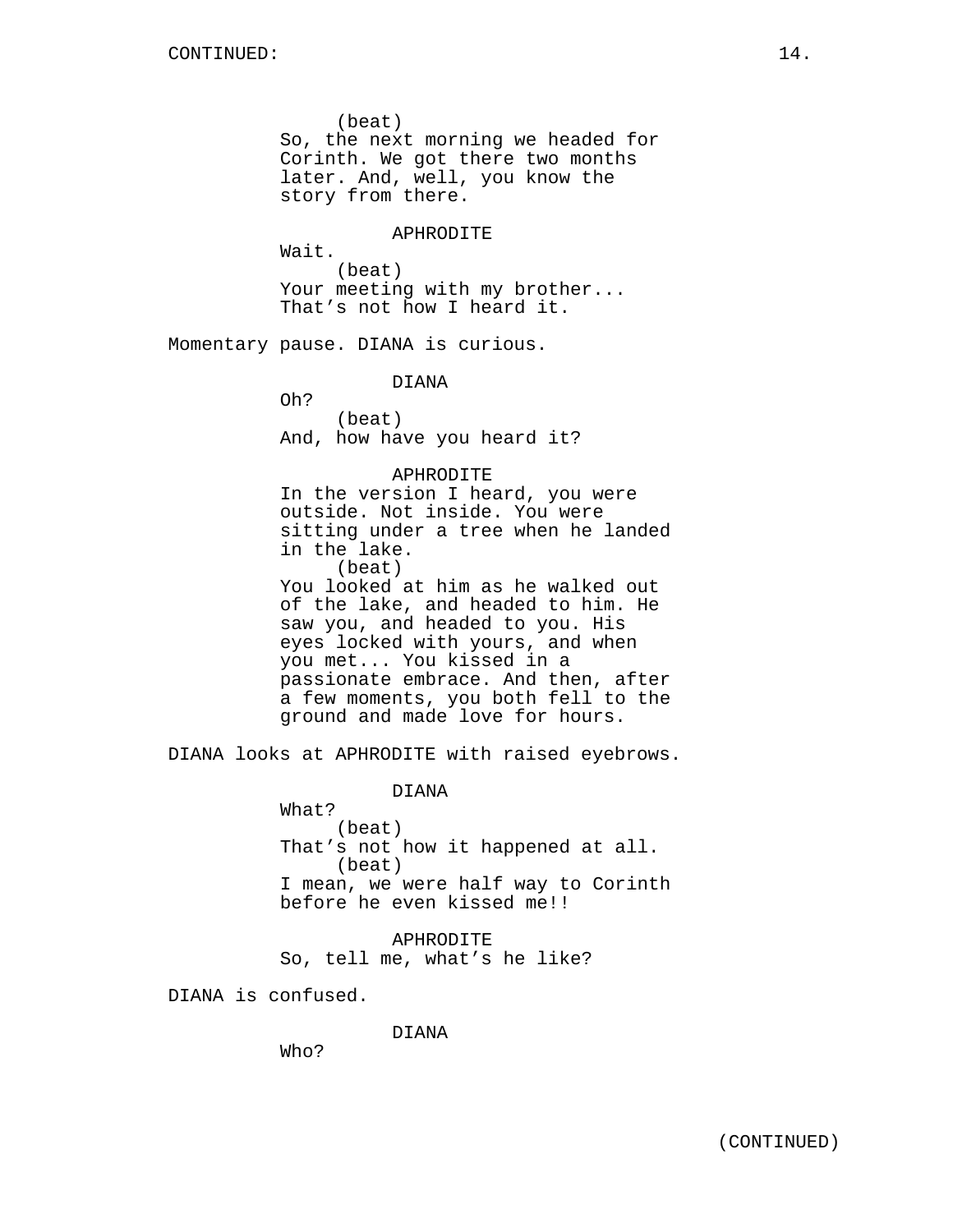### APHRODITE

Hercules.

DIANA I don't know what you mean. He's your brother. Don't you know him?

APHRODITE 1/2 brother. And that's not what I meant.

DIANA is curious.

DIANA Oh? What did you mean?

APHRODITE smiles and gives DIANA a look.

## APHRODITE

Everyone knows about Hercules the Hero, how he performs incredible feats, I want to know about Hercules the man, and how he performs in the bedroom.

DIANA can't believe that APHRODITE just asked her that.

DIANA

What?

APHRODITE What type of lover is he? (beat) Is he soft and gentle? Does he make you melt? Is it all hot, and steamy? Can he make you...

DIANA says line as she stands up.

DIANA This conversation is over.

DIANA looks at APHRODITE, who is still sitting.

DIANA

What goes on between me and Hercules, stays between me and Hercules. (beat) I don't kiss and tell. And I'm not going to discuss our sex life with you!!!

APHRODITE says line as she stands up.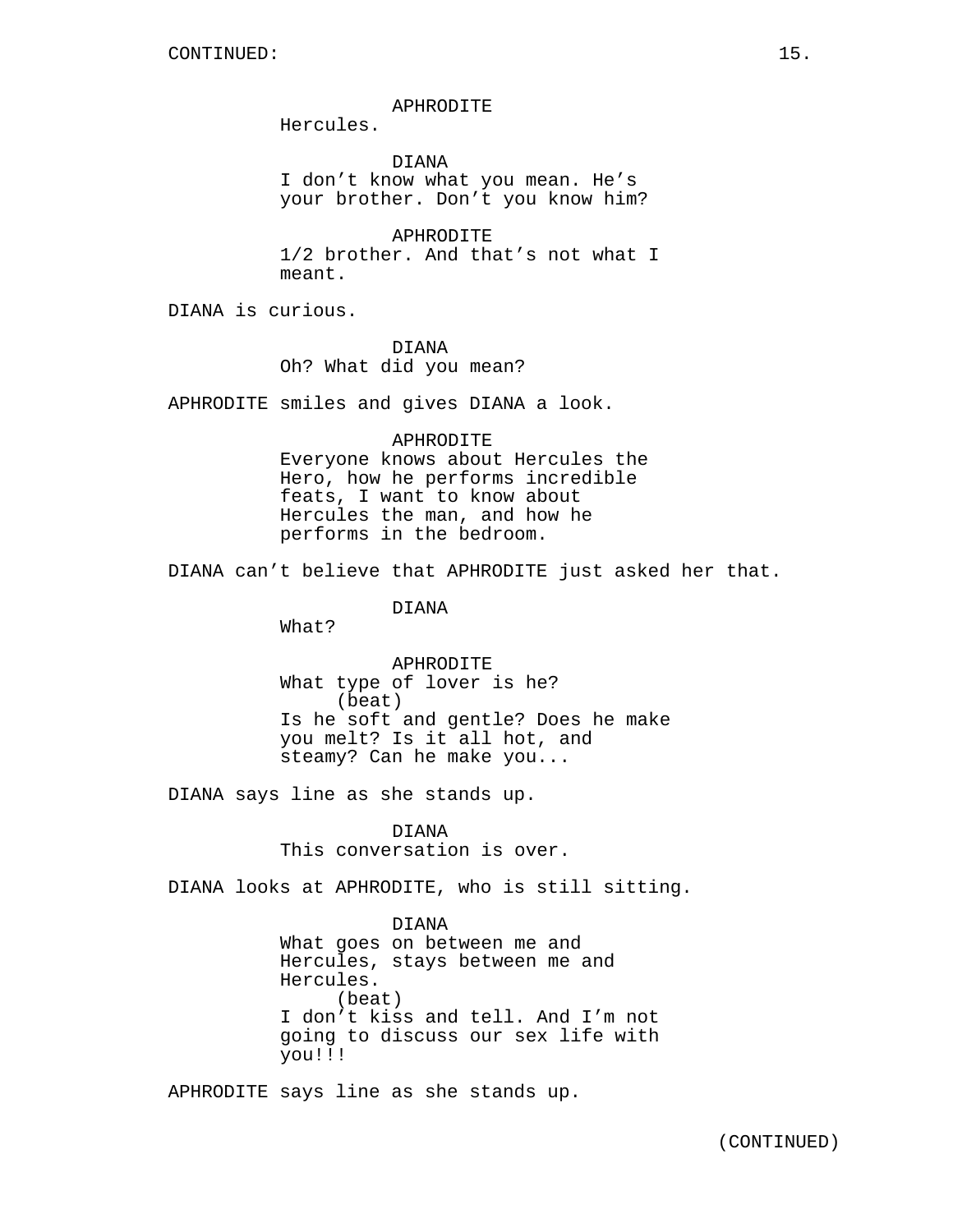APHRODITE Ah, so you admit that you are sleeping with him!?!

DIANA I think you should leave. NOW!!!

APHRODITE You can't tell me what to do!

DIANA Fine! Then I'm leaving. Goodnight Aphrodite.

DIANA storms off back to the house. APHRODITE watches her retreat into the house.

> APHRODITE Well, I didn't learn very much. Did I? (beat) Maybe next time.

APHRODITE vanishes.

JUMP TO:

## **2 DAYS LATER**

7 INT: BEDROOM 7

DIANA awakens and looks out the bedroom window. She sees a man sitting out back, under a tree. He seems to be waiting for someone.

> DIANA Great. (beat) I wonder who it is now?!?

DIANA gets dressed and exits the room.

JUMP TO:

## 8 EXT: BACKYARD 8

The man stands as she approaches him. She looks him over. He is tall, has dark-hair, is well built, very well built, and is wearing a sword on his waist. The man looks at her and smiles. She finds herself smiling back, admiring him as they get closer and closer. She figures he must be a God. His very presence demands attention, respect. But which one is he? He gets to about an arms distance from her, then speaks her name.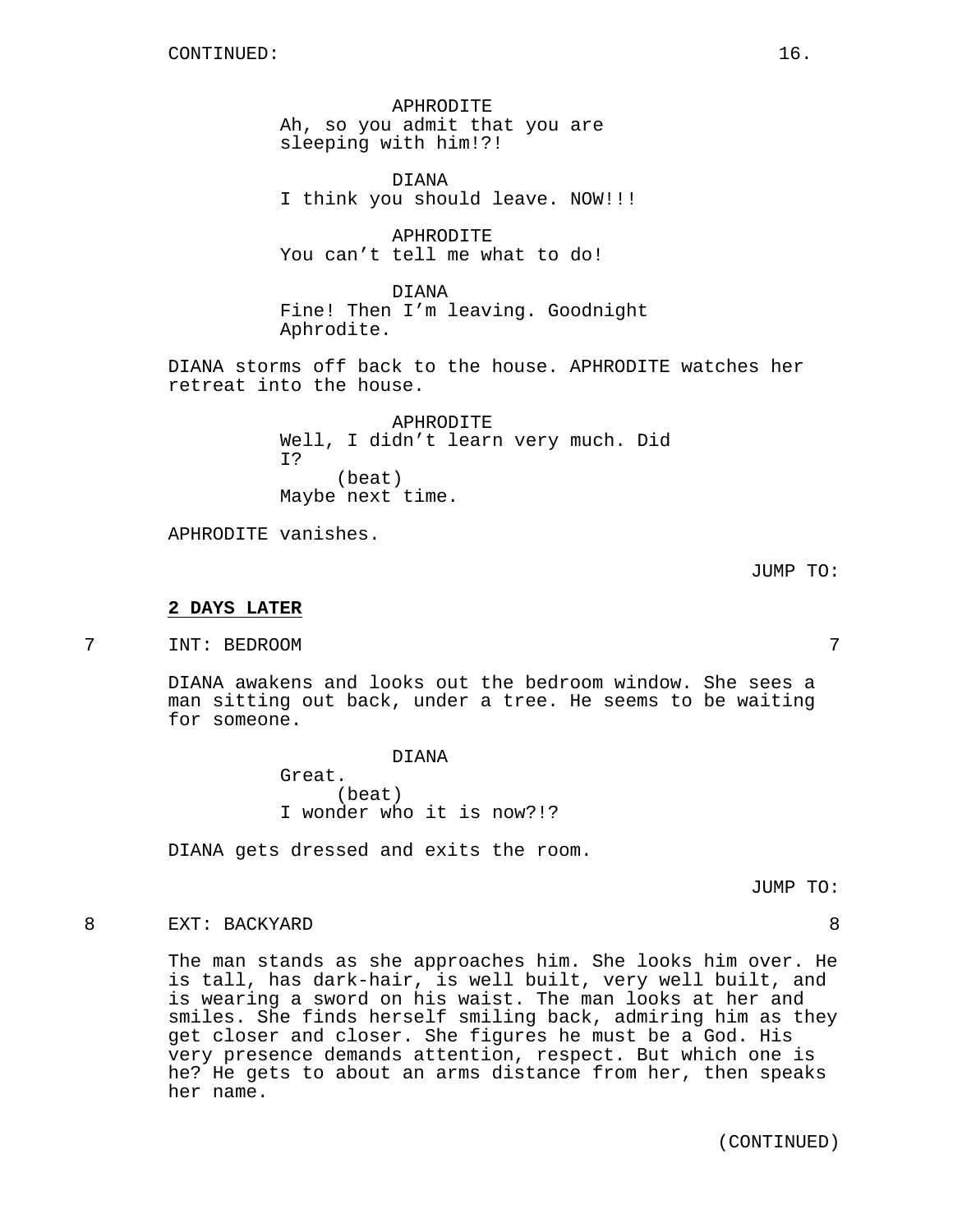Diana.

The sound of his voice goes straight through her. DIANA has to almost force her voice to work. But she does. She hopes he doesn't notice.

DIANA

Yes. (beat) And you are?

ARES

Ares.

DIANA (mutter) Figures.

DIANA looks to ARES and addresses the God Of War.

DIANA What can I do for you?

ARES Ah, you got that wrong. (beat) It's what I can do for you!

DIANA

Which is?

ARES smiles, and pulls another sword out of thin air. He offers it to her.

> ARES I once heard that you wished to learn how to use a sword, am I right?

> > DIANA

Yes.

DIANA takes the sword and looks it over. She thinks to herself, that Mac would love to see this sword.

> ARES And, that you wanted me to teach you.

DIANA I guess I did say that.

Momentary pause. DIANA admires the sword.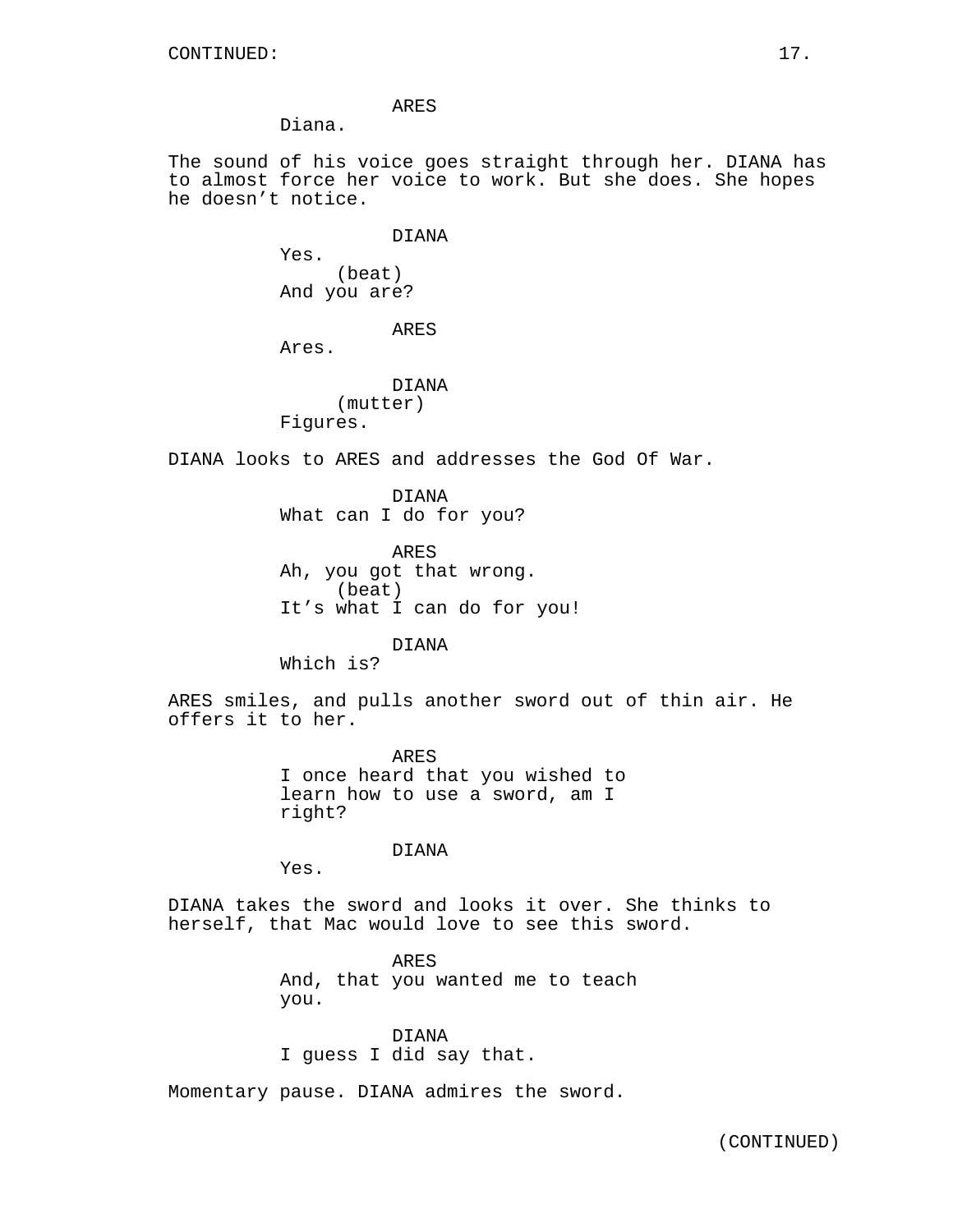DIANA This is a beautiful sword.

ARES

Thank you.

ARES smiles, and says the next line in an almost seductive tone.

> ARES I had Hephaestus make it just for you.

DIANA is surprised. Was he serious? She looks up from the sword, and at ARES.

> DIANA Really? For me?

ARES You sound surprised?

DIANA No one has ever had a sword made for me before. I hope it didn't cost...

ARES Cost? (beat) Diana, I'm a God! (beat) Hephaestus is my brother. Well, 1/2 brother. (beat) It didn't...

DIANA Right. Gods. I forgot.

ARES raises an eyebrow in curiosity.

ARES

Forgot?

DIANA Never mind. (beat x2) So, when can we start?

ARES When ever you want.

DIANA looks at him.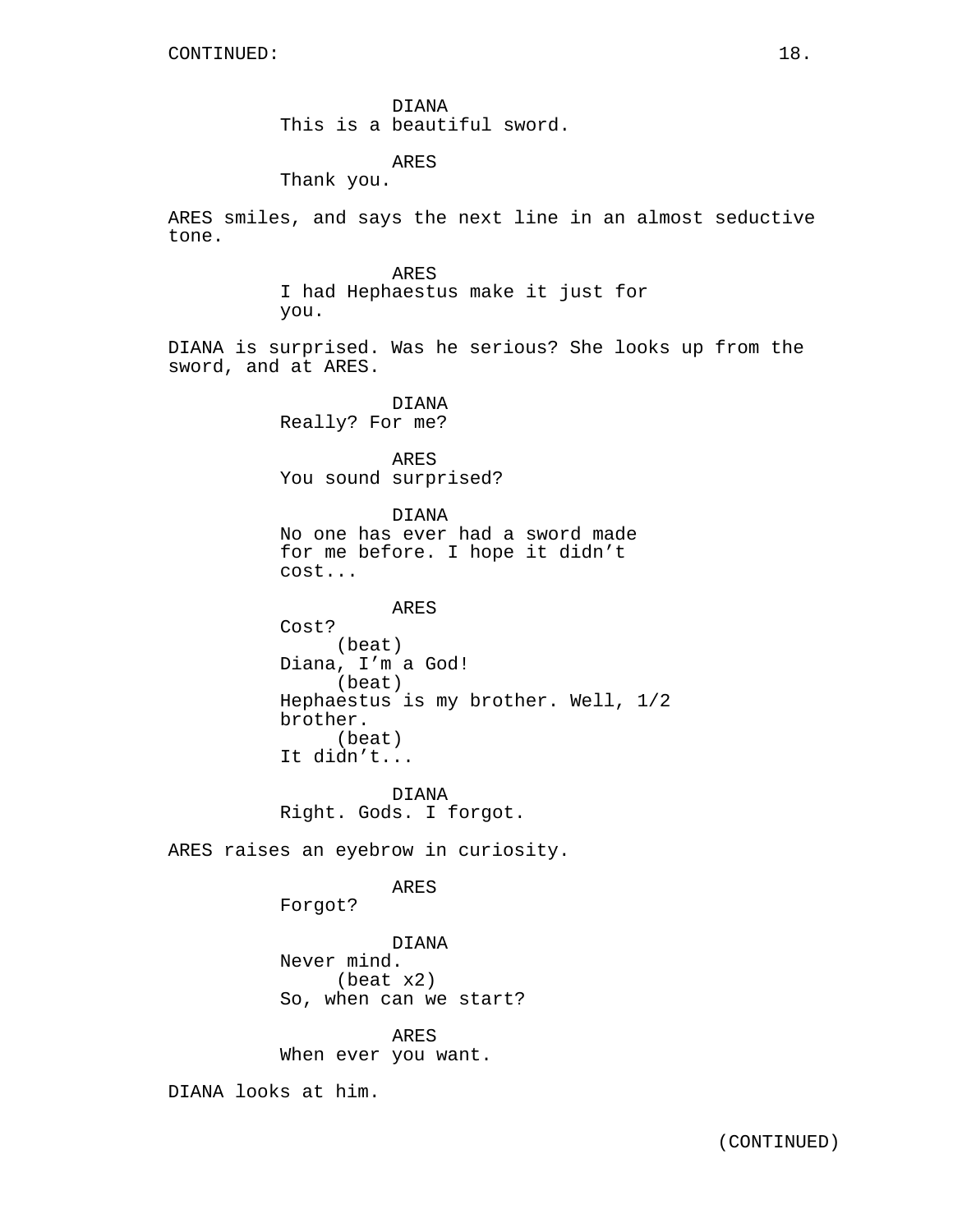DIANA How about now?

ARES (smile) Eager, aren't we.

DIANA You know what they say. (beat) "No time like the present".

DIANA points the sword at ARES.

DIANA

En Garde.

ARES flashes her a playful smile.

ARES I think I'm gonna like you.

DIANA smiles back at him.

CONTINUE TO:

9 TIME FLIES MONTAGE 9

ARES shows DIANA how to hold the sword, and how to move the sword. He spends about a week and half teaching her different moves. By the end of the week, ARES is totally captivated with her. No other mortal has ever picked up his fighting techniques so fast. Not even Xena.

CONTINUE TO:

10 TIME RESUMES (BACKYARD) 10

The sun is setting.

ARES I'm impressed. (beat x2) Only one other women learned so fast.

DIANA Oh? And who might that be? (beat) Artemis? Athena?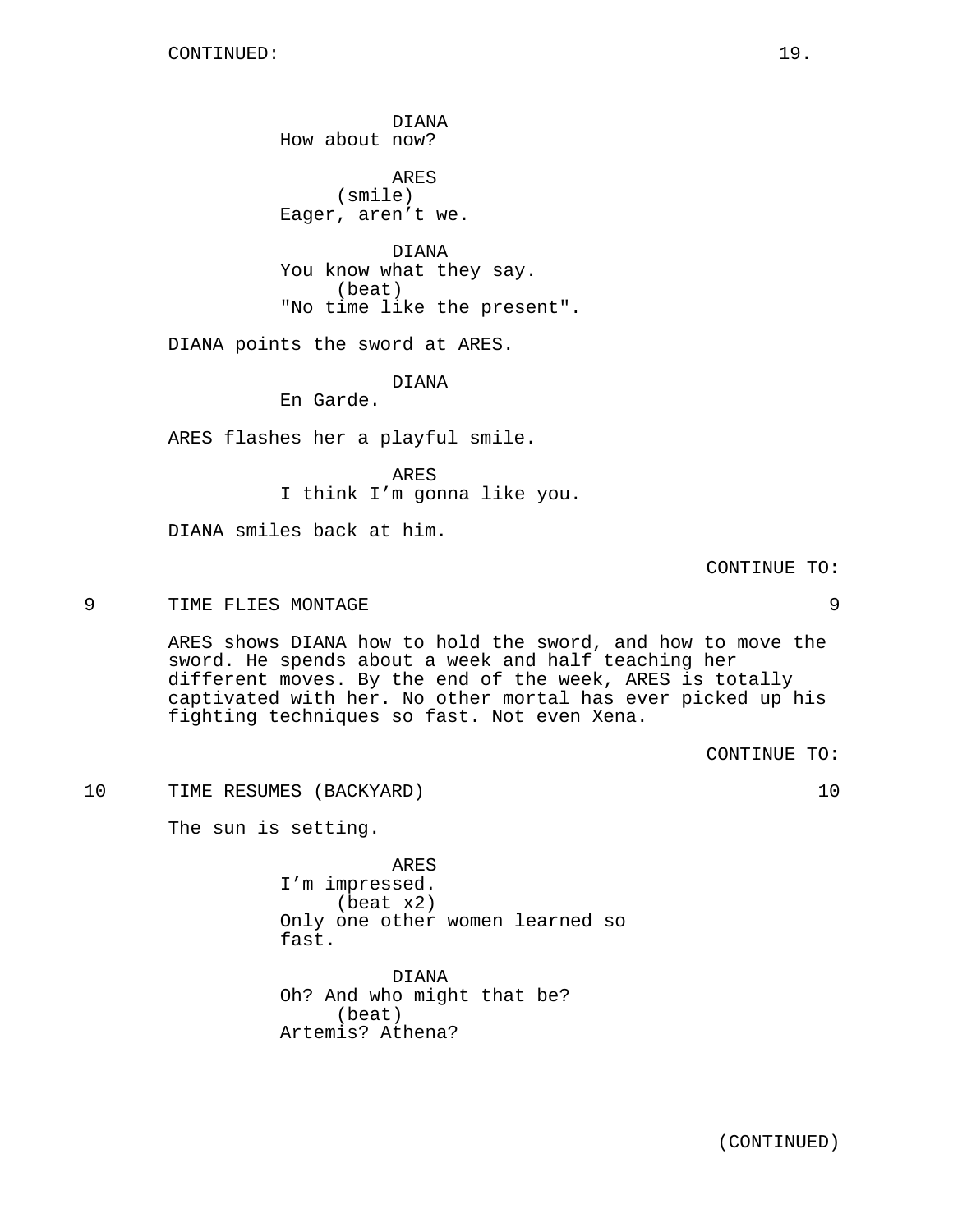ARES Please, don't insult me. Those two couldn't... (beat) Never mind. (beat) No. The one I thinking of, was Xena. DIANA is surprised. DIANA Xena? (beat) You're comparing me to Xena? ARES Yes. And, coming from me, that's a compliment. DIANA Thanks. (beat x2) You know Xena? ARES Yes. (beat) She was one of the best. (beat) I'd taught her how to be a great warrior. (beat) And she never let me down. That is until she met Hercules. DIANA Oh. Momentary pause. ARES So, what's your secret? DIANA raises an eyebrow in curiosity.

# DIANA

Secret?

ARES Yeah. (beat) What drives you to fight like you do?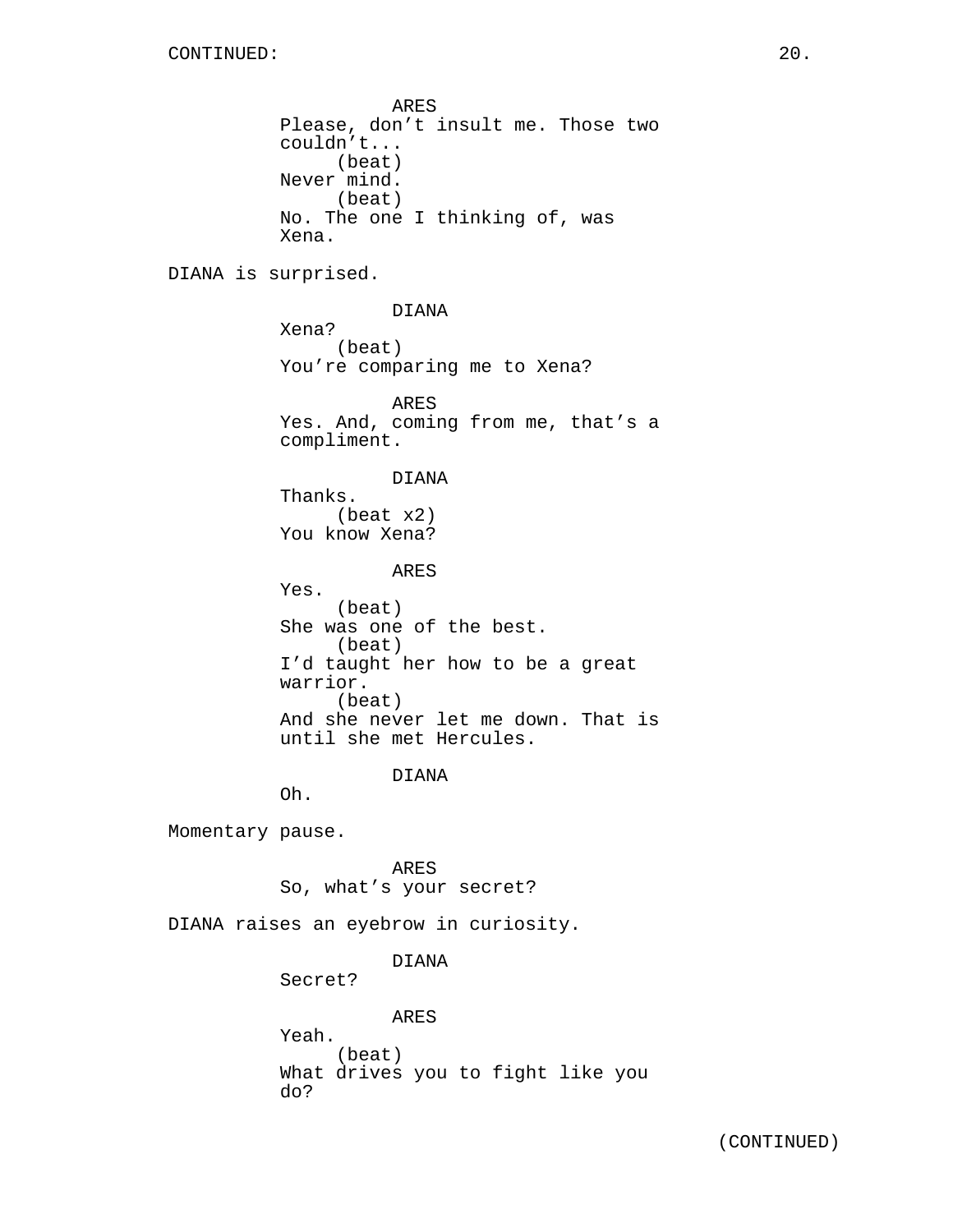DIANA breathes a sigh of relief.

DIANA I'm not sure I know what you mean.

ARES Well, Xena had the thirst for revenge. You...

DIANA I've just always been a fast study, Ares.

ARES That's it?

DIANA

That's it.

Momentary pause. ARES gives her a look that says he doesn't quite believe her. He tries to probe her thoughts, read her mind, but he can't find any sign that she is lying. DIANA smiles at him and draws her sword.

> DIANA So, teach. (beat) Shall we see how much I've learned?

ARES (laugh) Are you challenging me?

DIANA

(smile) Do you accept?

ARES responds by drawing his sword. They fight. ARES admires her. The more time he spends with her, the more he likes her. And he's starting to like her a lot. As she shows him what she's learned, and just how good she has become, he can't stop wondering what she would be like in bed. What sort of moves she'd have between the sheets. The thought of taking her in his arms, is turning him on. Their fight gets more intense. But, she handles it. She handles it like a pro. ARES is really getting turned on now. He wants to just take her, make love to her, and show her some moves that she won't easily forget.

PAN TO: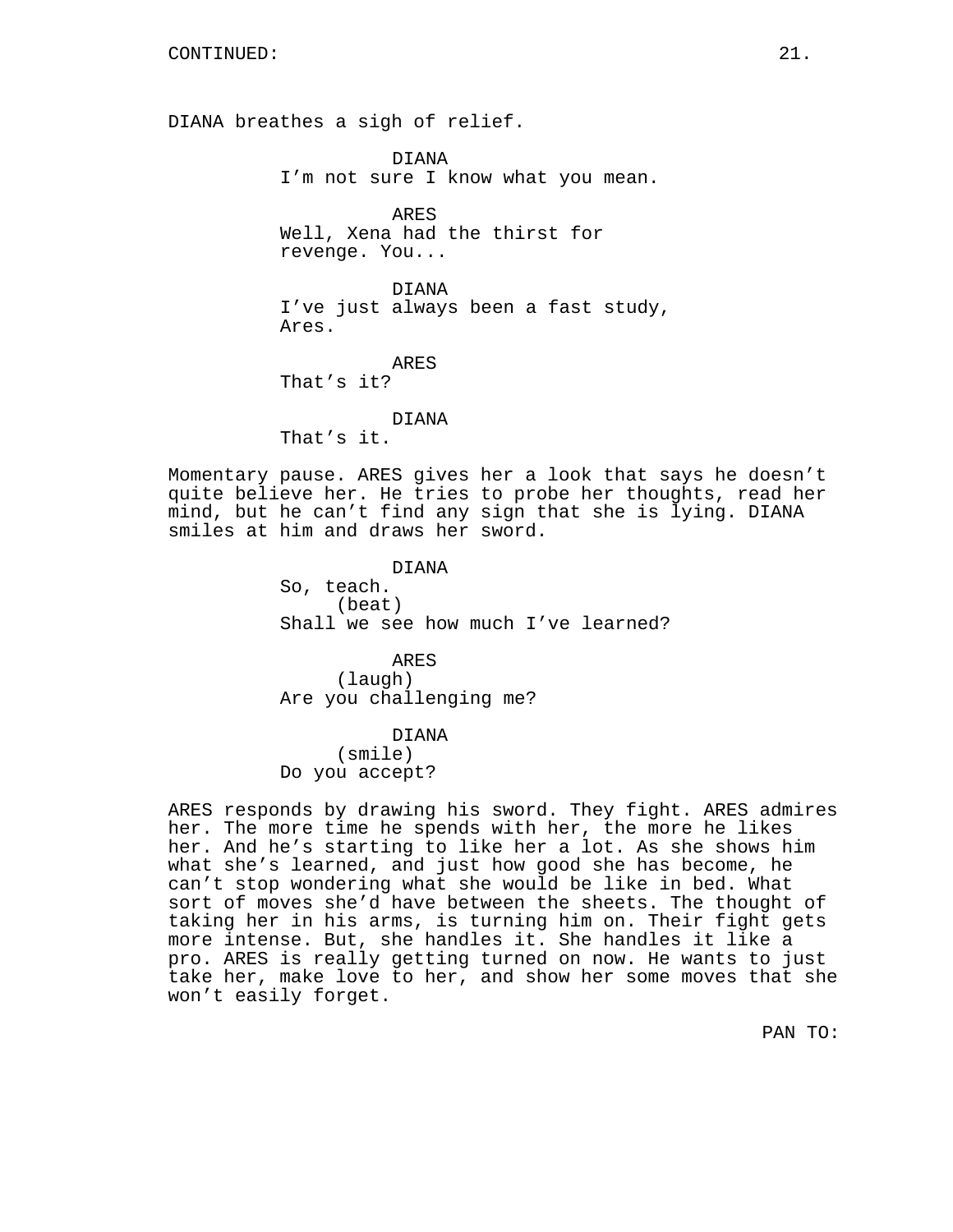### The CAMERA PANS up and then around to the front of the

house.

PAN TO:

## 12 FRONT OF HOUSE 12

HERCULES is approaching the house. He hears the sound of clashing swords, and runs to the house. He can tell the sound is coming from the backyard, so he goes around back.

11 UP AND AROUND 11

PAN TO:

# 13 BACKYARD 13

HERCULES sees ARES and DIANA fighting. His first instinct, is to run to her defense, but something holds him back. He watches, and realizes they are only play fighting. He is amazed at how well she is handling herself. CAMERA focuses on fight (positioned behind HERCULES, so we can see him watching them.)

CONTINUE TO:

# 14 FOCUS ON DIANA AND ARES 14

DIANA counters every move ARES makes. ARES tries a few moves that he thinks will trip her up, but they don't. He was right. She's a natural. If only she wasn't with his stupid brother. If only he, the God of War, could find someway to make her his. She could be the one. The fight lasts a while longer, but in the end, she wins. She manages to knock his sword out of his hand, trip him, straddle him, and bring her sword to his neck.

> DIANA Gotcha. (beat) Looks like I win, teach.

ARES (smile) This time. (beat) You're good, Diana. (beat) Really good.

DIANA flashes him a smile.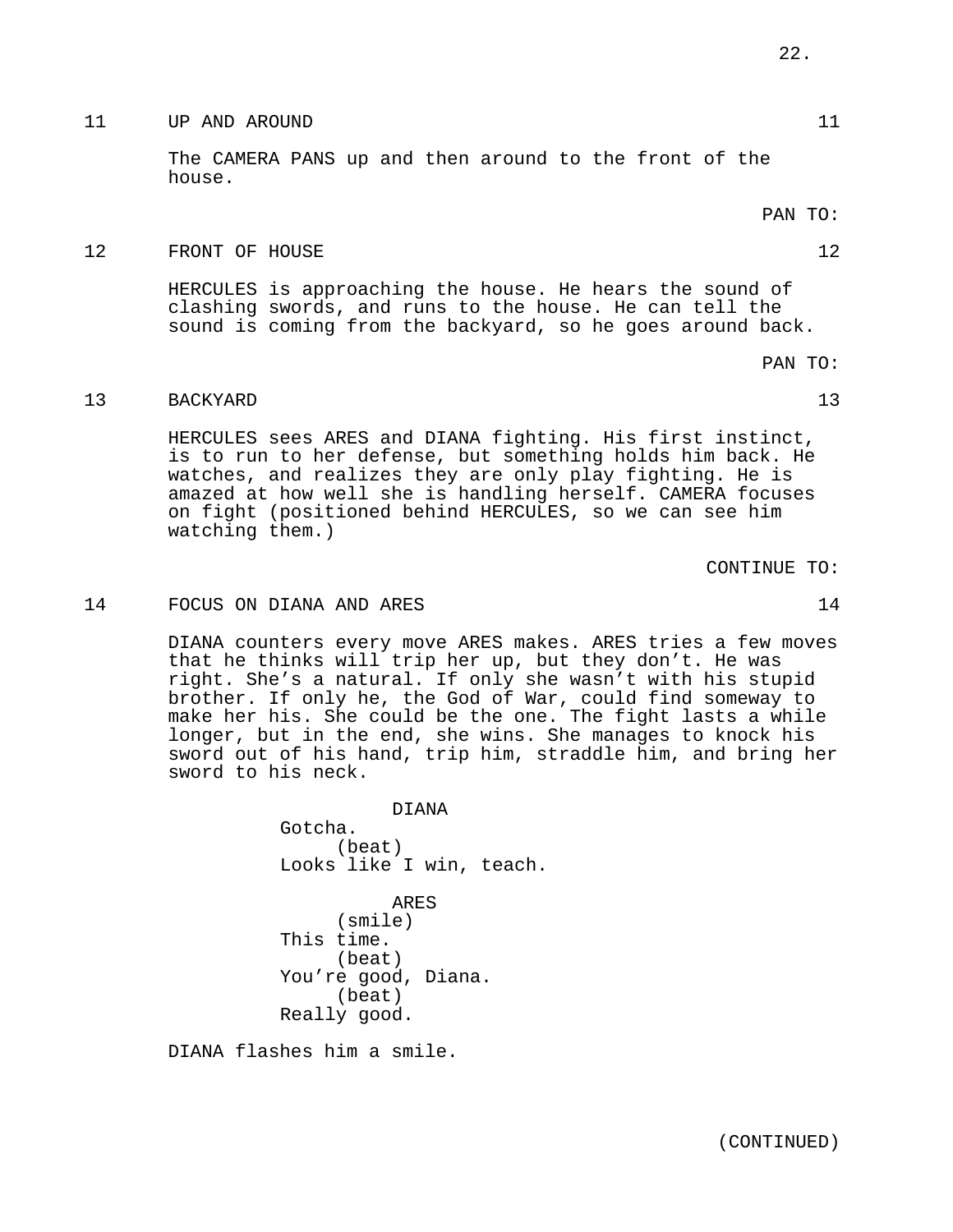DIANA Thanks. (beat) I learned from the best.

ARES smiles back at her.

ARES That you did.

He stares at her. She looks at him. He decides to leave before things get out of hand.

> ARES See ya later.

DIANA You're leaving?

ARES doesn't answer. He just vanishes from underneath her. His sword vanishes with him. HERCULES approaches from behind DIANA. He reaches her as she says "okay sort of...". DIANA mutters the next line as she is raising from her position.

> DIANA (quietly) Gods he's cute. (beat) I don't see why Herc hates him so much. (beat) He seems like an okay sort of...

> > HERCULES

Very good.

DIANA, startled by the sound of HERCULES' voice, drops her sword.

HERCULES

I'm impressed.

DIANA turns. HERCULES is smiling. She runs to him.

DIANA

Herc. (hug him) I've missed you.

HERCULES I've missed you, too.

HERCULES brings his hand to the side of her face and kisses her.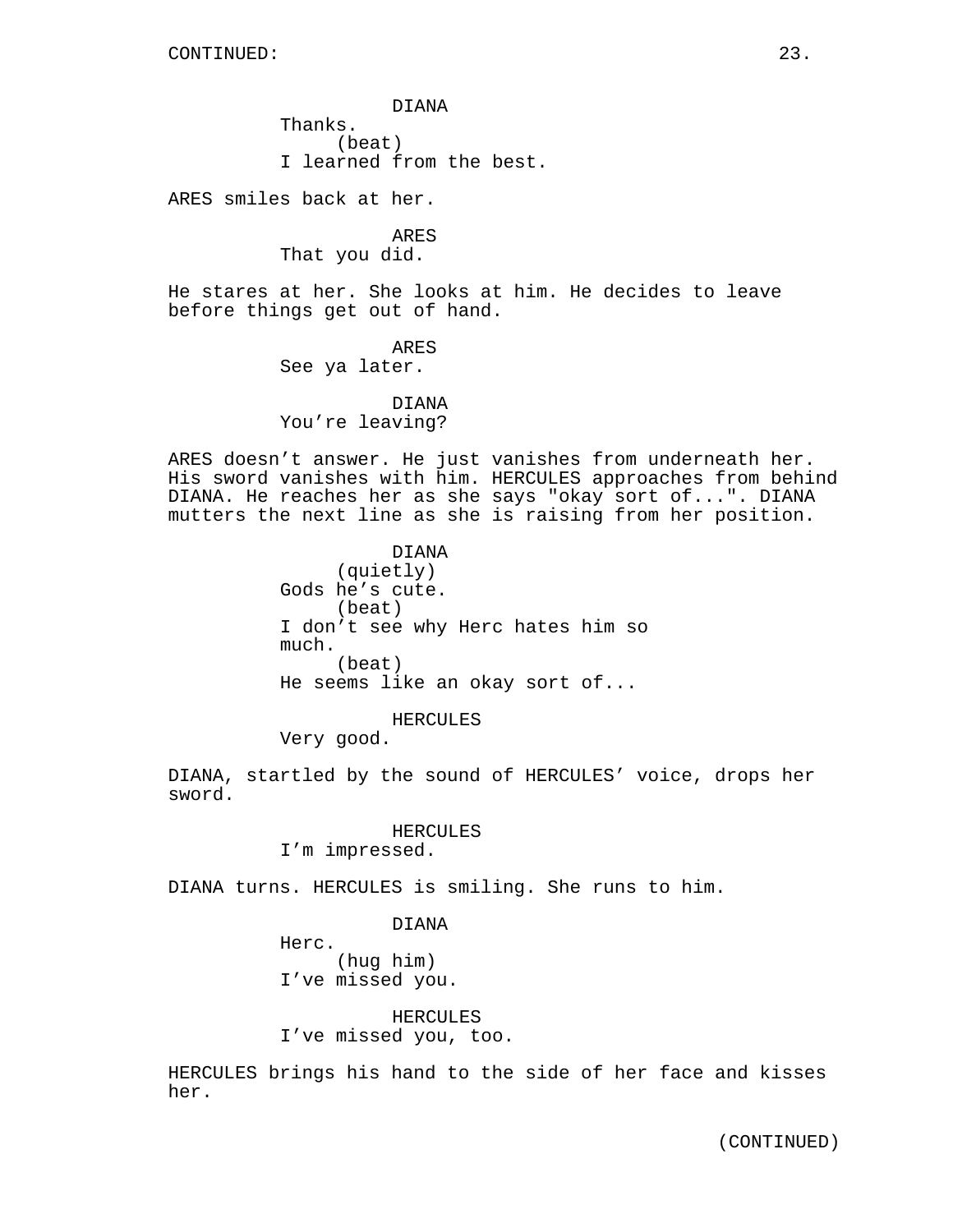HERCULES How long has Ares been...

DIANA 8 or 9 days. I lost count.

HERCULES I saw that fight.

DIANA

You did?

### HERCULES

Yeah.

Momentary pause. DIANA wonders if she should be worried.

HERCULES You're really good. (beat) There's only one other woman I know who can handle a sword like that.

DIANA

Xena, right?

HERCULES wonders how she knew he was going to say that.

HERCULES Yeah. How'd you...

DIANA That's what Ares said too.

HERCULES is surprised that Ares would compare DIANA to Xena. After all, Xena meant a whole lot to Ares.

> HERCULES Really?!?

> > DIANA

Yes. (beat) But...

DIANA pulls HERCULES close.

DIANA Let's not talk about Ares, or fighting, right now.

DIANA smiles at him.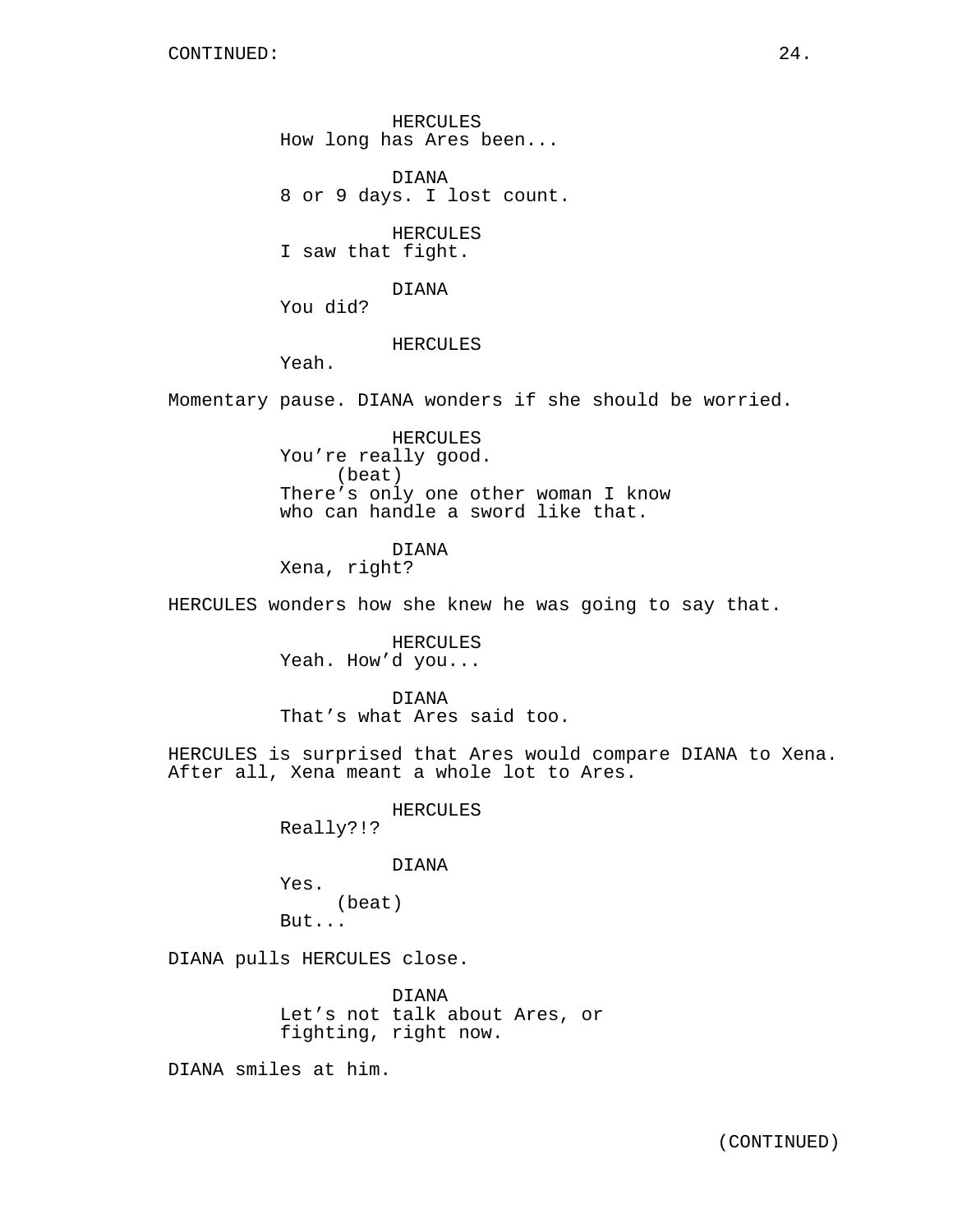DIANA

I haven't seen you in so long. I can think of something else I'd rather do right now.

HERCULES raises an eyebrow, as if he didn't know what she was talking about.

> HERCULES Oh, and what might that be?

DIANA (smile) Show you how much I've missed you.

DIANA kisses him. HERCULES picks her up, and carries her to the house, kissing her all the way there. They get to the house and enter.

CONTINUE TO:

15 INT: HOUSE 15

HERCULES carries her to the bedroom and they make love.

JUMP TO:

16 BEDROOM (LATER) 16

DIANA and HERCULES are lying in bed. She is resting her head on his chest.

> HERCULES If you're going to welcome me home like that every time, maybe I should go away more often.

DIANA looks at him.

DIANA Don't even think about it, mister!

DIANA rolls on top of him and looks down at him.

DIANA Besides, who says you have to go anywhere to get that sort of treatment?

HERCULES smiles at her. DIANA kisses him. HERCULES wraps his arm around her neck, and pulls her close. They make love again.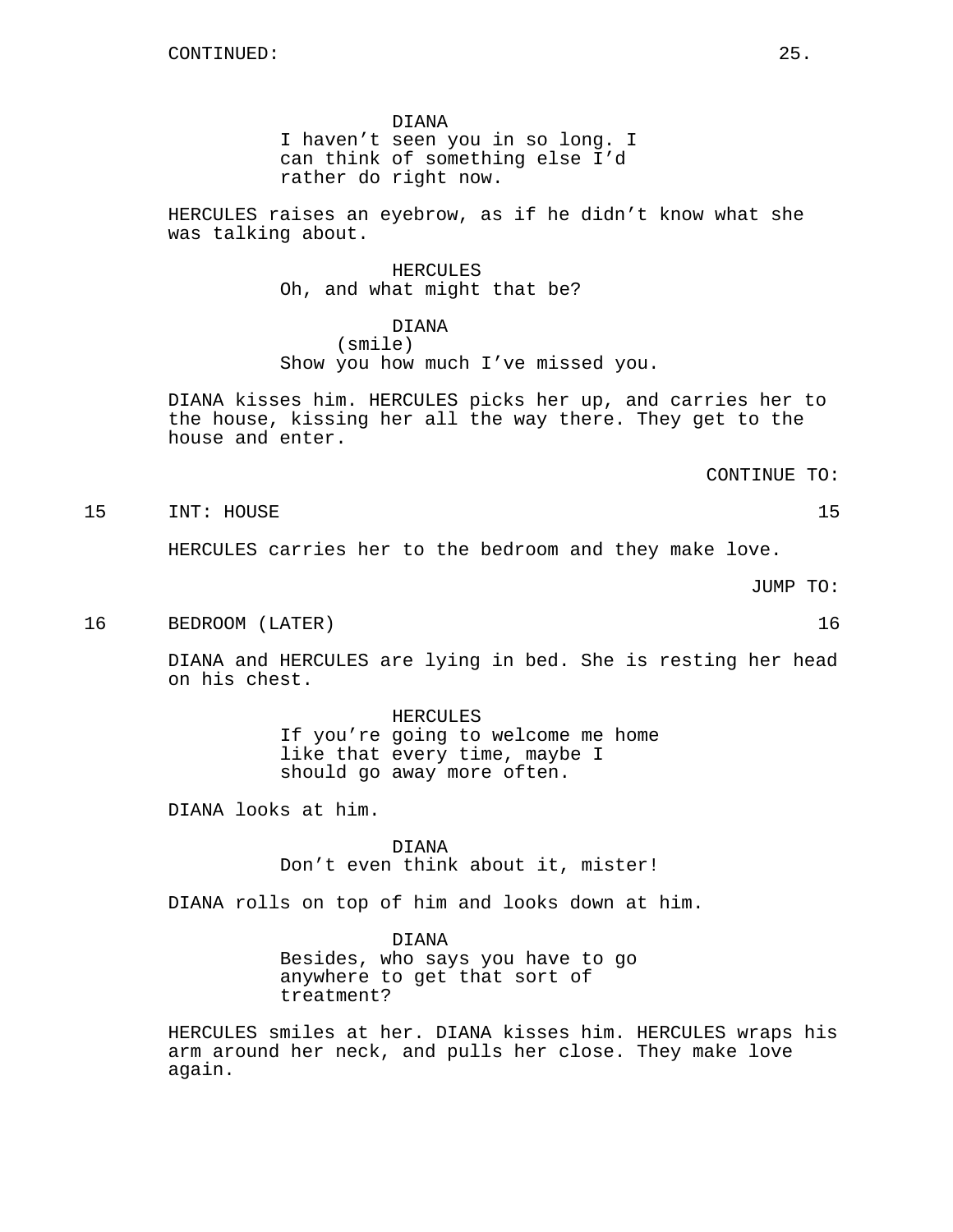## **3 WEEKS LATER**

17 INT: ARES' ROOM 17

ARES is sitting on his throne, lost in thought. The doors to the room open, and DIANA walks in. She is dressed in an outfit that just turns ARES on high. ARES looks at her. She seductively makes her way to him. He watches her approach. Their eyes lock. He straightens up in his throne. She walks right up to him, and straddles him. They never, not even for a moment, break eye contact. DIANA places her hands on the arms of the throne. You could say she has him trapped. Not that he's complaining.

> DIANA You turn me on, Ares. (beat) Every time I'm with you, I just want to...

> > ARES

I know. (beat) I feel it too. I felt it the first time we met. I feel it now. (beat) I...

DIANA leans in closer.

DIANA I want you, Ares.

ARES You don't know how I've longed to hear you say that.

DIANA Then what are you waiting for, Mr. God of War! Show me what you've got.

ARES kisses her hungrily. She returns the kiss. Every part of him aches for her. He wants her so bad. He wants her more than he's ever wanted any other. And, with a mere thought, he moves them from the throne to a bed, which appeared out of nowhere. He is laying on top of her. With another thought, he removes their clothing. ARES breaks the kiss. DIANA looks at him, he can tell she wants him, the fire is burning in her eyes as much as it is burning within him. He takes a moment to admire her naked body under him. Then he looks back into her eyes.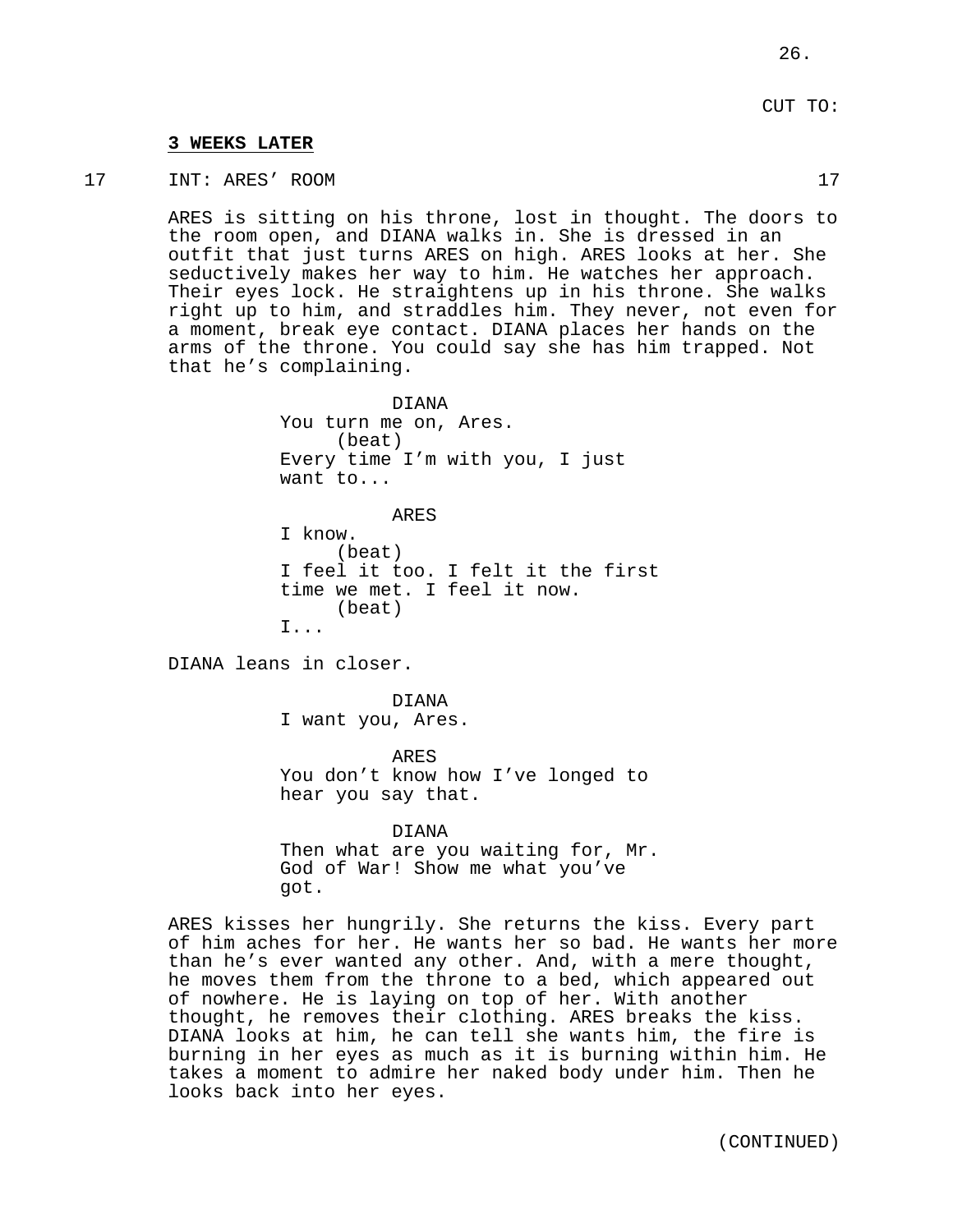DIANA Take me, Ares. (beat) Make me yours. Show me what a God can do. Do to me only that which a God can do. I want to be your chariot. Ride me to paradise, Ares. Ride me.

ARES can't believe she is saying these things. She is saying everything he wants to hear. He kisses her neck, as his hands stroke her sides.

## DIANA

Ah, ah, yes.

He covers her neck with kisses, then moves to her breasts. He fondles them with his hands. Making them firm, and hard, and then suckles on them like a Bacchae on a victim. She gasps as he suckles her breasts. After he has given ample time to each one, he brings his lips to hers. Her lips accept his, instantly. She pulls him to her, tightly, pressing her body up against his. He brings his hands down her body, resting them between her thighs. He touches her, she is wet already. He starts to finger her. Gently inserting first one, then two fingers. Her kiss gets more intense. He decides he can't take it anymore. He wants her, he wants her bad. He wants to take her hard, take her fast. Without any indication to her that he is about to take her where no mere mortal can, he thrusts into her. She responds with a moan, and wraps her legs around his waist. She pulls him closer to her. As he pumps, and pushes himself deeper and deeper into her, he releases her from the kiss. All she can do now is gasp, and moan. She cries out his name, begging him to go faster, asking him to push harder. ARES lets his hands play with her breasts, squeezing them, fondling them. As he senses he is about to explode within her, he grabs a breast. He erupts inside of her, as he suckles hard on her breast. She cries out in double pleasure. He knows she's never been loved this hard before. He looks at her, ready to tell her that this is only the beginning, now that she has realized that he is the one for her, they can do great things together. DIANA looks at him and smiles. He is about to say something, when a voice sounds from behind him.

> APHRODITE (VO) Okay, big brother. (beat) What's the emergency?

The sound of APHRODITE's voice, startles ARES. He turns towards the sound of her voice, and the fantasy disappears.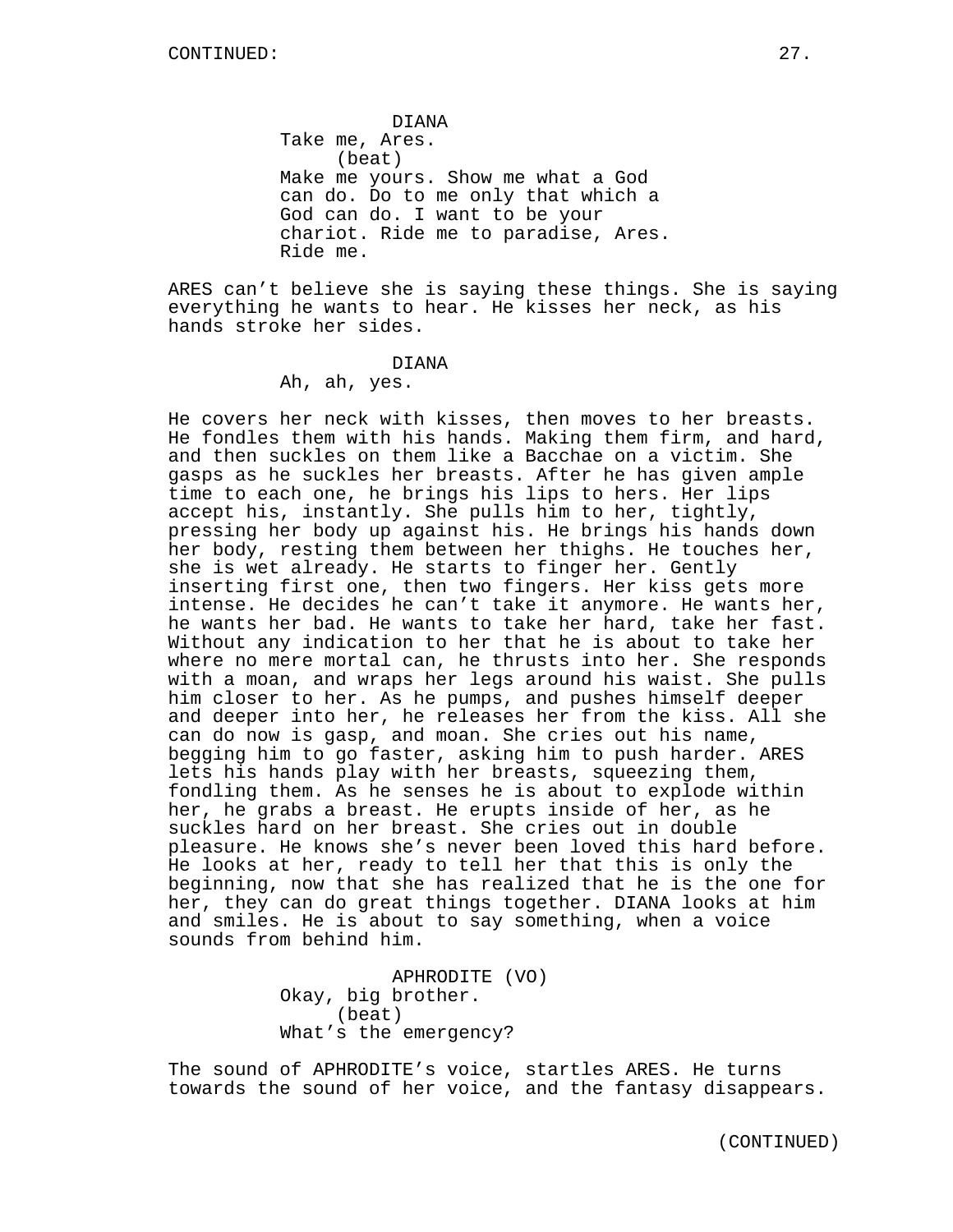He is back on his throne. No bed. No Diana. No Nothing. It was just a daydream. ARES rises from the throne and walks to the window. ARES mutters the following line to himself. Ignoring APHRODITE for the moment.

> ARES (mutter) If only she'd...

### APHRODITE

Ares?

ARES says the next line in a sort of snappy tone.

ARES

What?

APHRODITE is momentarily taken aback by the tone in his voice.

> APHRODITE Hermes said you just had to see me. Immediately.

ARES still seems kind of out-of-it. APHRODITE slinks seductively up to him. She places her hands on his chest, and runs them up it.

> APHRODITE Could it be, that you've finally decided that...

ARES grabs her hands and removes them from him.

ARES Is that all you ever think about, sis?

APHRODITE Is there anything else?

ARES pauses and walks away from her.

ARES Maybe this was a mistake.

APHRODITE is still confused.

APHRODITE Maybe what was a mistake?

ARES is silent, thinking. APHRODITE can tell his mind is elsewhere, and is curious.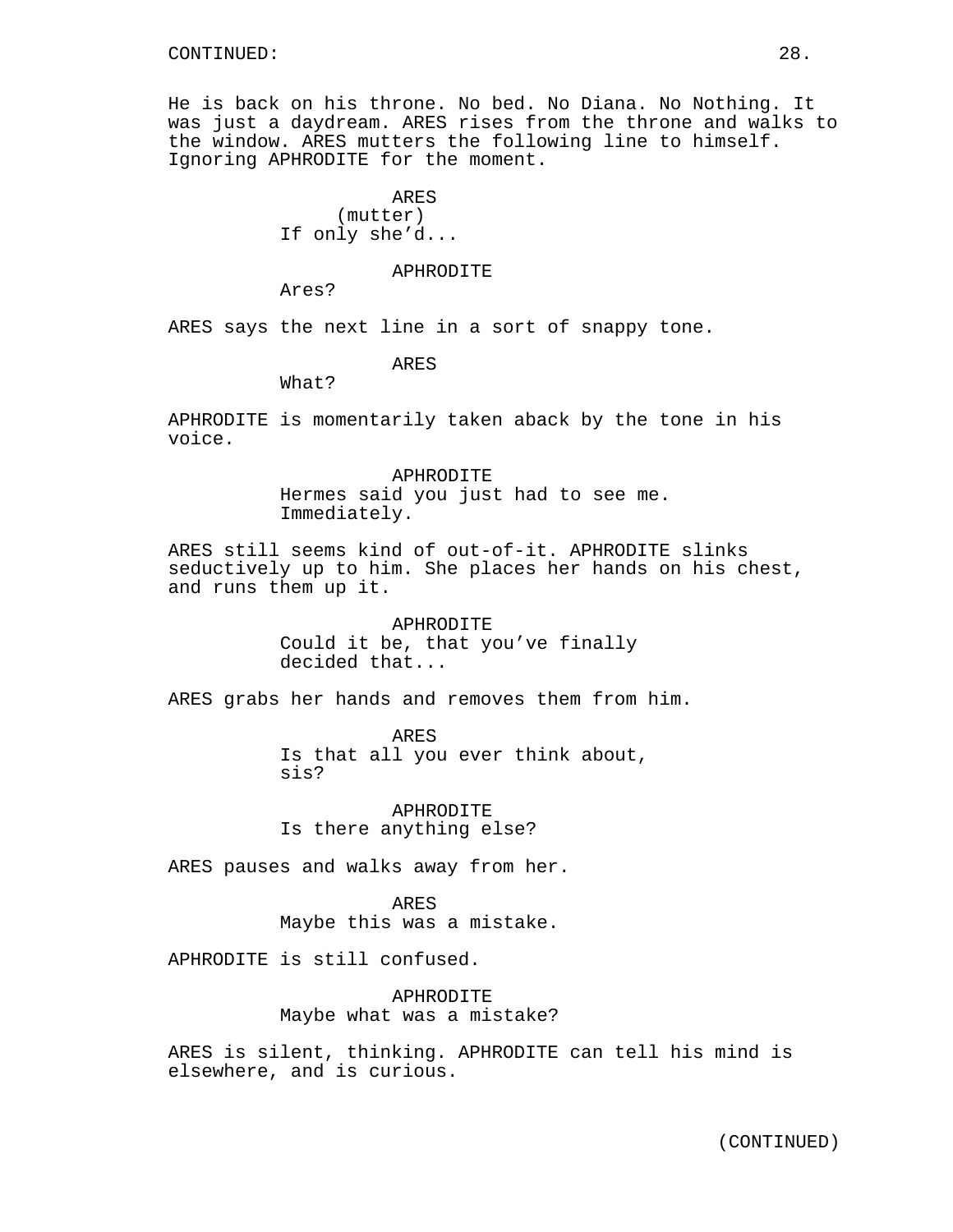APHRODITE What has you so enchanted, big brother? I've never seen you so...

Momentary pause. APHRODITE tries to search for the right word.

## APHRODITE

...preoccupied.

Momentary pause.

ARES You're friends with Diana, right?

APHRODITE

Diana? (beat) Which Diana? (beat) I know so many people.

ARES turns and looks at her.

ARES Diana Diana. (beat) Herc's Diana, little sis. Herc's Diana.

APHRODITE Oh, that Diana. (beat) Yes, I am. Why?

ARES gives her a look. A look she's not sure she quite understands.

> ARES Has she ever mentioned me?

APHRODITE She's mentioned your sword-fighting lessons, and claims you're a wonderful teacher.

ARES No, I mean... (beat) Has she ever mentioned me?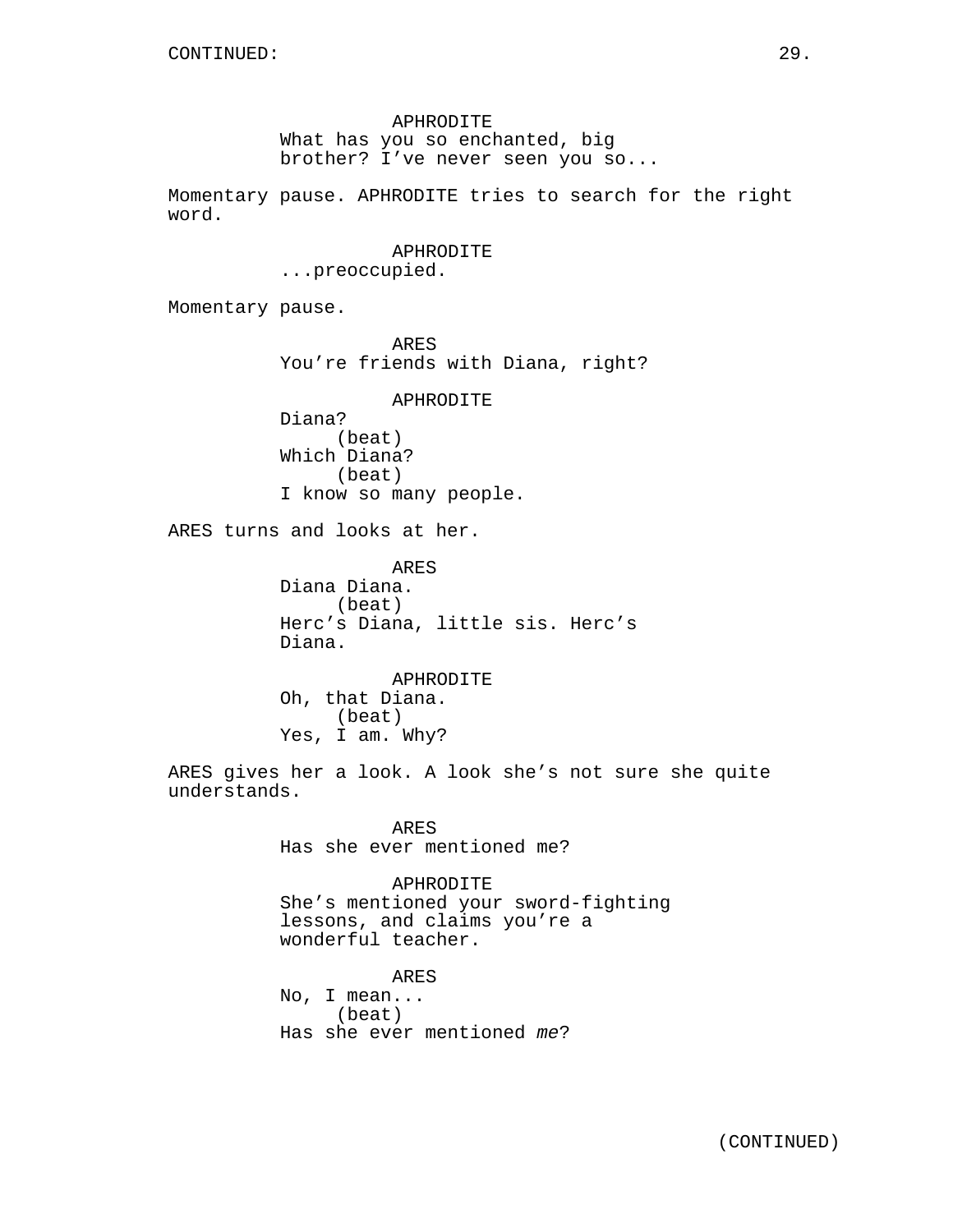### APHRODITE

I don't...

APHRODITE understands that look now. And thinks she understands what's going on with him.

> APHRODITE Oh, she's what's troubling you, isn't she?

ARES is silent.

APHRODITE And just what is it about her that captivates you so?

ARES I wish I knew, sis.

ARES pauses and then starts pacing.

ARES I mean, I've known her for about a month now, but I know nothing about her.

ARES looks at APHRODITE.

#### ARES

I'm a God, sis! I see everything. I know everything. I know everyone! But I don't know her.

ARES gets a look of deep thought on his face. He stops pacing.

> ARES No, something's not right with her. I know nothing about her before she met our brother. Nothing.

Momentary pause. ARES starts pacing again.

ARES And, I don't know of anyone who knew her before then either. No friends. No family. No old lovers. No one. It's like she just appeared out of nowhere!

APHRODITE That's unlikely.

Momentary pause. ARES looks to APHRODITE.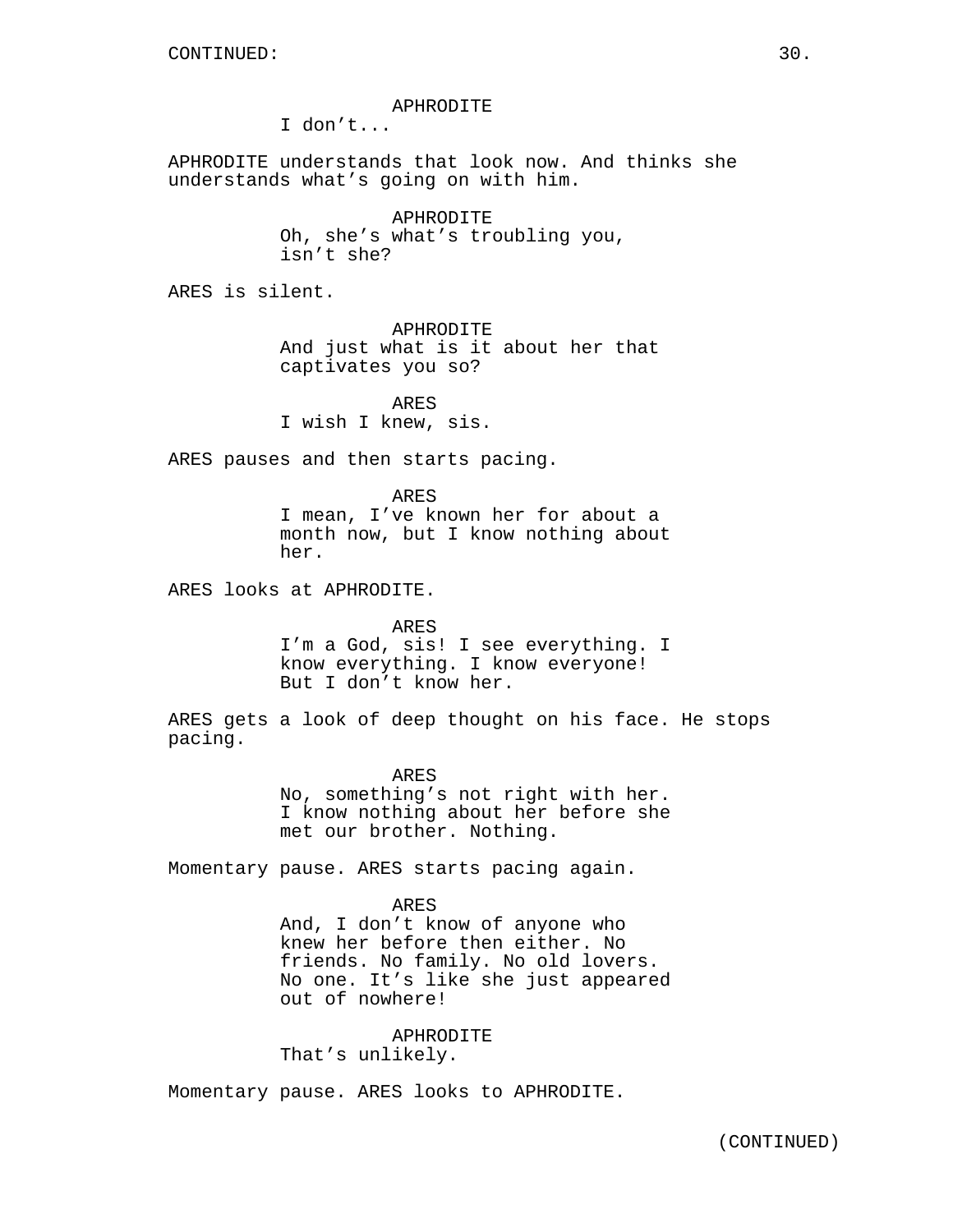ARES

What can you tell me about her? Do you know anything that might...

Momentary pause as APHRODITE thinks.

APHRODITE Have you spoken to Deric yet?

ARES is confused.

ARES

Deric?

APHRODITE

Yeah, Deric.

Momentary pause. ARES appears to be thinking. APHRODITE gets the feeling he doesn't know who she is talking about.

> APHRODITE The centaur. He lives just outside of Athens.

ARES looks at her sort of confused.

APHRODITE He raised her.

ARES Ah, yes. I too heard that story.

APHRODITE looks at him with a raised eyebrow.

APHRODITE Story? You don't believe it?

ARES I'm not sure.

APHRODITE Have you asked him?

ARES

Who? Deric?

APHRODITE No, Uncle Hades. Of course Deric.

ARES

Not yet.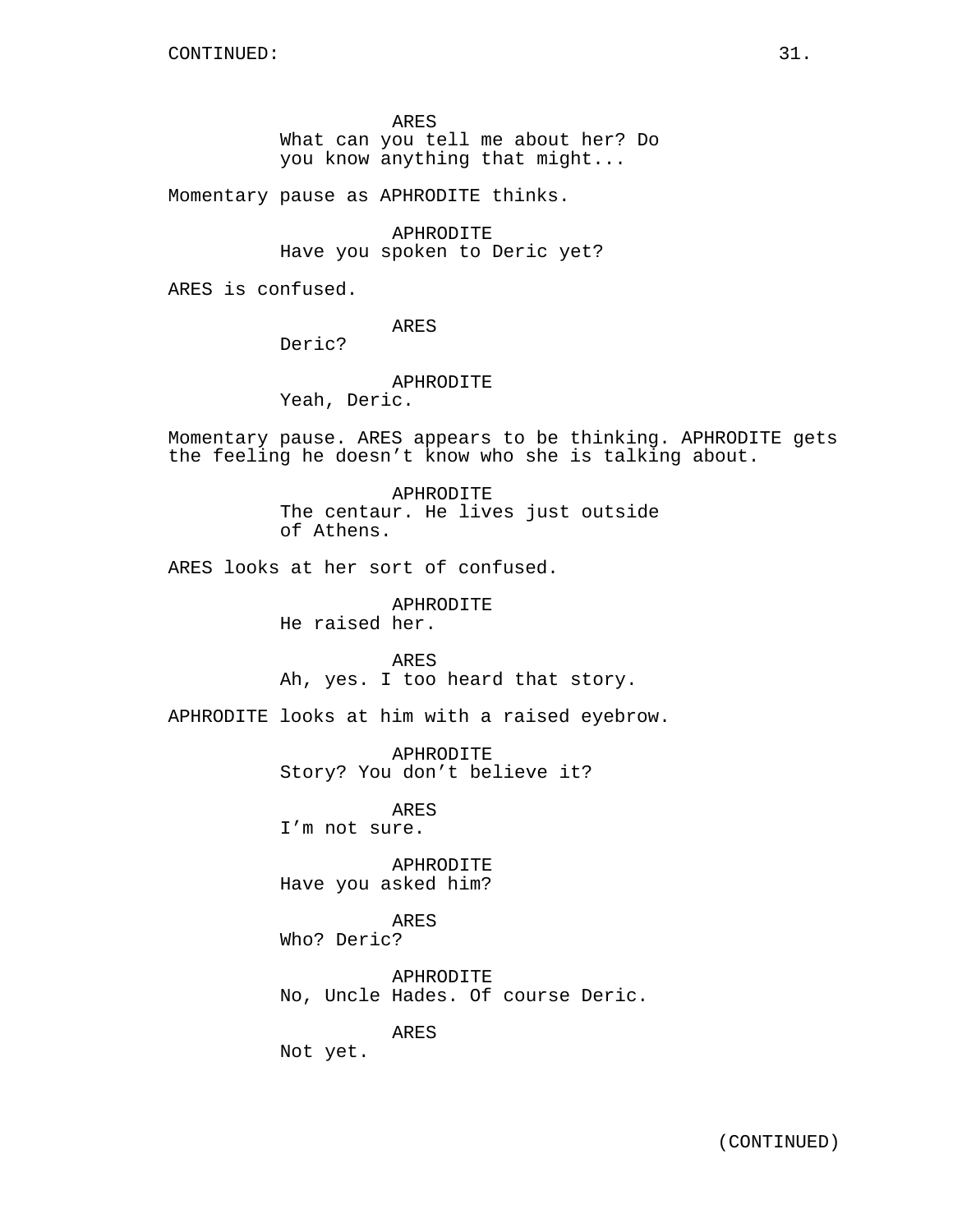APHRODITE Well, what are you waiting for? If you want to know if the story is true, confront him.

ARES looks somewhat happier.

ARES Thanks sis. I will.

ARES flashes her a smile and vanishes. APHRODITE mutters to herself.

> APHRODITE If I didn't know better, I'd think Ares was actually falling for Diana.

Momentary pause. APHRODITE rethinks what she just said.

APHRODITE Nah, not possible. (beat) Besides, if Ares laid a finger on her, Herc would kill him.

Momentary pause. APHRODITE rethinks her statement again. She remembers how preoccupied ARES was.

APHRODITE

Then again...

APHRODITE wonders just what ARES' intentions really are. She thinks for a few more moments, then vanishes from the room.

JUMP TO:

## **A COUPLE OF HOURS LATER**

18 INT: DERIC'S PLACE - KITCHEN 18

ARES, in the disguise of Teiresias the poet, is sitting at the table with DERIC. ARES and DERIC are drinking. ARES has spiked DERIC's drink with a truth drug. Not that he needs one. His godly powers alone could hypnotize any mortal. But Centaurs aren't "any" mortals. ARES turns the conversation over to the topic he came to discuss - Diana.

ARES

(CONTINUED)

I just met Hercules' new woman.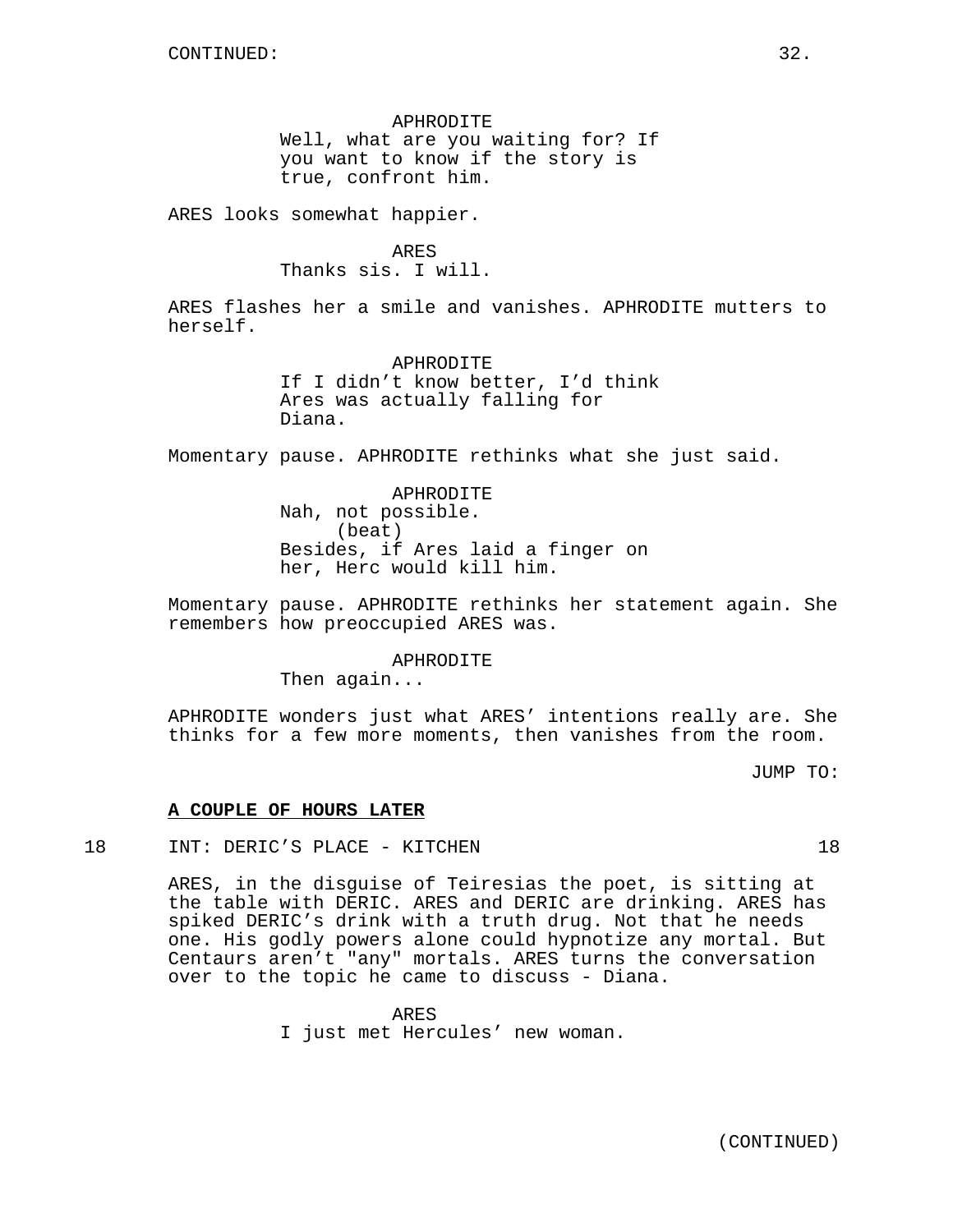DERIC

Diana?

ARES Yeah. She's something else.

DERIC You can say that again.

## ARES

I wanted to write an epic poem about her life before she met Hercules. But, I can't seem to find anyone who knew her before she met him. No family. No friends.

DERIC

And you won't.

ARES What do you mean? Everyone has...

DERIC And I'm sure she does. But you won't find them here.

ARES Oh? Where can I find them, then?

### DERIC

You can't.

ARES You're not making sense!

DERIC leans over and almost whispers line.

DERIC You won't find them, because they haven't been born yet.

#### ARES

What?

DERIC She's from the future.

ARES The future?

## DERIC

Yeah. About 3000 years from now. That's where you'll find the people you're looking for.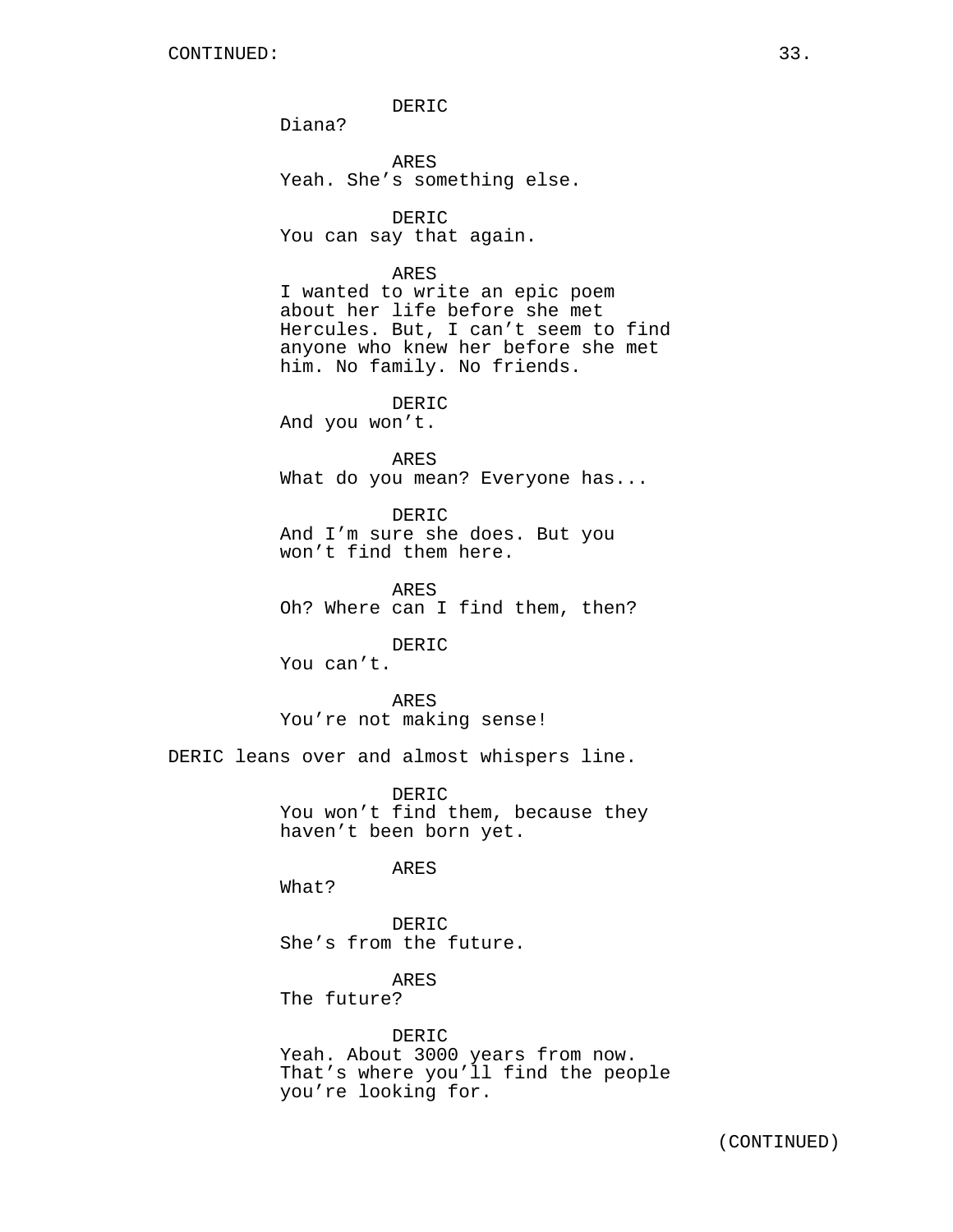ARES But I heard a story about you finding her as an infant in the woods?

DERIC Herc made that story up when he brought her here.

ARES Hercules brought her here?

DERIC

Yep.

ARES

How?

DERIC Hera decided to punish Herc a while back, and banished him.

ARES says the following line to himself. DERIC doesn't hear it.

> ARES (mutter) I remember that.

> > DERIC

He landed 3000 years in the future in her backyard. They found a way back, and you know the story from there.

ARES That's interesting. You've been a big help. Thank you.

DERIC No problem.

ARES I'll be leaving now.

ARES heads to the door.

CONTINUE TO: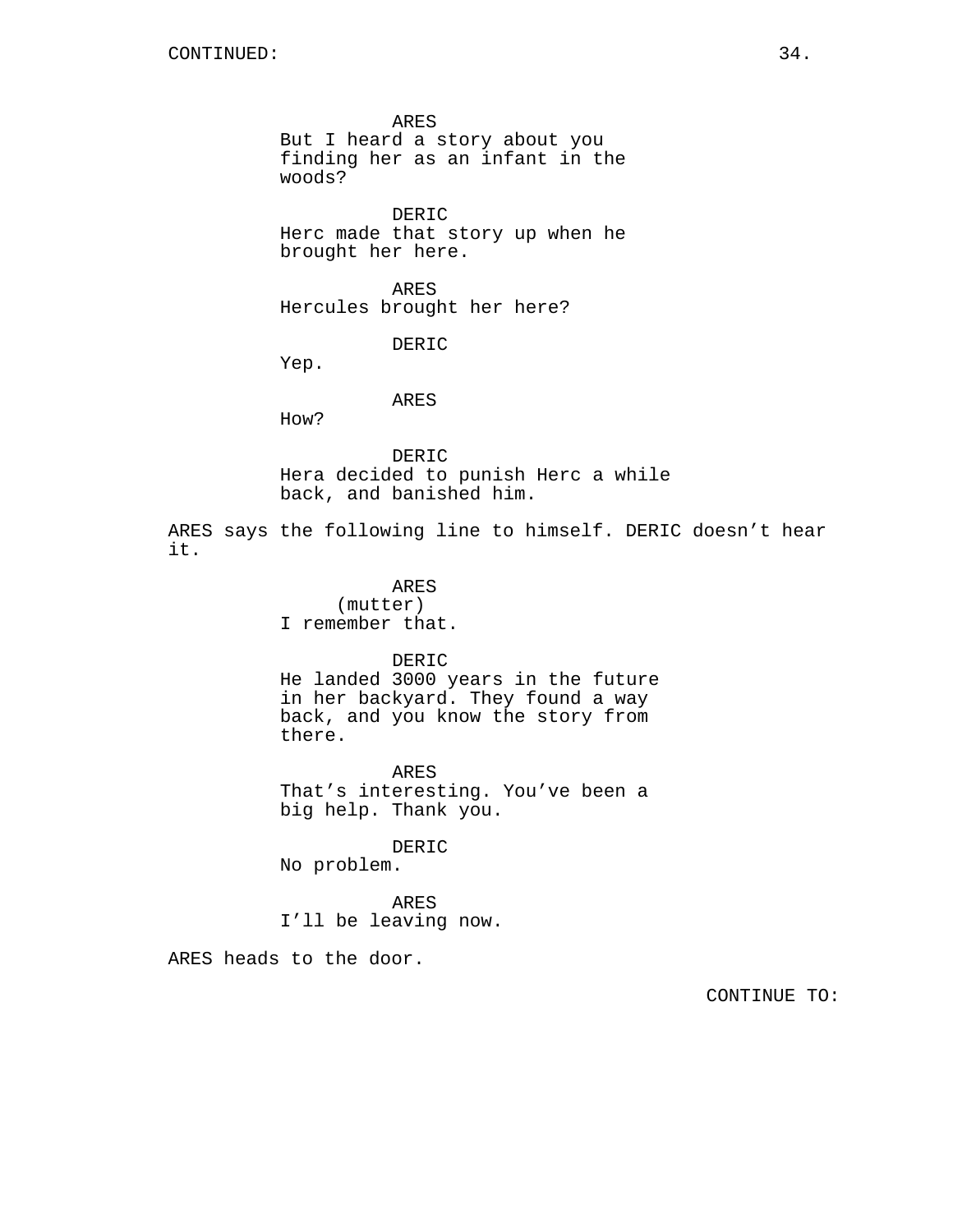# 19 EXT: DERIC'S PLACE 19

ARES still in disguise, exits the house. LYLA is on her way to the house, from a side path. She sees the man exit the house. But, she sees him for who he really is. She sees ARES. ARES doesn't see LYLA. He looks back at the house, smiles, and says next line.

#### ARES

Thanks Deric. This might just be the leverage I need.

ARES vanishes.

20 FOCUS ON LYLA 20

# LYLA Ares? I wonder what he wanted?

LYLA continues down path to house. She reaches the front door, opens it, and enters.

CONTINUE TO:

21 INT: KITCHEN 21

LYLA enters the kitchen. DERIC is finishing his mug of ale. The effects of the truth drug have almost worn off.

> LYLA What did Ares want?

DERIC looks at LYLA like she's lost it.

DERIC Ares? What are you talking about? Ares hasn't been here!

LYLA Then who just left?

DERIC

Teiresias.

LYLA Teiresias?

DERIC Yep. He's a poet.

LYLA wonders if she could have been wrong.

PAN TO: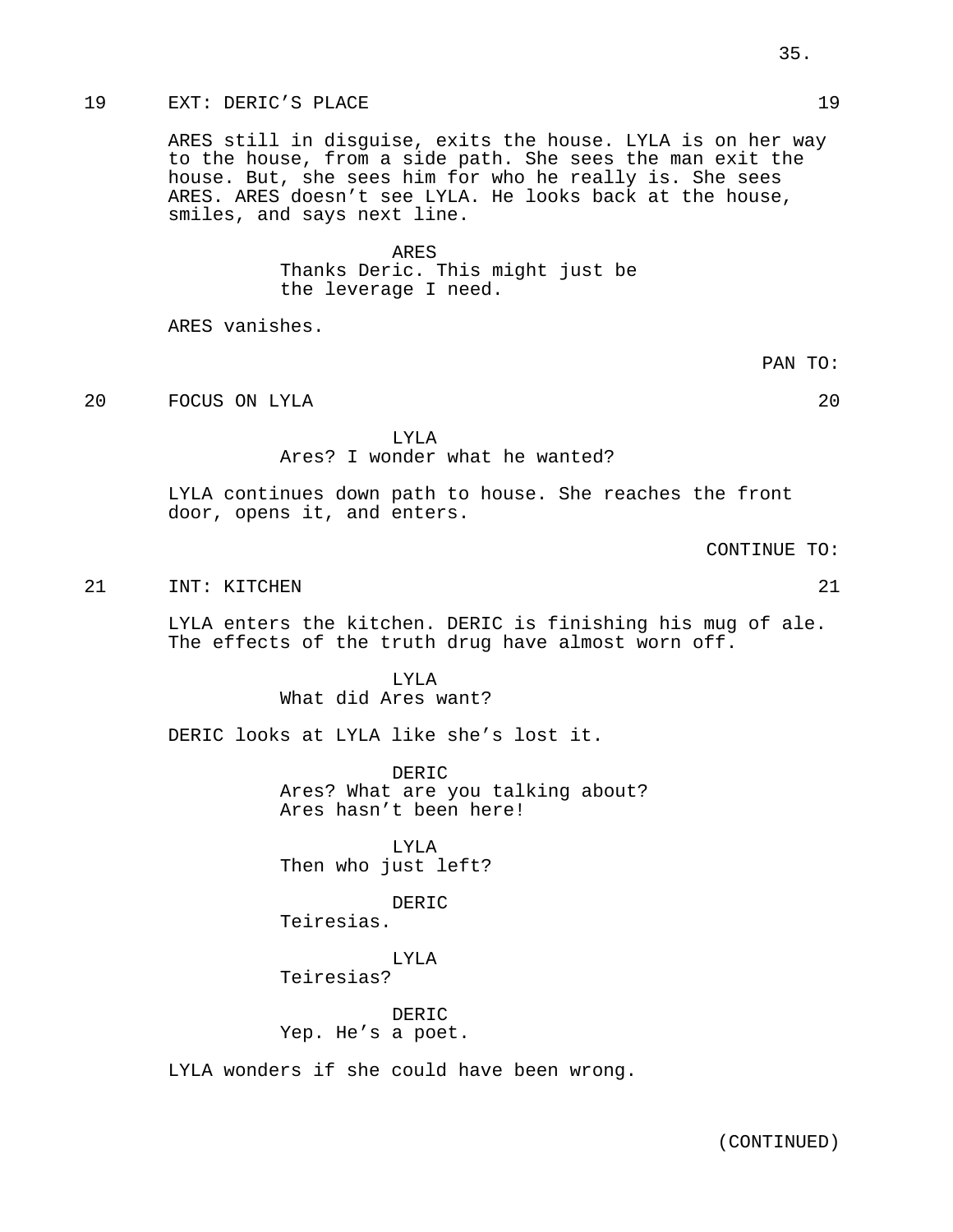LYLA A poet? What did he want?

DERIC He wanted to know about Diana?

LYLA

Why?

DERIC He's working on an epic poem.

LYLA Oh. And you told him the story about finding her in the woods, right?

## DERIC

No I...

The drug wears off. DERIC realizes he told him the truth. LYLA doesn't like the pause.

LYLA

Deric?

DERIC I told him the truth.

LYLA The truth? What truth? (beat x2) Deric? Tell me you didn't tell that guy she was from the future?

DERIC I... I think I did.

LYLA

Why?

DERIC I don't know. (beat) I just opened my mouth and out it came. I couldn't stop it.

LYLA

Oh no.

DERIC It might not be so bad. He's just an old poet. Who's going to believe him?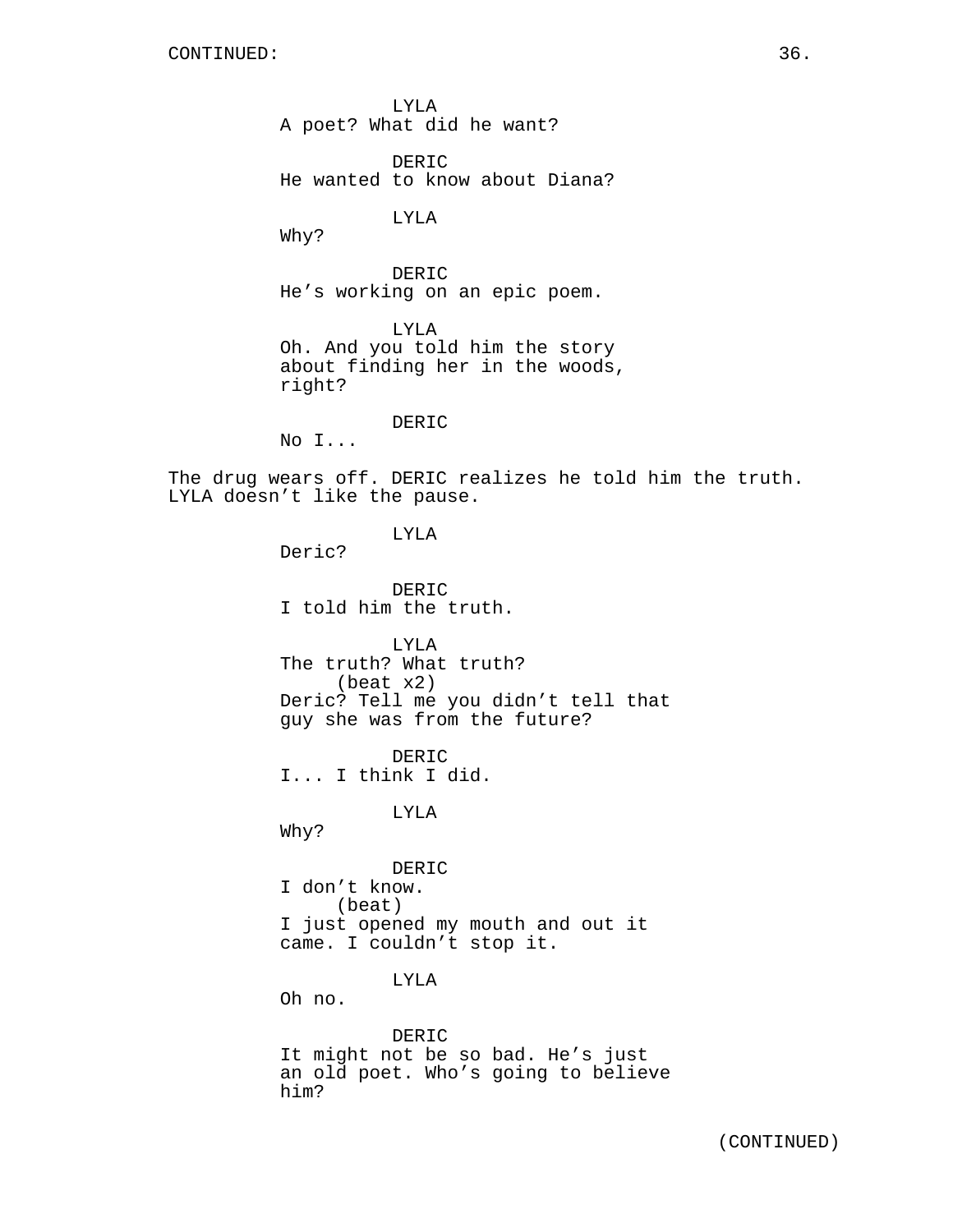LYLA Deric, that wasn't Teiresias.

DERIC

What?

LYLA It was Ares.

DERIC No, you're mistaken.

LYLA

Have you forgotten that ever since Zeus gave me back my life that I can see the Gods for who they are? That I can see through any disguise they may be wearing?

DERIC If that really was Ares...

LYLA Oh it was Ares.

DERIC That means that he now knows she is

from the future. He's sure to use that to his advantage.

LYLA

Or tell Hera.

DERIC

Hercules has to be told that Ares knows the truth.

LYLA I just saw him in town. If you hurry you might be able to catch him.

DERIC exits.

LYLA What have you done Deric? What will the fall out be?

JUMP TO: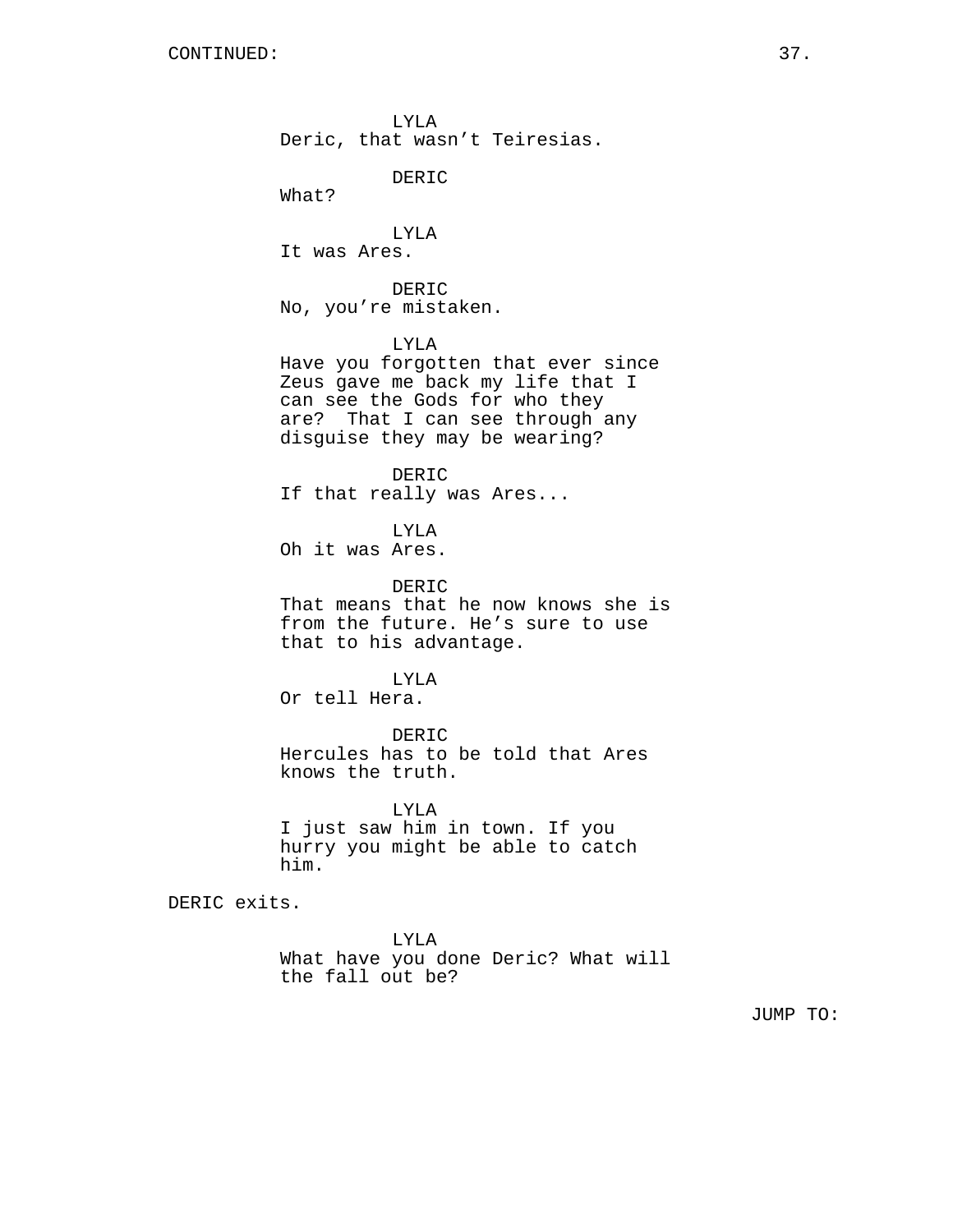38.

# 22 EXT: HERCULES' PLACE (BACKYARD) 22

DIANA is in the yard. ARES approaches from behind.

ARES I just came from an interesting, if not enlightening, conversation with your friend Deric.

# DIANA

Oh?

ARES leans over her shoulder and whispers in her ear.

ARES I know who you are, and when you're from.

DIANA pretends not to care.

## DIANA

So?

# ARES

So...

ARES walks around and stops in front of her.

ARES

...unless you give me what I want. I'll just have to tell mother.

# DIANA

And what exactly do you want, Ares?

ARES flashes her a smile, and looks her over, admiring the view. After giving her the "once over", he looks into her eyes.

> ARES Isn't it obvious? (beat) Haven't you noticed the way I look at you?

# DIANA

I...

ARES Can't you feel the connection between us?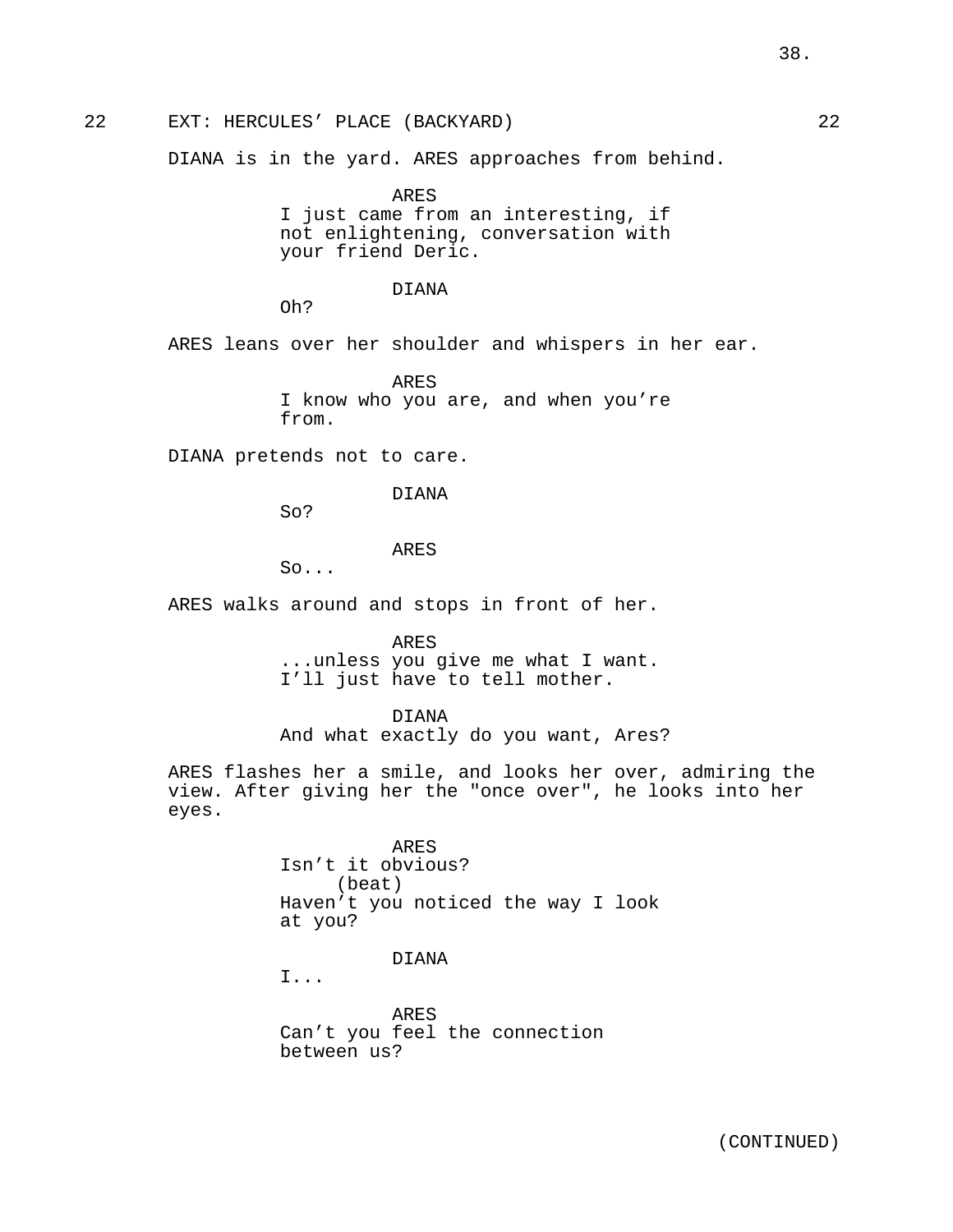DIANA

I...

ARES places his hands on her shoulders and looks at her.

ARES I want you. (beat x2) Give me one night.

ARES runs his fingers through her hair, and alongside of her face.

> ARES One night to show you that I am better than Hercules. I can make you feel better. He is only 1/2 God. I am 100% God. Therefore, I am better.

ARES leans over and whispers in her ear seductively.

ARES In everything.

Momentary pause. ARES circles her.

# PAN TO:

#### 23 FOCUS SHIFTS TO PATHWAY 23

IOLAUS is heading down the path. He sees DIANA and ARES. He decides to advance slowly and try to hide. He finds a bush, and hides behind it. He watches them.

PAN TO:

24 FOCUS SHIFTS BACK TO DIANA AND ARES 24

ARES stops behind DIANA.

ARES Why don't you let me show you how I can make you feel?

Momentary pause. ARES brings his head to her shoulder, and whispers in her ear.

> ARES Do you know what it's like when a mortal is taken by a God?

Momentary pause. ARES runs his hands along her sides. He continues talking into her ear.

(CONTINUED)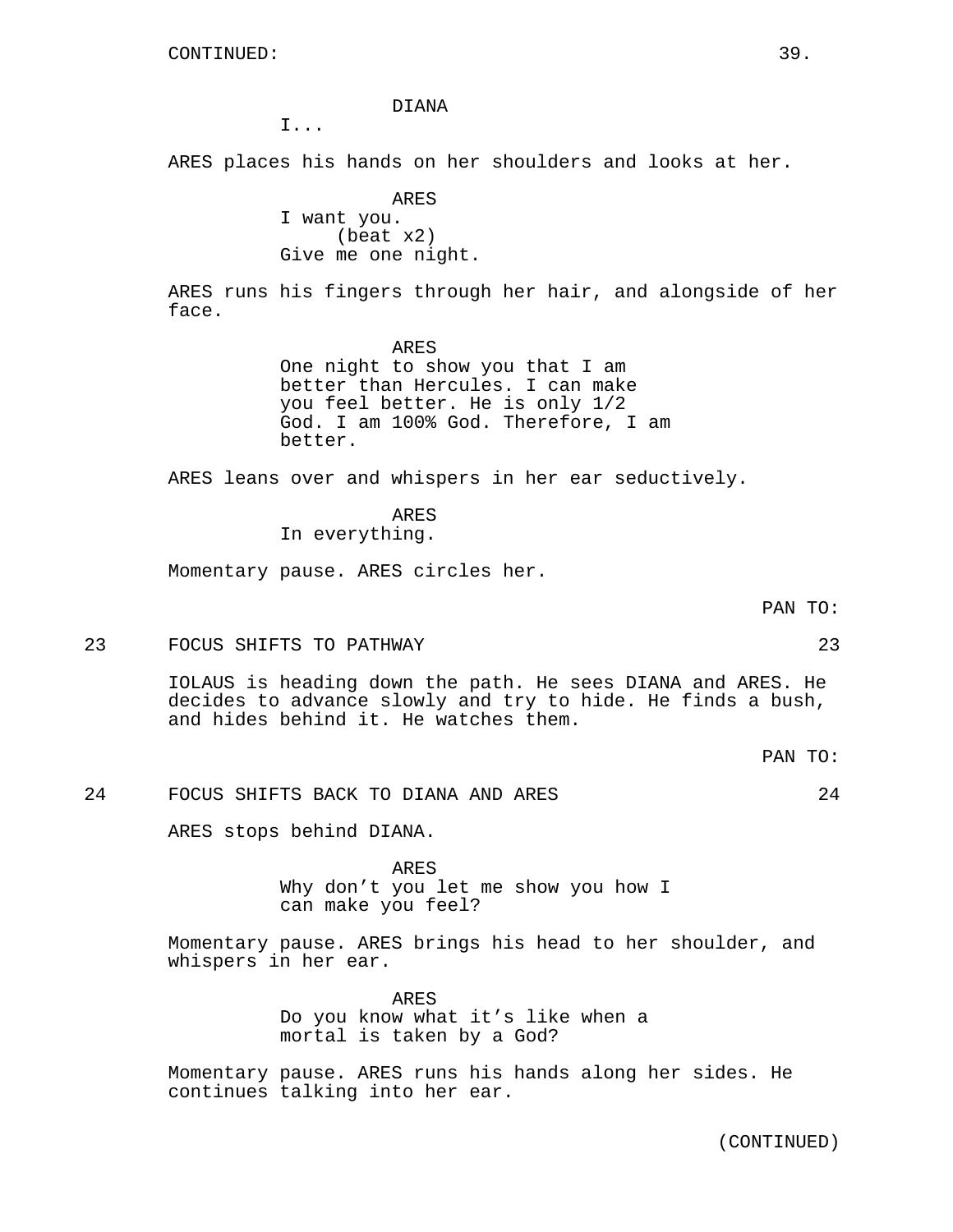ARES Do you have any idea how it feels?

Momentary pause. ARES brings his hands up along her front, and lets them rest on her breasts.

> ARES When a god makes love to a mortal, they both...

DIANA removes ARES' hands and turns to face him.

DIANA

Love? (beat) You are the God of War! What do you know about love?

ARES is surprised. He pretends that he only wants one thing from her.

> ARES Who said anything about love?

DIANA I thought you...

ARES grabs her and pulls her close.

ARES Love has nothing to do with it. Besides...

ARES spins her around in his arms. He is now behind her again. His arms are around her waist, his head is on her shoulder, and his voice is in her ear.

> ARES ...don't they say, that "the badder you are, the better you are"?

Momentary pause. ARES nuzzles her neck.

ARES Let me show you Diana.

ARES starts to move his hands up her body again.

ARES Meet me tomorrow. At sundown. By the lake.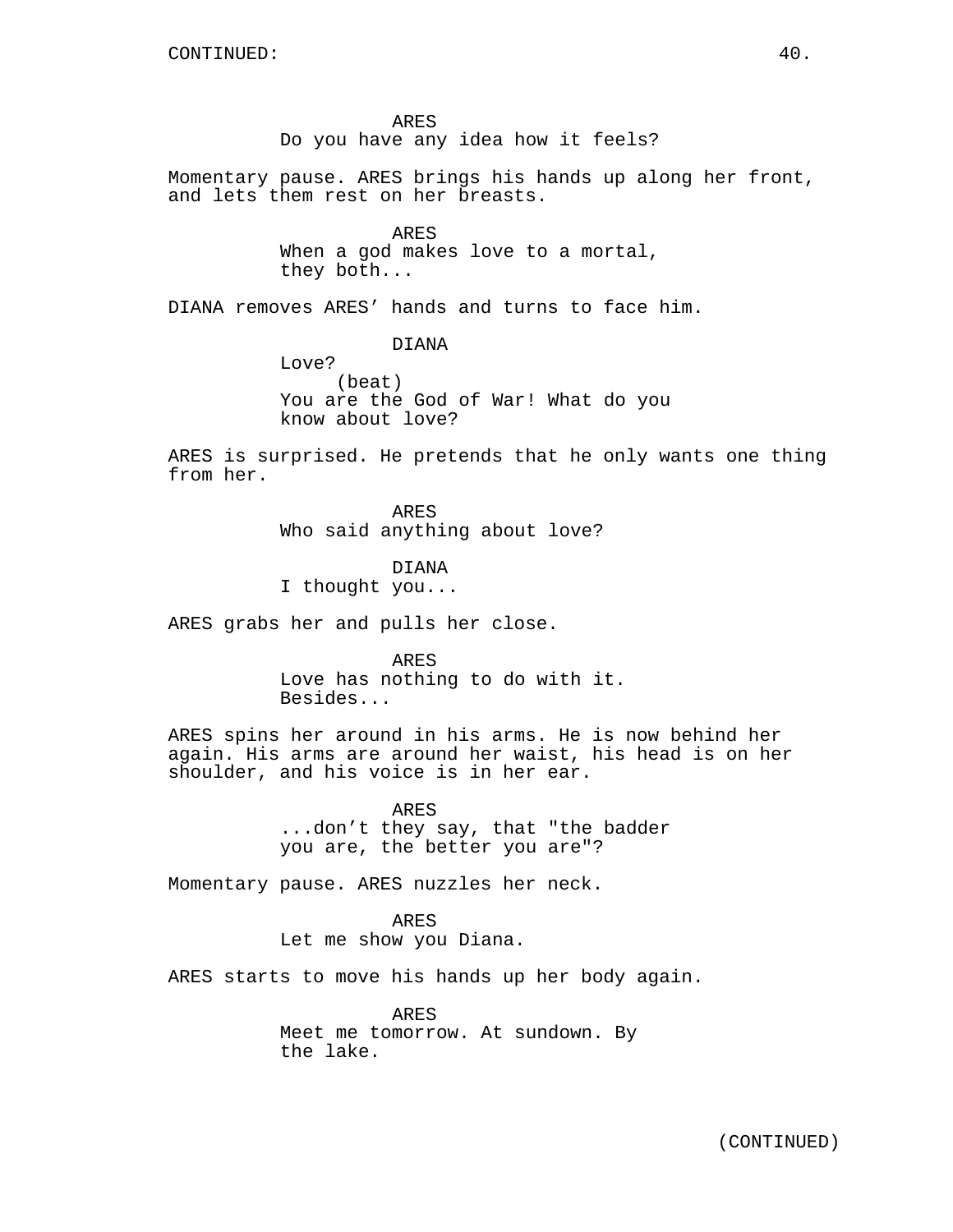DIANA finds that his touch is starting to get to her. She is starting to enjoy it. His touch is electrifying. He whispers into her ear.

> ARES If your answer isn't yes, it's over. (beat) Mommy dearest will learn the truth about you, and she'll send you home. (beat) You'll lose Hercules, forever. (beat) It's your choice Diana.

ARES spins her again. They are face to face.

ARES Make the right one, and we all win.

ARES runs his fingers alongside of her face, then lets her go.

> ARES Make the wrong one and...

ARES vanishes. DIANA looks at the spot where ARES was. She takes a deep breath, turns, and heads back to the house.

PAN TO:

#### 25 FOCUS SHIFTS BACK TO IOLAUS 25

He couldn't hear what DIANA and ARES were saying. But, from what he saw, it looked like ARES was trying to seduce her. Once ARES leaves, IOLAUS comes out of hiding. He approaches DIANA.

PAN TO:

# 26 FOCUS SHIFTS BACK TO DIANA 26

IOLAUS approaches her from behind.

# IOLAUS What did Ares want?

DIANA turns to IOLAUS, and just collapses on his shoulder, crying. IOLAUS is stunned. He tries to comfort her.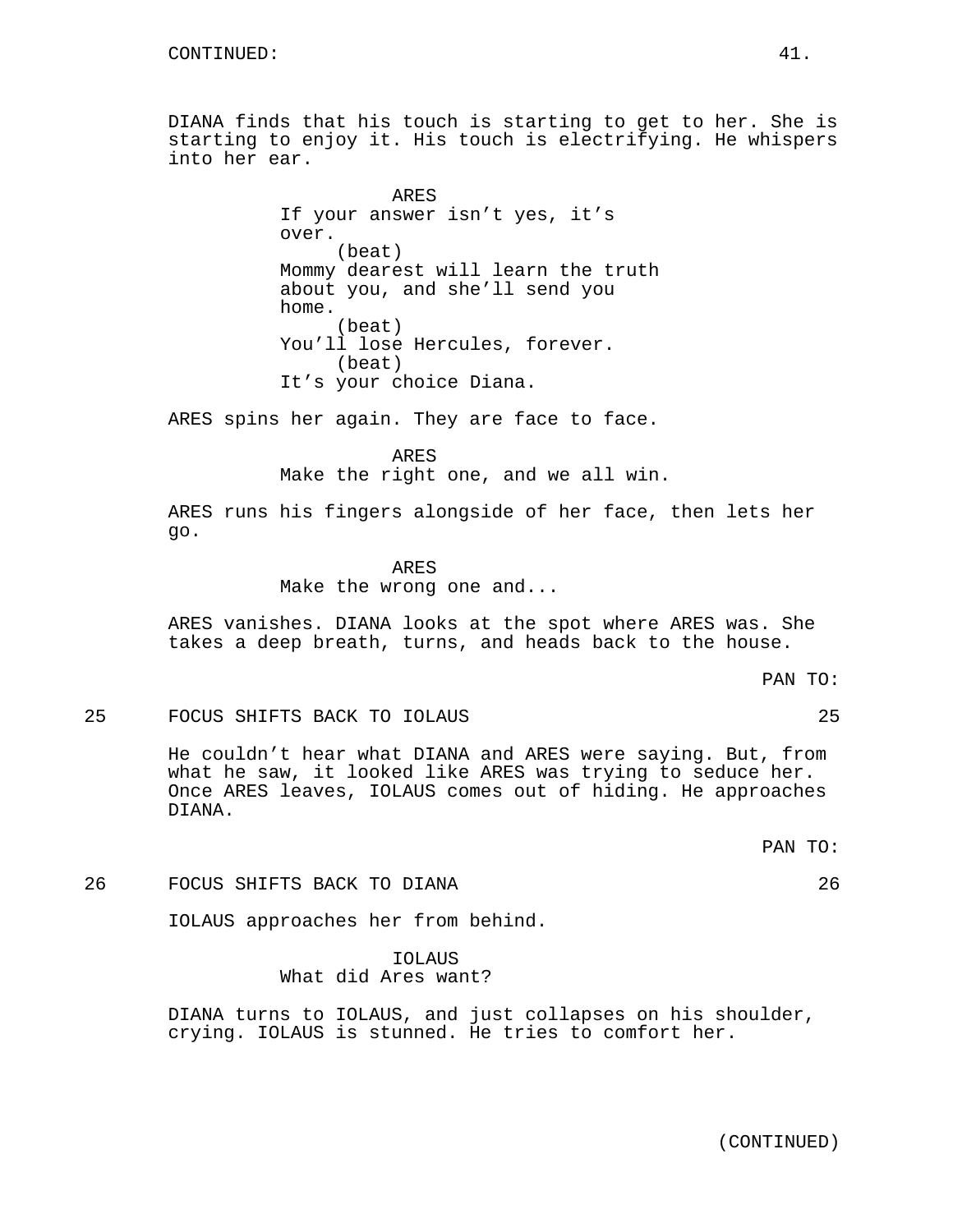IOLAUS What's wrong?

DIANA Everything!

IOLAUS What do you mean?

DIANA Ares learned the truth about who I am, and...

IOLAUS pries her off his shoulder by putting his hands on her shoulders and pushing her back. He holds her like that and looks at her.

> IOLAUS The truth? (beat) What do you mean?

DIANA It's a long story, Iolaus.

DIANA stops crying, and looks at him. He has a very puzzled look on his face.

> DIANA But you are his best friend. I think it's time you heard the real story.

IOLAUS What are you...

DIANA Let's go inside.

They enter the house.

CONTINUE TO:

27 TIME FLIES MONTAGE 27 27

They enter the house and go to the living room. They sit on the sofa. DIANA tells IOLAUS everything. The whole story. Everything that happened from the time HERCULES left him in Cyzicus til the day they arrived in Corinth.

CONTINUE TO: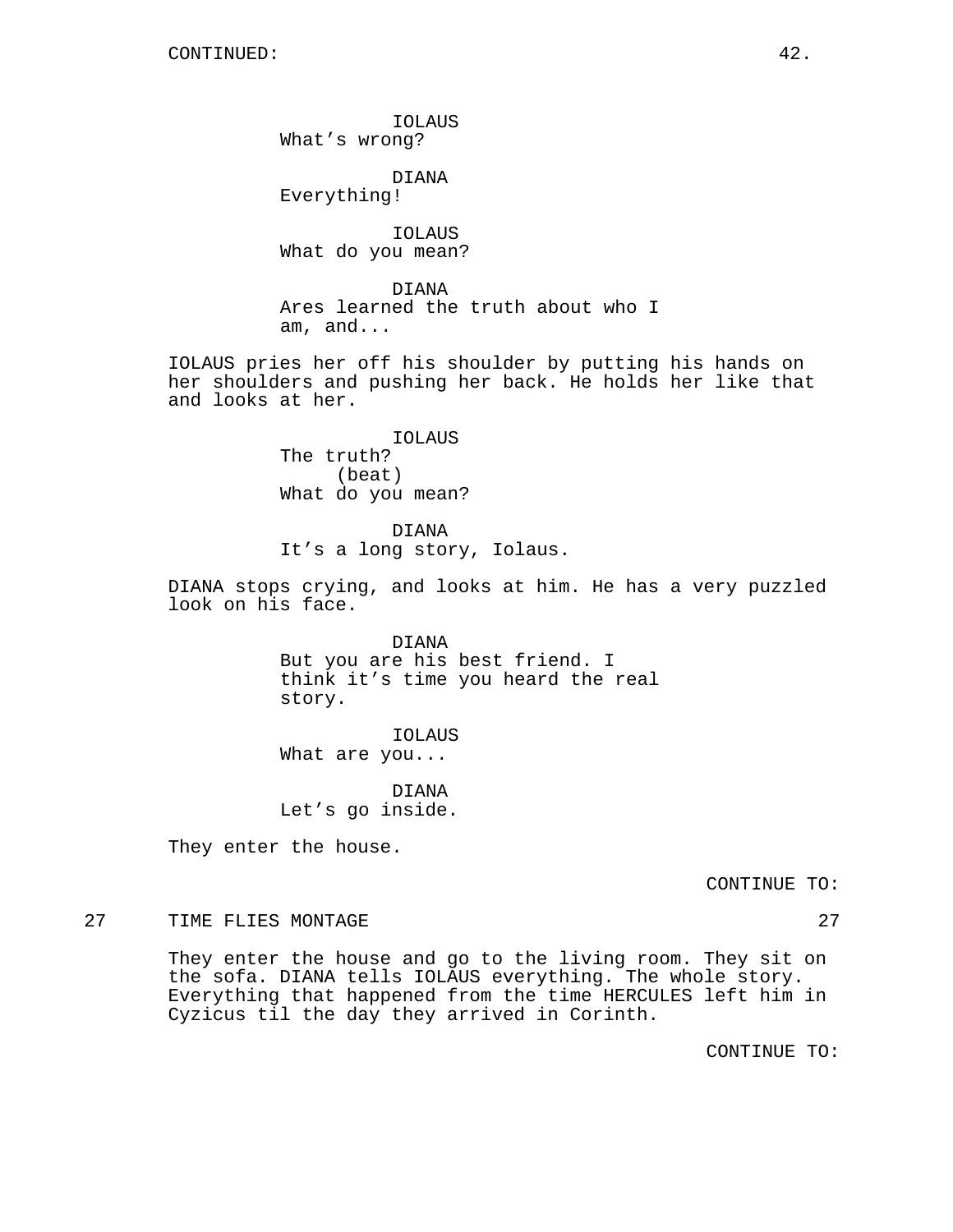# 28 TIME RESUMES (LIVING ROOM) 28

IOLAUS is trying to absorb what DIANA has just told him.

IOLAUS That's some story. DIANA And now Ares knows, and he's threatening to go to Hera unless... (beat) Damn!! Why didn't I listen to Herc in the first place? (beat) He told me to avoid Ares. That he couldn't be trusted. But no, I thought I could handle him. (beat) Now look at what's happened?!? (beat) I'm going to lose Hercules. IOLAUS No you're not. DIANA Yes. I am. (beat x2) Either way I'll lose him. (beat) If I give Ares what he wants, Herc will never look at me the same way again. (beat) And if I don't give Ares what he wants, I'll be sent home. IOLAUS We'll think of something, Diana. DIANA We only have until sun down tomorrow. (beat) And Herc won't be back from Athens for another 3 days. (beat) I can't even discuss this with him. I won't even get to say goodbye.

DIANA starts crying again. IOLAUS starts thinking. After a few moments, DIANA stops crying, and IOLAUS thinks of something.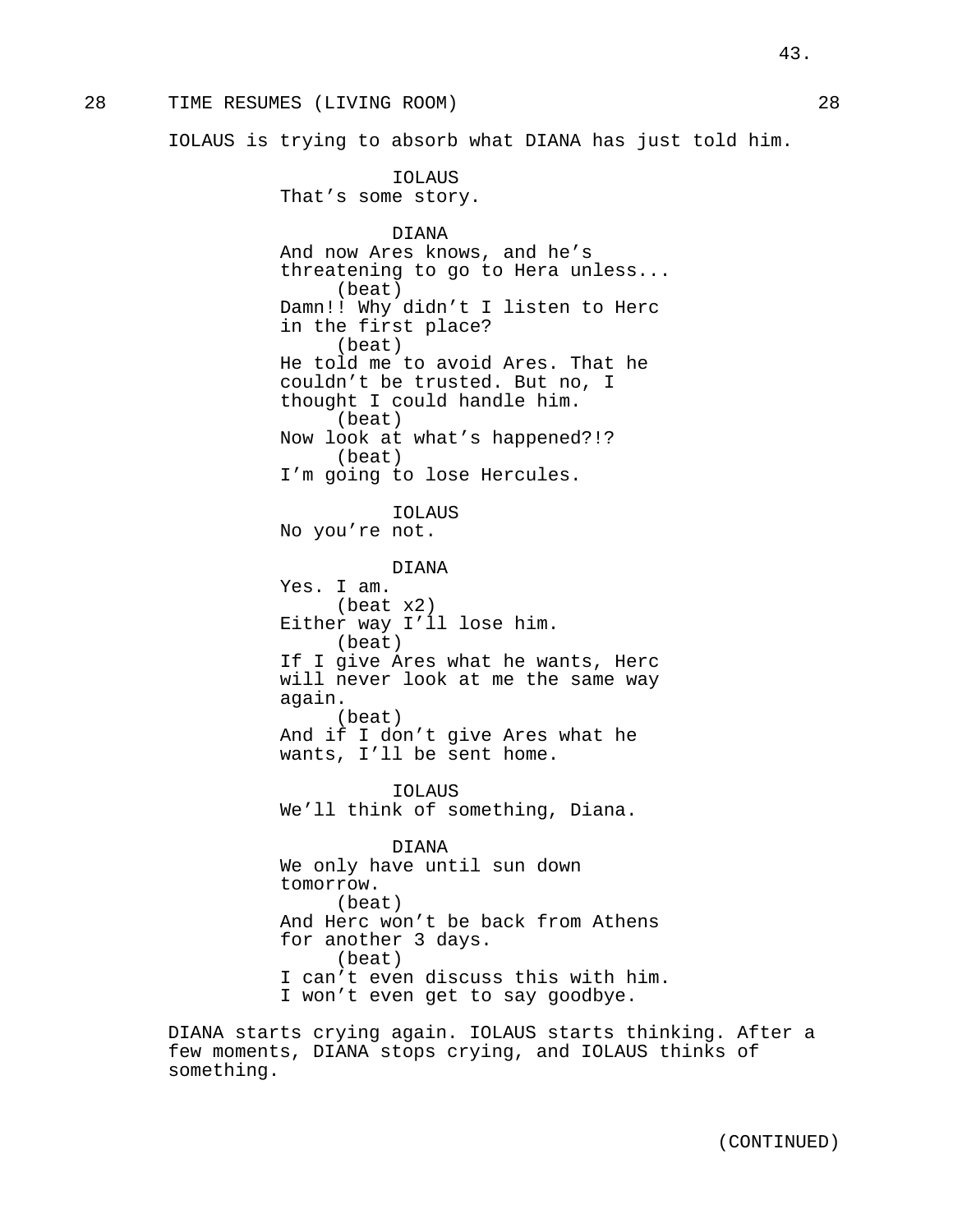IOLAUS Maybe Ares is bluffing.

DIANA

What?

IOLAUS I mean, if he really wants you, what good would sending you home do? (beat) If you're 3000 years in the future, he'll never get you.

DIANA Maybe he's saying, "If I can't have her, neither will Hercules!"

IOLAUS

Good point.

Pause. DIANA and IOLAUS think.

IOLAUS You could always give Ares what he wants. Herc would never have to know.

DIANA

What? (beat) How do you expect a secret like that to stay a secret? (beat) Herc would find out. Ares would probably even tell him himself. Then matters would be worse.

Momentary pause.

IOLAUS Who says Ares will keep his word anyway? (beat) What's stopping him from blackmailing you forever? Or going to Hera? (beat) He'll have nothing to lose. He'll have gotten what he wanted.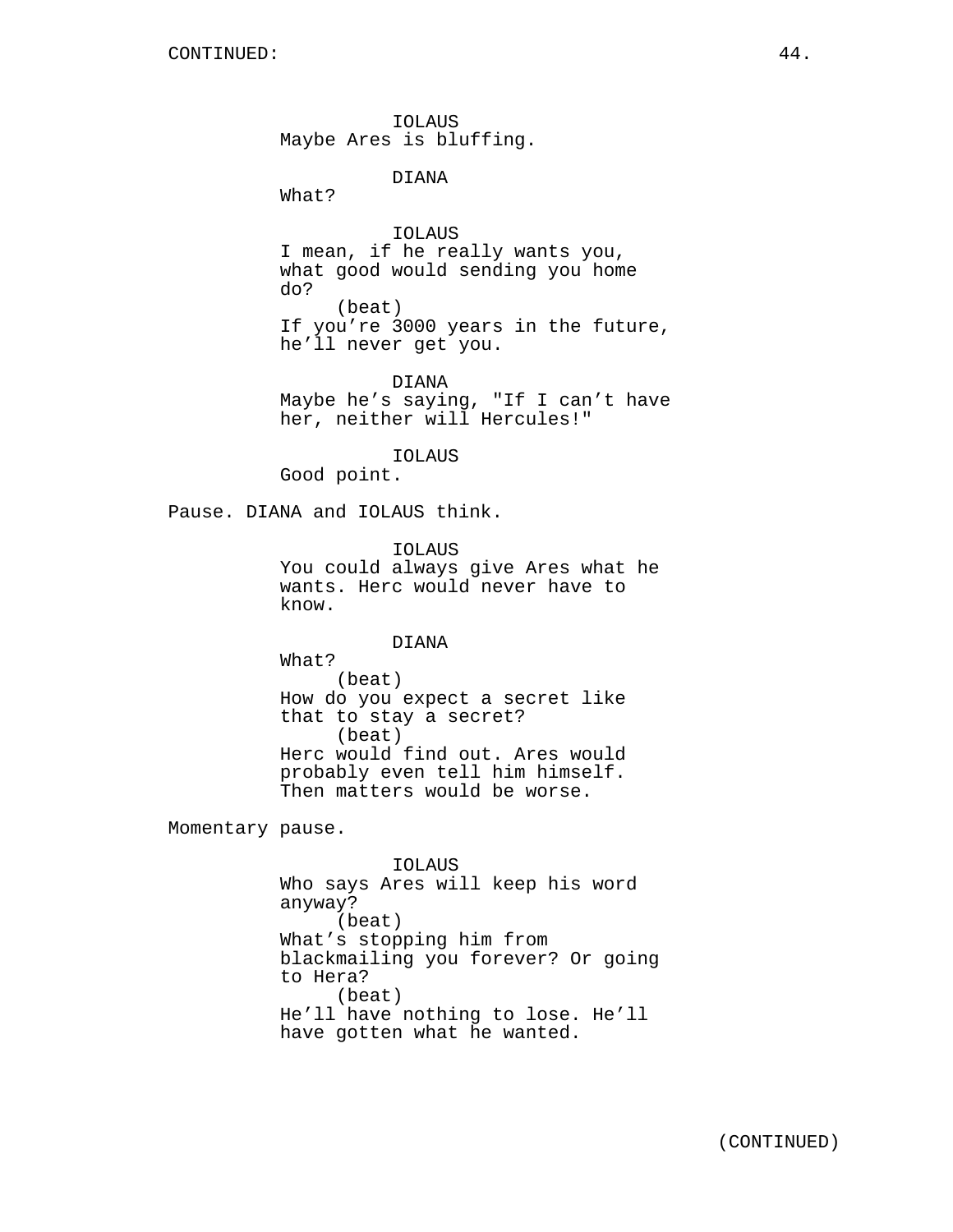DIANA Ares isn't bluffing.

IOLAUS How can you be sure?

DIANA I just am. I know him. (beat) Besides, Ares is immortal. He can afford to wait. He'll still be around when the future becomes the present.

Momentary pause.

# IOLAUS

You know, I'm surprised you and Herc have managed to keep the secret for so long. I mean, what has it been, 6, 7, months?

DIANA 7 months, 3 weeks, 17 hours, and 45 minutes.

IOLAUS

Right.

Momentary pause.

DIANA It hasn't been as easy as it looks. The first three months were the hardest.

IOLAUS Did you really think it could stay a secret forever?

# DIANA

Yes. (beat) No one else knew. (beat) Except for Deric & Lyla.

IOLAUS But you can't hide something like this from the Gods! (beat) They'll find out, Diana. They always do.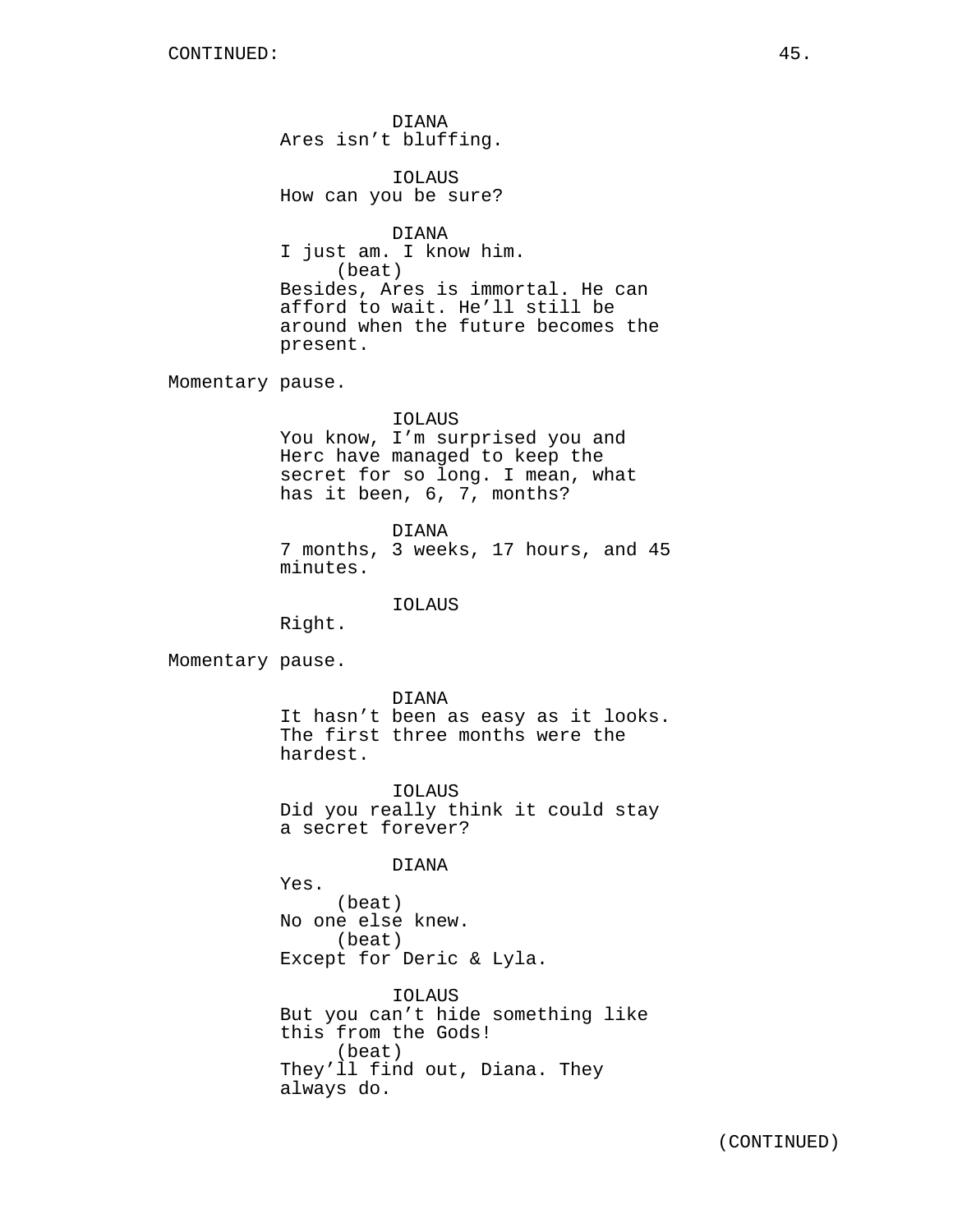(beat) They know everything. And, sooner or later, Hera will find out. (beat) Whether it's from Ares or not. DIANA That's what I thought. (beat) But, the more time that passed without anything happening... (beat) The more I thought it never would. DIANA pauses for a moment then continues. DIANA The first time I met Hercules, I knew I loved him. (beat) But I couldn't let myself fall for him. He was going to be coming back here, and leaving me. (beat) But when I was brought back with him, I thought that maybe he was my destiny. Maybe the reason I was so drawn to the study of Ancient Greece was because I belonged there. (beat) Now, I love him with all my heart. I love him more than life. I'd do anything for him, Iolaus, anything. (beat) I can't lose him. Not like this. (beat) I have to find some way to keep Ares from going to Hera without jeopardizing my relationship with Hercules.

DIANA looks to IOLAUS.

DIANA I will not lose him. Not now. Not ever.

DIANA rises from the sofa, and goes to the bedroom. IOLAUS looks up at the ceiling.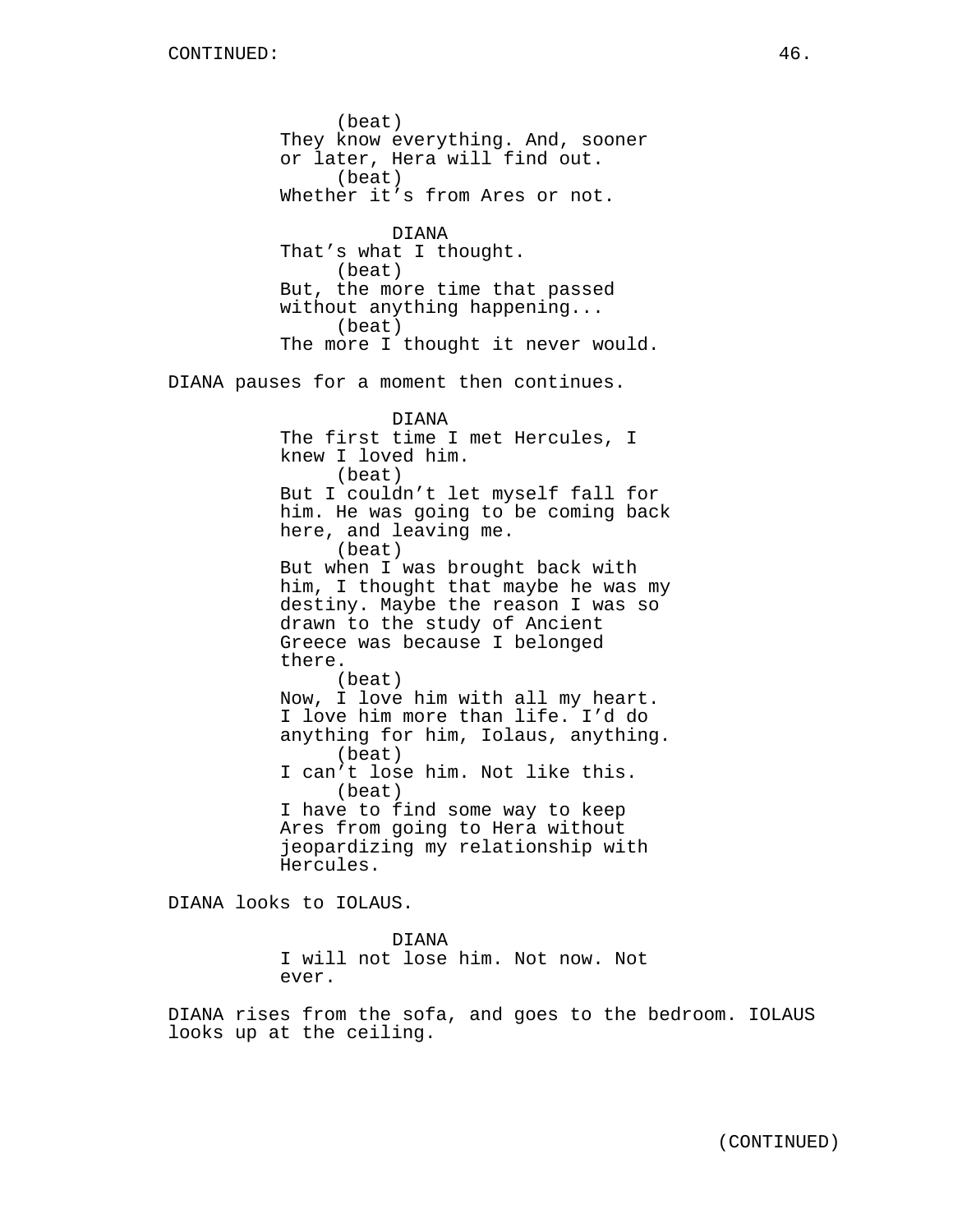IOLAUS Zeus, if you're listening... (beat) ...we could really use your help.

IOLAUS looks from the ceiling to the bedroom door.

JUMP TO:

#### **NEXT DAY**

29 EXT: HERCULES' PLACE (1 HR BEFORE SUNDOWN) 29

DIANA and IOLAUS are standing in the doorway. She is about to leave.

> DIANA I hope you're right about this.

IOLAUS Trust me. Just do what we discussed and you'll be fine.

DIANA Okay then. I guess I should be going.

IOLAUS Do you know where you are going?

DIANA Yeah. He told me to meet him by the lake.

IOLAUS Did he say which lake?

DIANA I know which lake he means.

IOLAUS I'll wait here for you.

DIANA

Thanks.

Momentary pause. DIANA walks off. IOLAUS watches her leave, then goes back inside.

JUMP TO: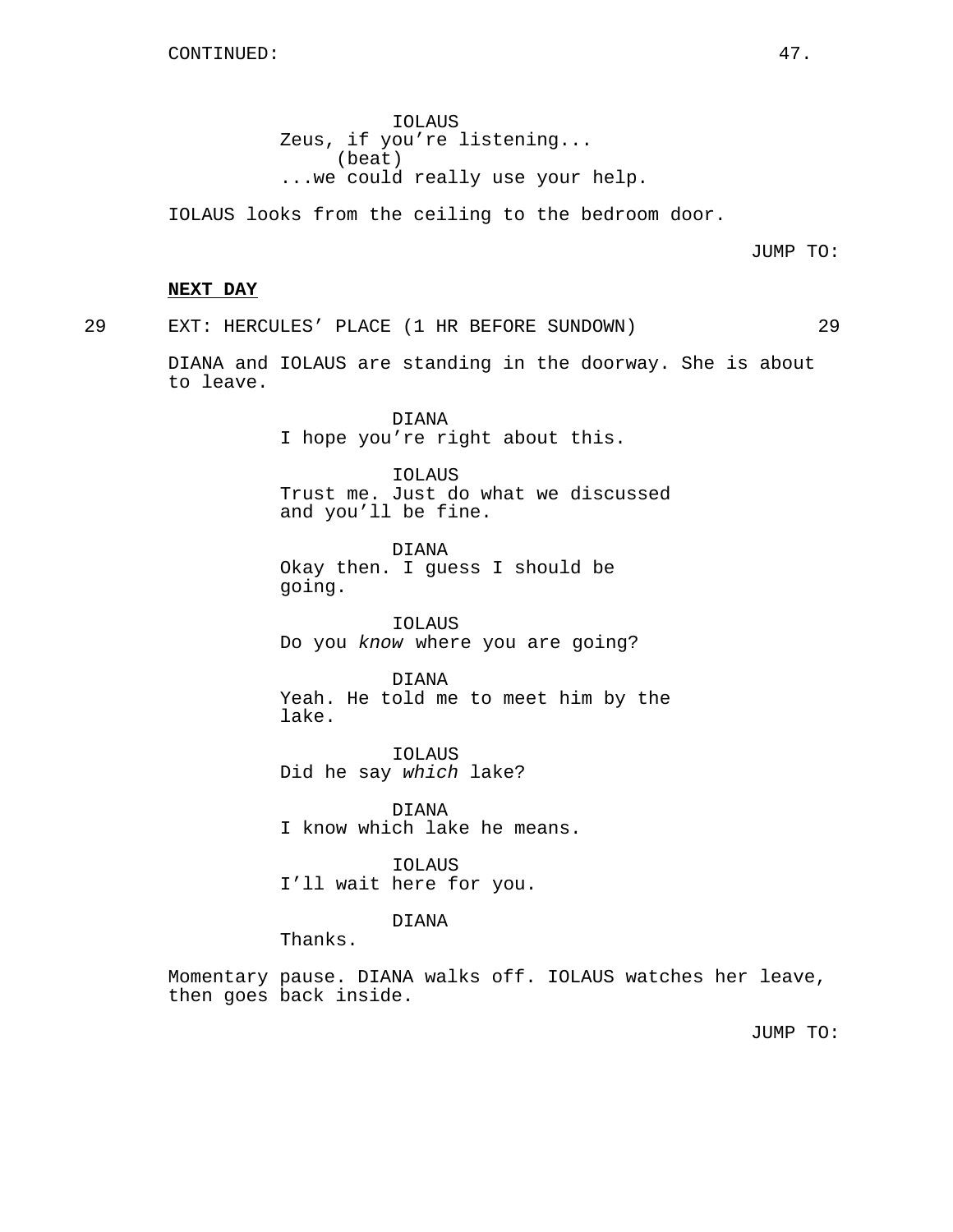ARES is waiting. DIANA approaches. ARES hears her coming, and turns to her. As he turns, the surroundings change.

FADE IN TO:

#### 31 ARES' ILLUSIONARY ROOM 31

The open space turns into a castle-like bedroom. There is a fireplace alongside one wall, and a big bed with red satin sheets in the middle. There are lit candles throughout the room. He has also changed her clothing. She is now wearing a beautiful peacock blue, silk dress, with spaghetti straps. DIANA is awed at the room. It is beautiful. As she is taking in the room, ARES approaches her.

> ARES Do you like it?

> > DIANA

I... I...

ARES goes behind her, running his fingers across her bare neck and shoulders.

> ARES You should. The room is designed from your mind. (beat) Your fantasies.

ARES nuzzles her neck, then starts to gently massage and caress her shoulders, and neck. DIANA feels herself relaxing under his touch. She thinks to herself.

> DIANA (VO) Don't. (beat) Don't give in to him. (beat) Stay tense, still, like a statute. (beat) Remember what Iolaus said. Remember the plan.

DIANA tries to tense up again. By now, ARES has moved his hands from her shoulders to her waist, and is slowly running them up her side. He feels her body tense up. He leans over her shoulder, and seductively whispers in her ear.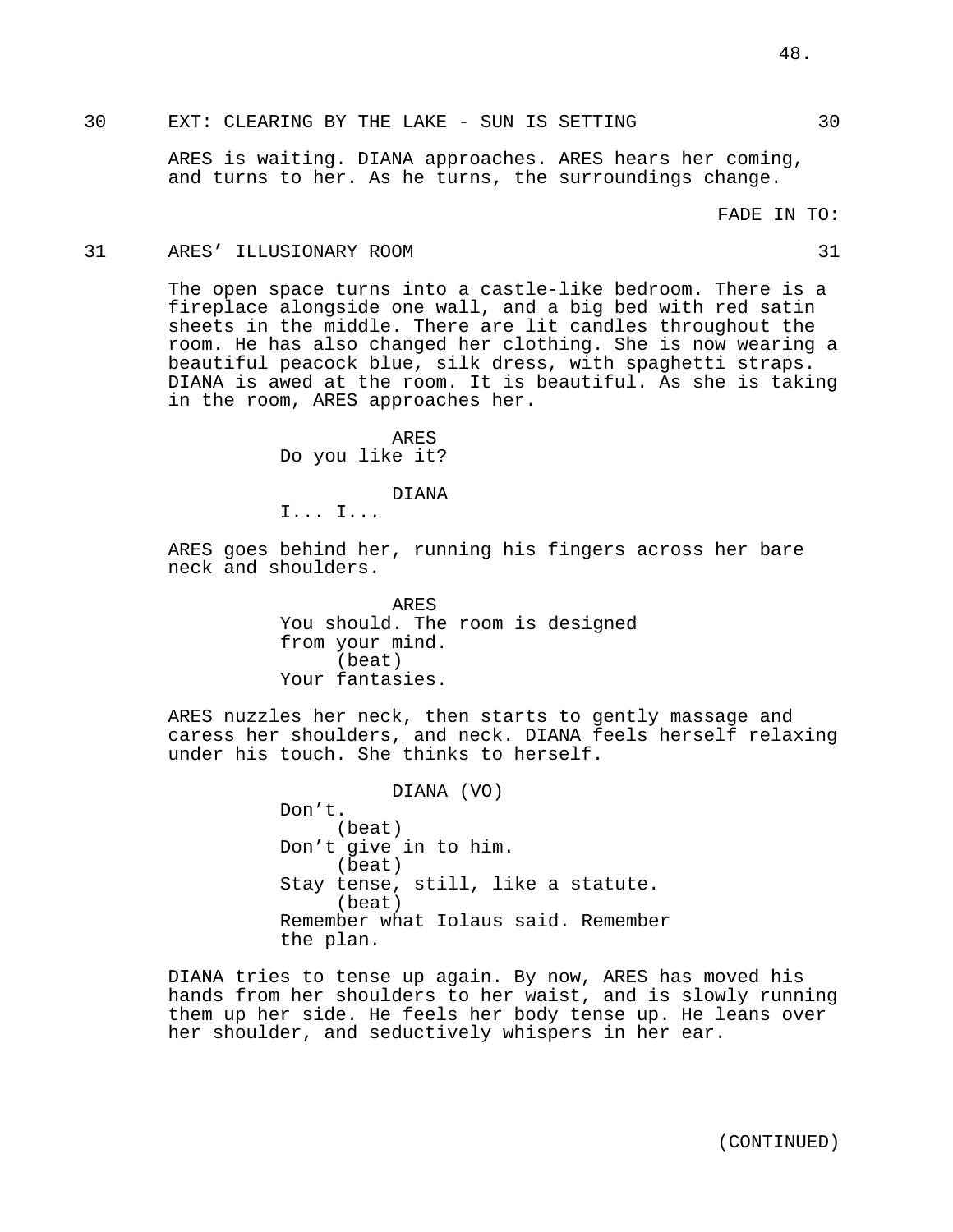ARES You know, you'll have more fun if you relax. You'll enjoy it more.

ARES' hands move from her sides to her breasts. He cups them in his hands. She gasps as he squeezes them. ARES is stirring feelings in her. Things she shouldn't be feeling. She tries to push the feelings down. ARES holds her breasts, caressing them, as he softly kisses her neck. His kiss sends tingles down her spine. She feels her body giving in to his touch. Her body is saying yes, but her mind is saying no. She forces herself to speak the words she knows he won't believe. She doesn't even believe them. Part of her wants nothing more than to give in to him. He is a God after all. He can have whatever, whoever, he wants.

> DIANA Let's get one thing straight, Ares. I'm not planning to participate in this.

ARES senses the conflict within her. He whispers in her ear.

ARES You don't mean that.

DIANA knows he's right. She doesn't mean it. At least not completely. Part of her means it. But part of her doesn't. She can't let him know that though. She has to pretend he isn't getting to her.

#### DIANA

Yes I do.

ARES I can feel your body surrendering to my touch. I know you're enjoying it.

ARES kisses her neck again, sending shivers through her body.

> ARES Give in to your desires, Diana. (beat) Give in.

DIANA If you really want me, Ares... (beat) Then just take me.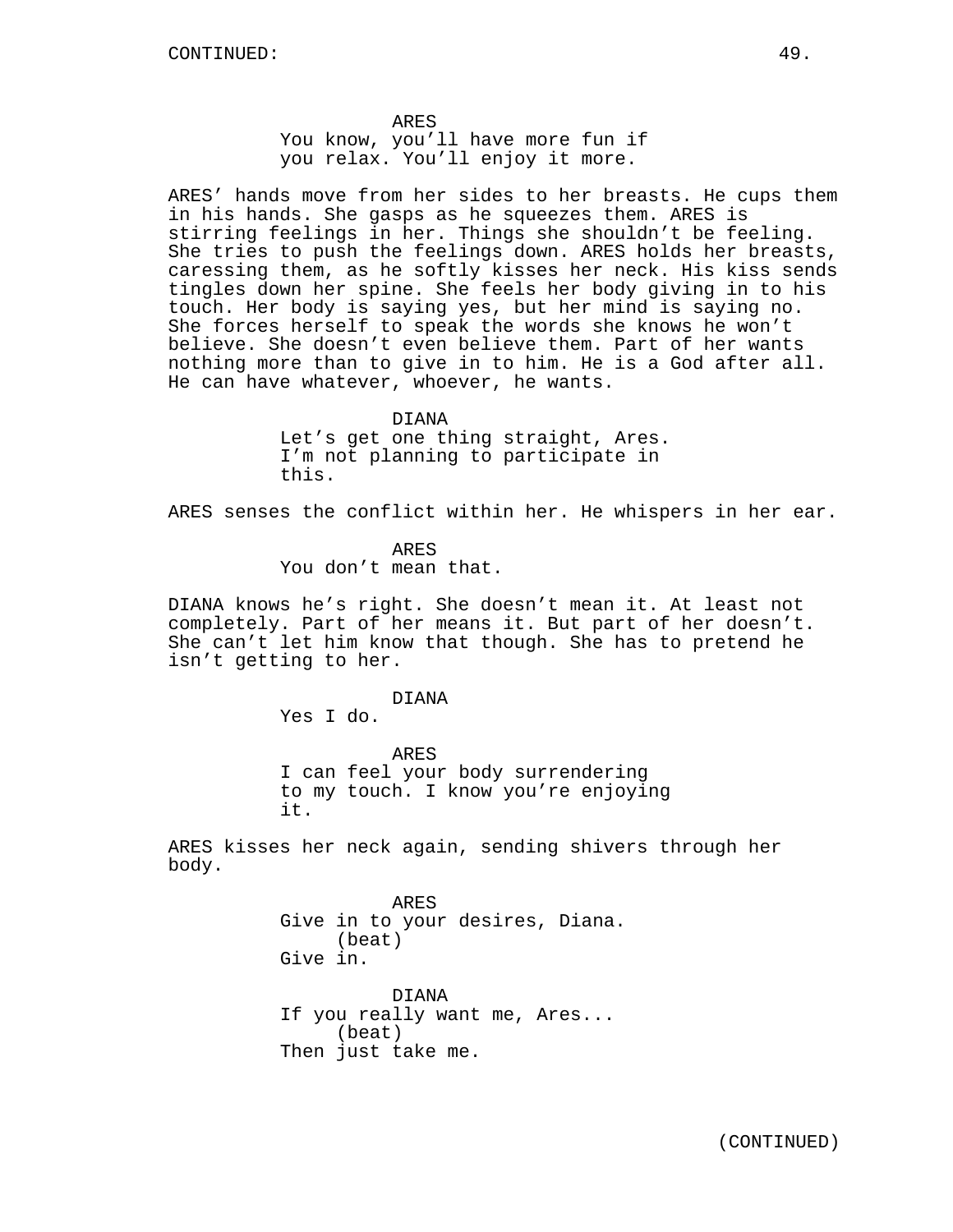DIANA manages to get out of ARES' grasp, and walks over to the bed. ARES watches her. She undoes the straps on her dress, and it falls to the floor. ARES stares at her naked body. She lies down on the bed.

# DIANA

Here. (beat) This is what you want, right?

ARES walks over to her. She looks at him. He sits at the edge of the bed, and runs his fingers alongside of her body, from the tip of her toe, to her ear, and then starts back down.

> DIANA Then just do it. (beat) Get it over with.

DIANA tries to summon up enough strength and conviction to make the next line believable.

> DIANA But don't think for one minute that I will enjoy it.

ARES plays with her for a few more moments. Covering her body in kisses. Suckling her breasts. He knows her body is enjoying it. He caresses her body, running his hands up and down her torso. She closes her eyes. She can't believe how gentle he is. Could she have been wrong? Maybe she was brought back so she could meet Ares. Maybe Ares was her destiny? He is stirring things in her that no one else ever has. ARES' hands descend down her body one hand at a time. This time he runs his hands down along her legs. He can tell she is enjoying this. Whether she wants to or not. He slowly runs his right hand up her leg, and lets it rest between her thighs. He cups her in his hand. She's hot. He inserts one finger inside of her. She moans. He thinks the next line to himself.

> ARES (VO) Oh yeah. She's gonna love this.

ARES slides another finger into her, and starts to work her up. DIANA can't believe she is enjoying this. Oh Gods how she is enjoying this. She wants him. She really wants him. Part of her wishes he would quit playing with her and just take her. She thinks the next line to herself.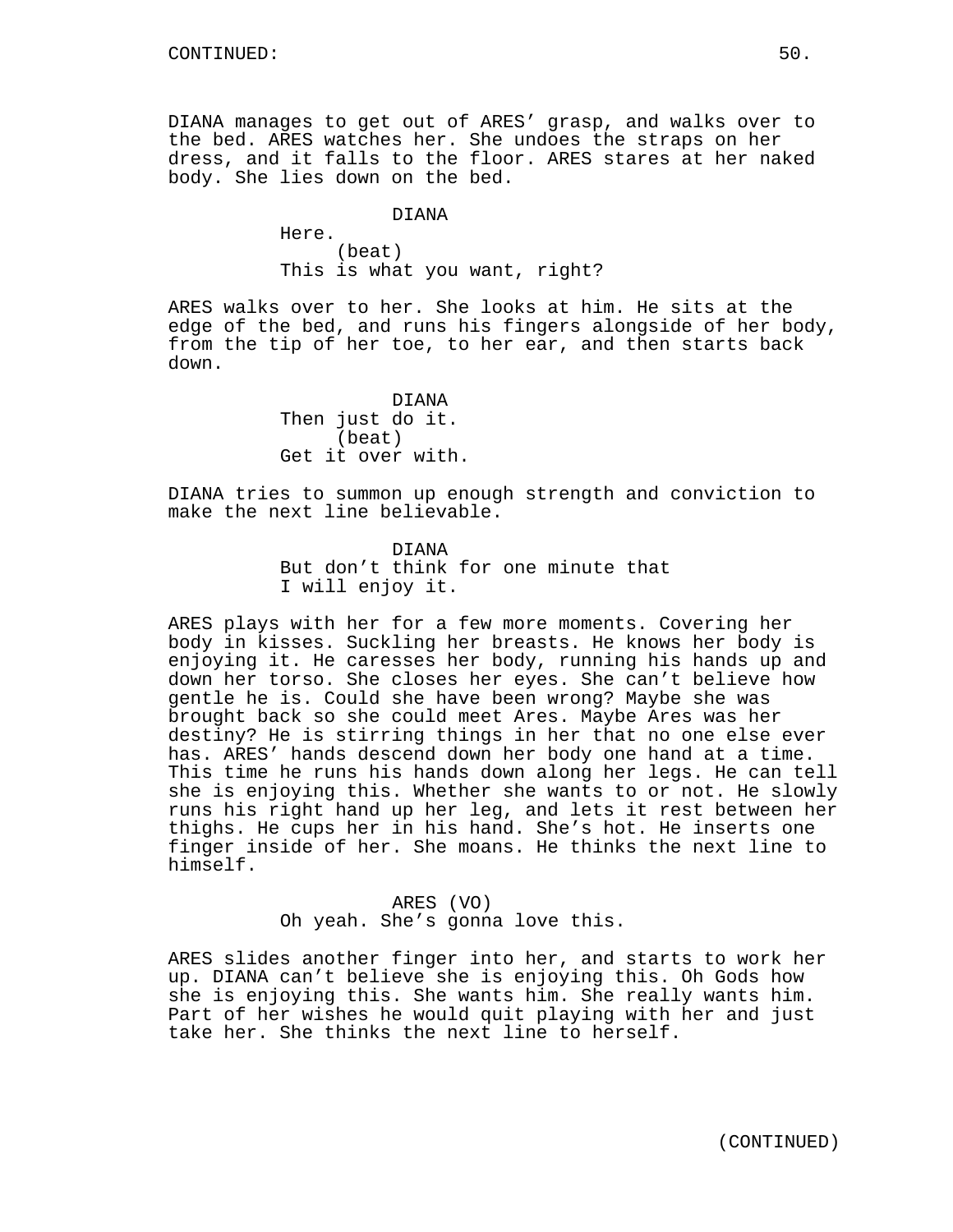DIANA (VO) No. I... I can't. (beat) Oh Gods, he's so... (beat) Stop it. Don't let him think for one moment that you are enjoying this. Don't... (beat) Damn, it feels so good. It feels soooo good. I wish he'd... I want him to... (beat) No. No. I can't let him. I...

ARES is enjoying himself. He wants her so bad. He knows the conflict she is having. He's been reading her thoughts. He knows what she wants him to do, but he also knows that part of her doesn't want him at all. He fingers her faster, real fast. So fast that he causes her to cum. And not only once, but three times. He wants her so bad, he looks at her. She has her eyes closed, and her hands are clenching the bed covers. He lets his mind enter hers. Wondering if the part of her that wants him has finally dominated over the part that doesn't.

> DIANA (VO) Oh Gods... Oh... He's good. Really good. And he's only fingering me. I wonder what he could do to me if his... (beat) No. No. Stop it. Don't. Don't let him in. You can't let him in. (beat) But I want him in. Gods how I want him in. I want him to ride me hard and fast. I need to feel... (beat) No. Don't let him in. I can't let him in. I... I don't love him. I won't let him in. (beat) Oh, oh, it feels so good, he feels so good. Oh, oh, oh Gods. I... I... (beat) No. No. Stop. Please. You can't let Ares do this D, you can't. (beat) I... don't... love him. I... love... Hercules. I...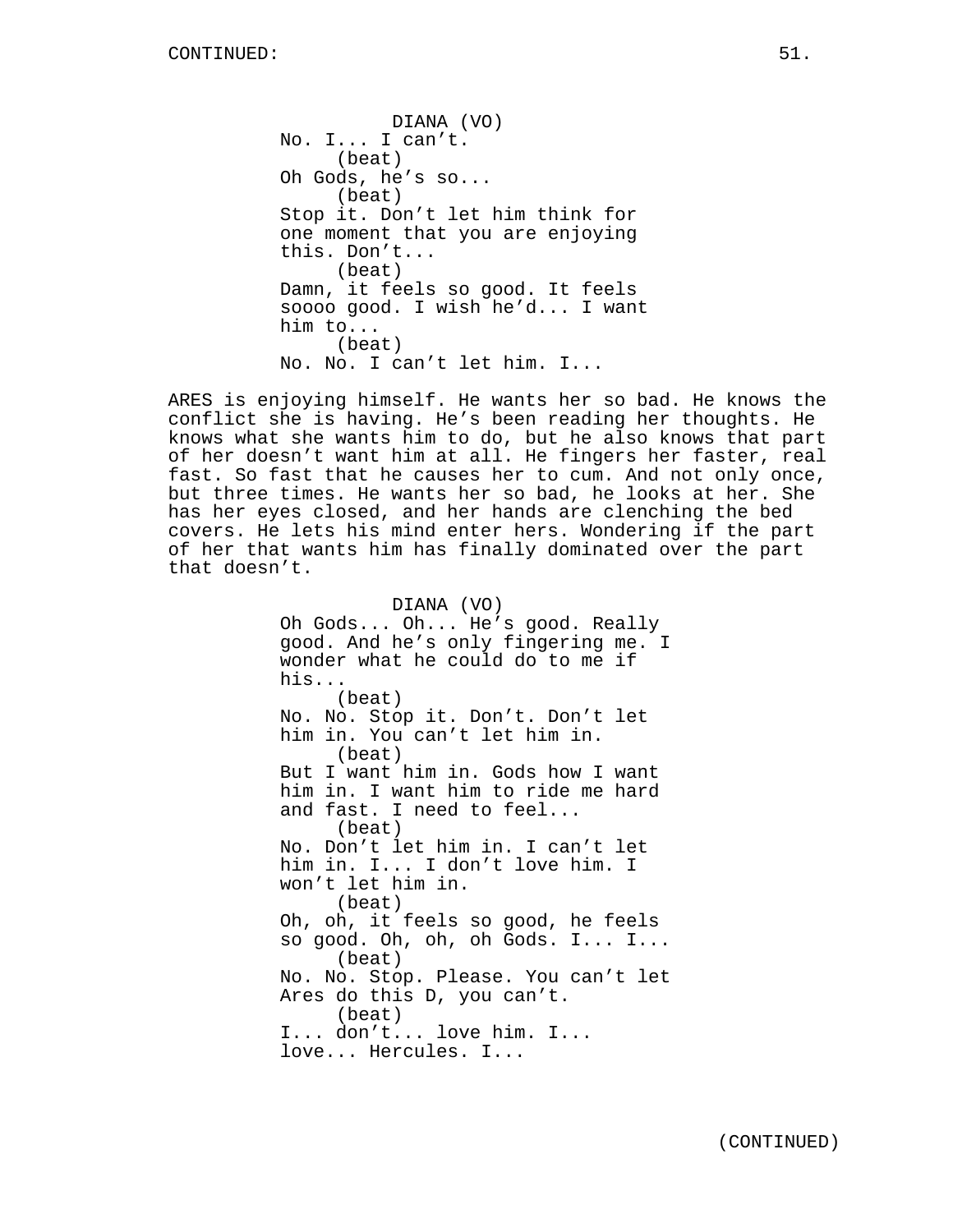At the mention of Hercules' name, ARES stops. DIANA opens her eyes and looks at him. ARES removes his fingers from inside of her and realizes that he can't do this. He can't take her. He wants her so bad, and he knows part of her wants him too. But he knows that now is not the time. He looks at her. He sees the look of confusion in her eyes.

#### DIANA

What are you waiting for, Ares? Do it. Take me!

ARES says line as he turns away from her.

ARES I can't do this.

DIANA is stunned. Was he serious?

DIANA

What?

ARES says line as he gets off the bed and goes to the fireplace.

ARES

I said... I can't do this.

DIANA is still laying on the bed. She is shocked, really shocked. She can't believe he is backing off. ARES leans on the fireplace mantle. His back is to DIANA.

#### DIANA

But... this is what you wanted, isn't it?

The dress ARES gave her, appears back on her body. She sits up. She can't believe he's doing this. Who does he think he is?

ARES

Yes. (beat) I want you more then I've ever wanted any other. But... (beat) I don't want you like this. I want you to want to be here. I... (beat) I thought that by threatening you, you would... I don't know. Come here and...

ARES pauses. DIANA finishes the sentence.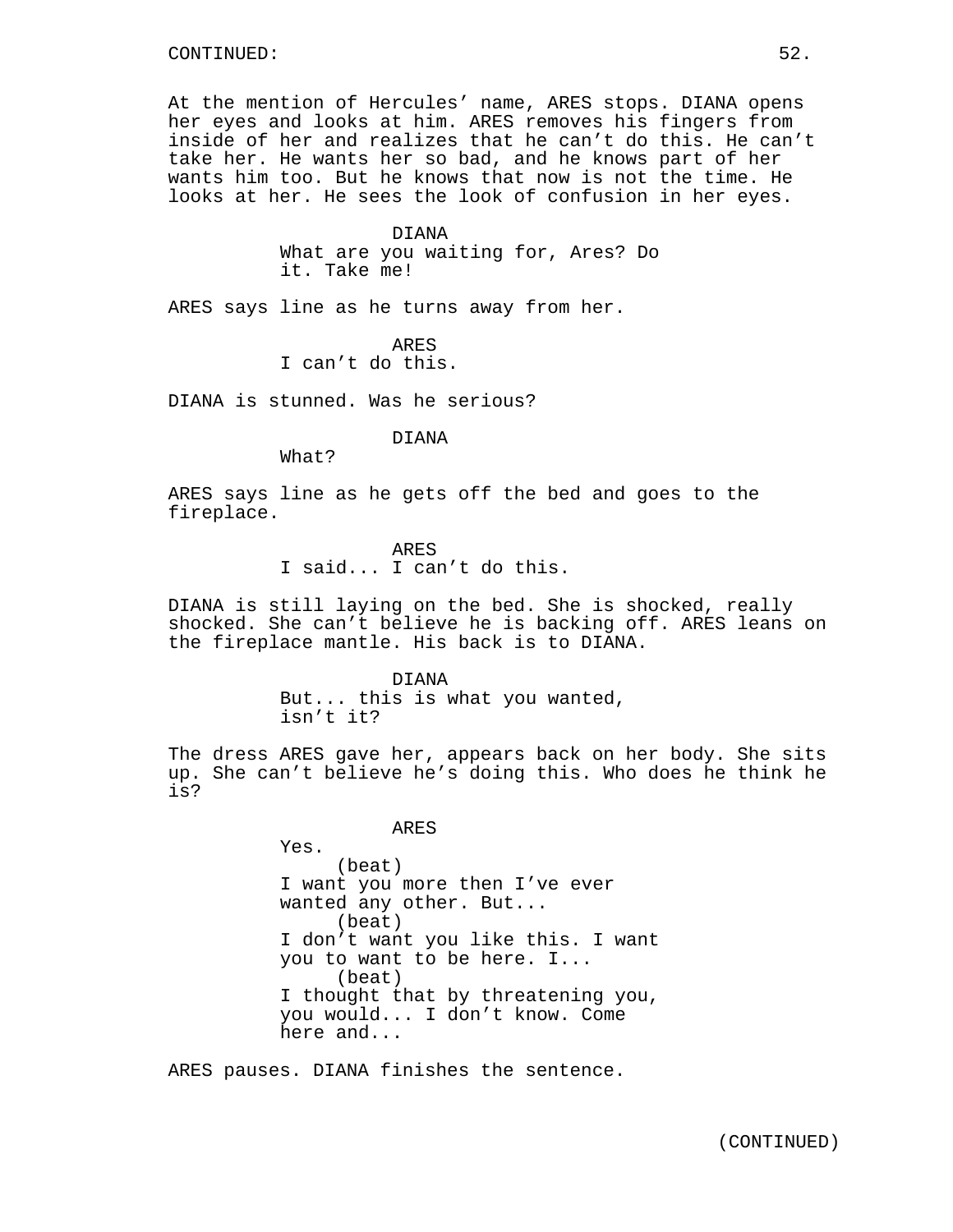DIANA ...give myself to you?

DIANA rises off of the bed and walks over. ARES turns to her. He looks at her.

> ARES You are a very complicated women, Diana. (beat) There are hundreds who would love to be in your shoes. (beat) Hundreds who would jump at the chance to be chosen by me. ME. The God of War. I can have any woman I want. But...

DIANA can see the sadness in ARES' eyes.

ARES I don't get it. (beat) I could give you anything. Everything you could ever want. (beat) Why don't you like me?

DIANA I never said I didn't like you, Ares. I do. As a friend. You're...

ARES Ah. Friend.

Momentary pause.

DIANA Ares, I...

ARES Go. Just go, Diana. Before I change my mind.

The illusionary room vanishes.

FADE BACK TO: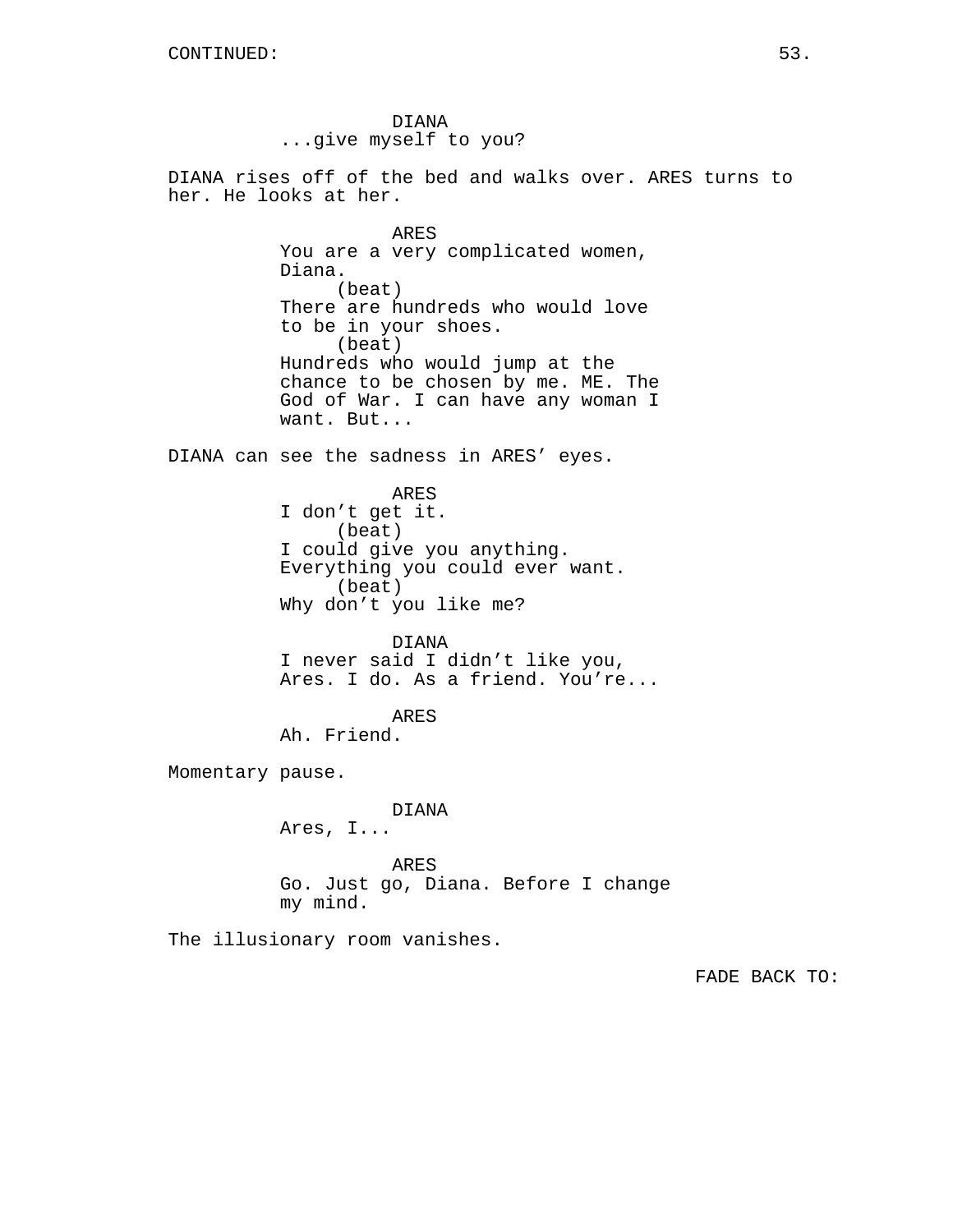## 32 EXT: CLEARING BY THE LAKE (NIGHT) 32

Everything is as it was before they entered the room. ARES and DIANA are wearing what they were wearing before. DIANA turns to leave, then thinks of something. She turns and looks at ARES.

#### DIANA

Ares?

ARES

Yes?

DIANA wonders how she should say what she has to say, without offending him.

DIANA

About Hera...

ARES Don't worry. She won't hear it from me.

ARES turns his back to her. She turns to walk away, then stops. She goes to him, and taps him on the shoulder. He turns to her. She kisses him. ARES is stunned. She breaks the kiss.

> ARES What was that for?

DIANA looks at him and smiles.

# DIANA

Thank you.

DIANA walks off. ARES watches her go. As she walks off, a smile crosses his face. He can still taste her kiss on his lips.

> ARES This isn't over, Diana. (beat) One day we will be together. (beat) One day you will come to me willingly. And when that day comes... You will be regretting all the time we spent apart.

ARES watches her walk off for a few more moments, then vanishes.

54.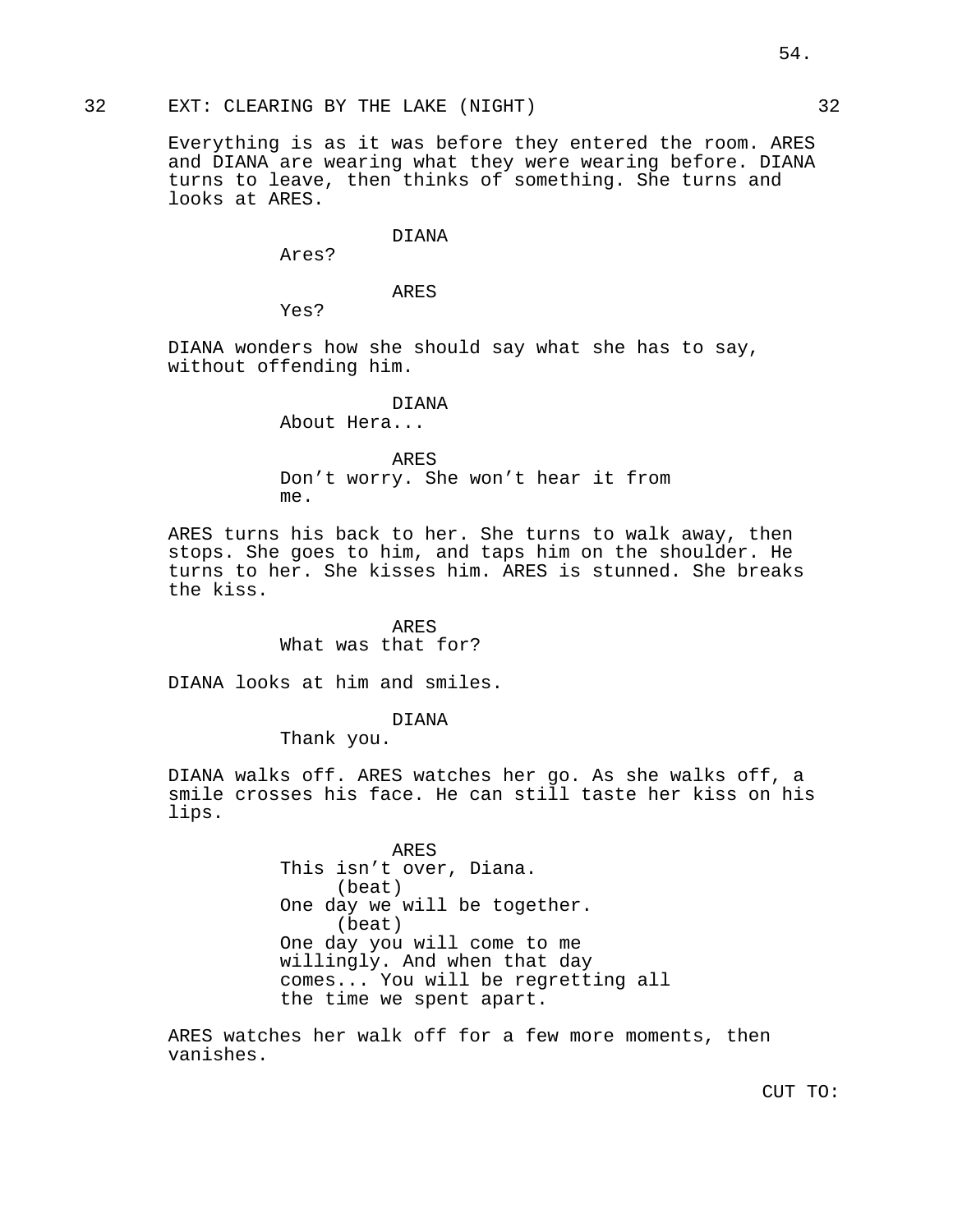33 INT: HERCULES' PLACE (KITCHEN) 33

IOLAUS is sitting at the table, waiting for Diana to come back.

> IOLAUS Where is she? She should have been back by now. Unless...

IOLAUS hears the front door open.

34 FRONT HALL 34

HERCULES comes charging into the house, yelling for Diana.

HERCULES

Diana?

HERCULES looks into the living room.

HERCULES Diana, where are you?

Momentary pause. HERCULES is about to head upstairs when he hears something in the kitchen. He heads to the kitchen.

CONTINUE TO:

35 KITCHEN 35

HERCULES enters the kitchen while saying line.

HERCULES

Di...

HERCULES notices IOLAUS sitting at the table, and stops. HERCULES looks at IOLAUS.

> HERCULES Where is she?

IOLAUS She's not here.

HERCULES says line while heading to table. When he reaches the table, he sits.

> HERCULES What? Where is she? I have to find her! I...

# 55.

PAN TO: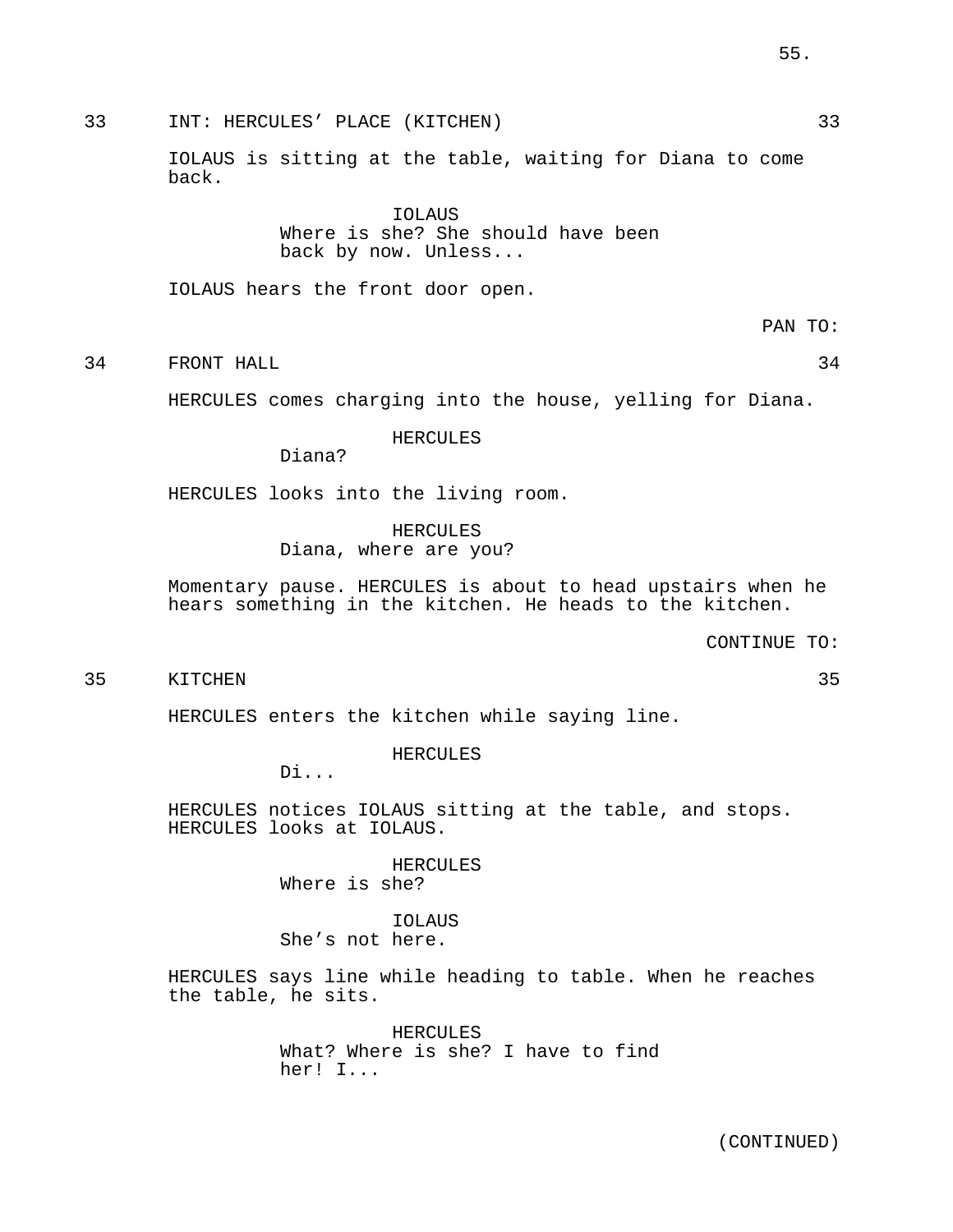HERCULES notices the look on IOLAUS' face, and realizes that something is wrong. Really wrong.

> HERCULES Iolaus, what is it?

IOLAUS doesn't answer. He doesn't know what to say.

HERCULES It's Diana, isn't it? (beat) Where is she?

IOLAUS still doesn't answer.

HERCULES Iolaus?!? Where is...

IOLAUS (mutter) She's with Ares.

HERCULES didn't hear what IOLAUS said.

HERCULES

What?

IOLAUS repeats what he said, only a little louder this time.

IOLAUS I said... She's with Ares.

HERCULES is confused.

HERCULES

Ares? (beat) What do you mean she's with Ares? (beat) It's too late for a fighting lesson, and...

IOLAUS Well, he told her he knew the truth, and...

HERCULES looks at IOLAUS with a raised eyebrow.

HERCULES The truth? (beat) The truth about what?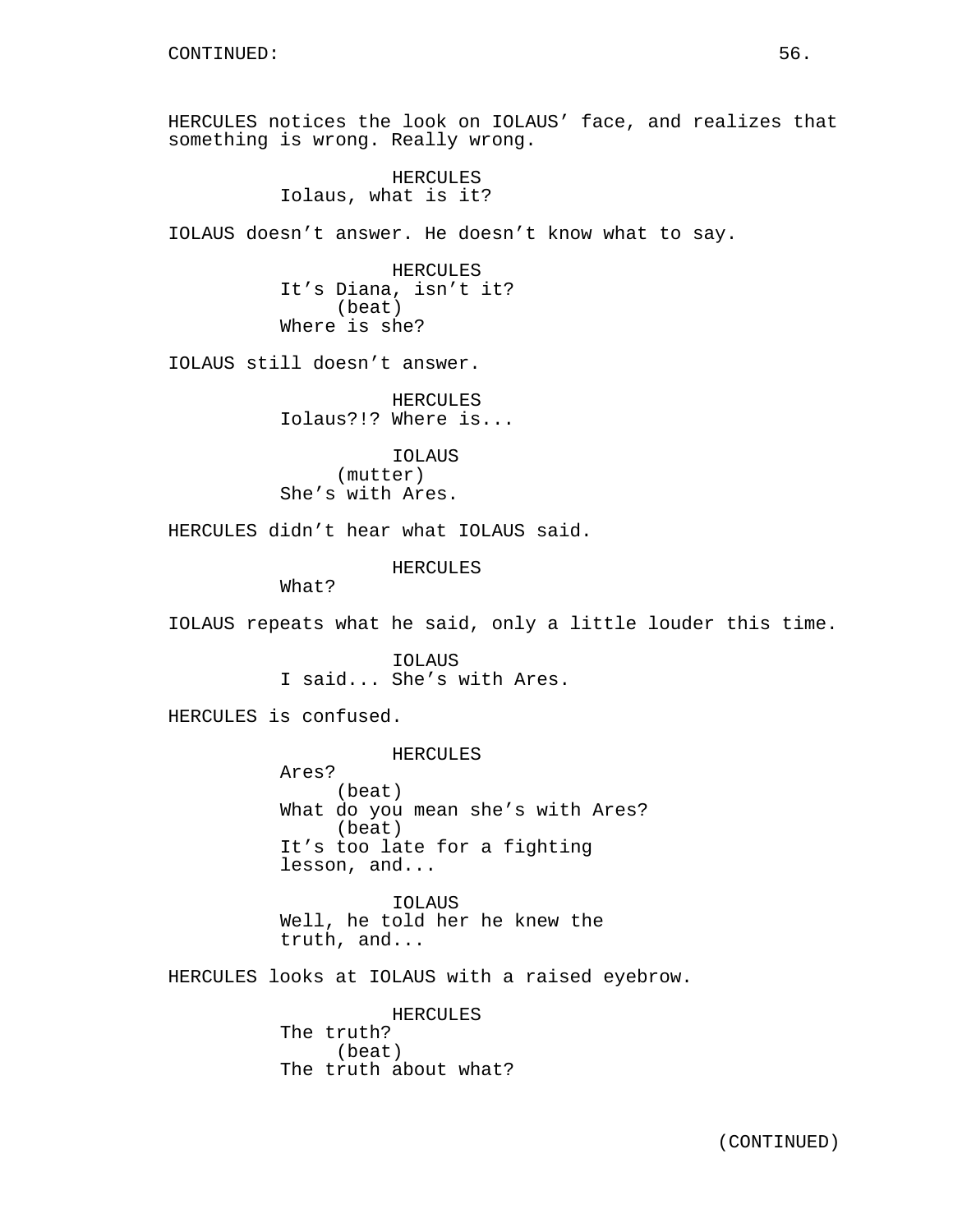IOLAUS The truth about her. And when she is from. HERCULES makes a fist. HERCULES If he hurts her, I'll... IOLAUS He won't hurt her, Herc. HERCULES How can you be so sure? This is Ares! He... IOLAUS ...is in love with her. (mutter) I think. HERCULES Love? Ares? (beat) Ares in love? That'll be the day. I... HERCULES stops, as he realizes what IOLAUS is saying, or not saying. HERCULES Wait you said she was with him. What did you mean? IOLAUS I... IOLAUS is cut of at the sound of the front door opening. DIANA (VO) Iolaus? HERCULES rises from the table. DIANA enters the kitchen. She is surprised to see HERCULES. DIANA Herc?!? (beat) How long have you be...

> IOLAUS What happened with Ar...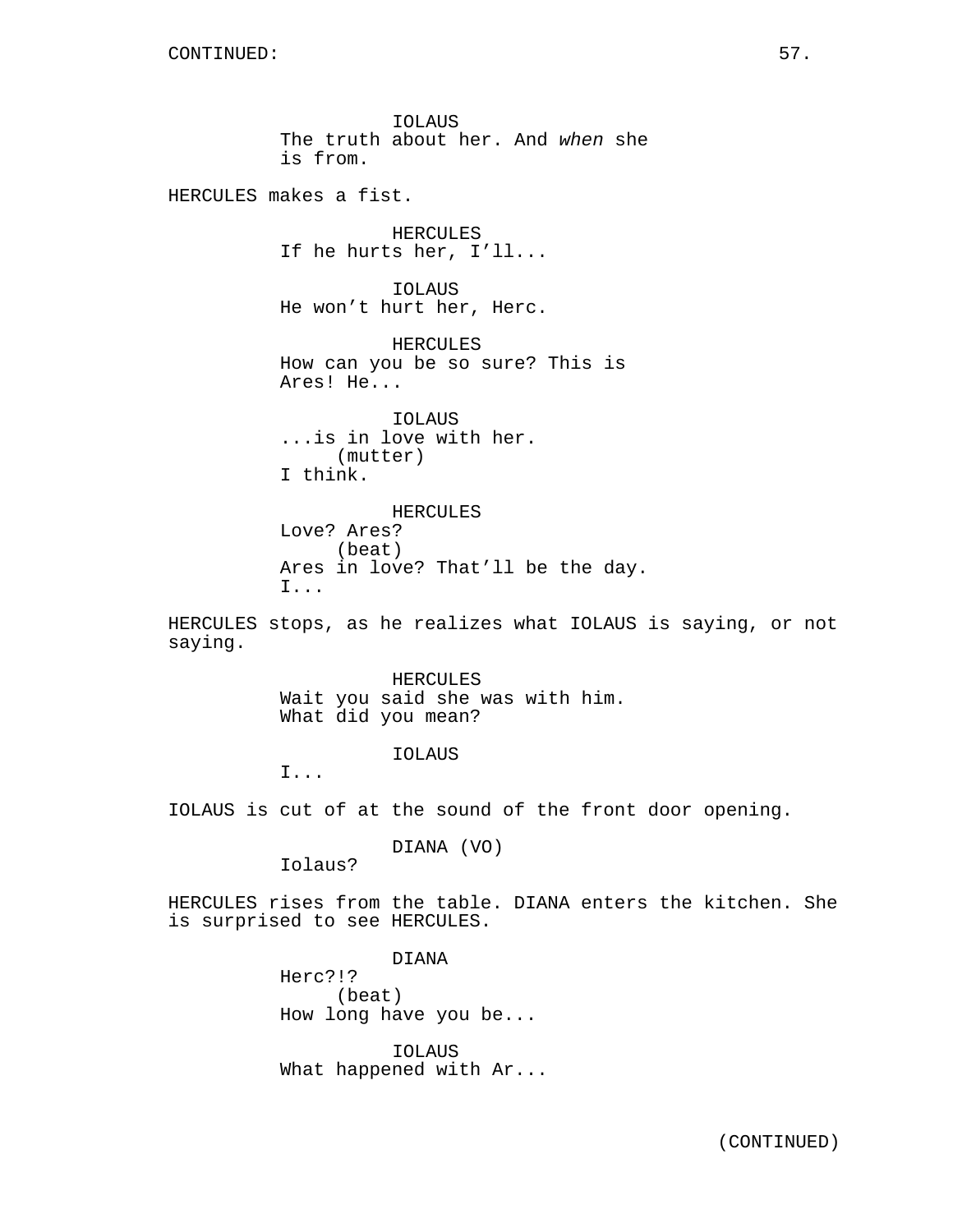DIANA

Nothing.

IOLAUS

Nothing?

DIANA You were right. He let me go.

DIANA goes to HERCULES. She kisses him and holds him tight. IOLAUS says the following line more to himself than to DIANA or HERCULES.

> IOLAUS I was right?!? Wow!

HERCULES and DIANA kiss for about 7 seconds. Then they break the kiss, but keep their arms around each other. DIANA looks into HERCULES' eyes.

> DIANA I love you, Herc.

HERCULES gets the feeling he really missed something. He smiles at DIANA.

HERCULES

I love you, too.

IOLAUS takes that as a cue to leave, and rises from the table.

> IOLAUS Well, I guess I should be going. I...

> > HERCULES

Wait.

IOLAUS stops.

HERCULES Before you leave... (beat) I would like to know just what went on here.

IOLAUS I don't know what you mean?

HERCULES Iolaus, I'm not stupid. I can tell something happened.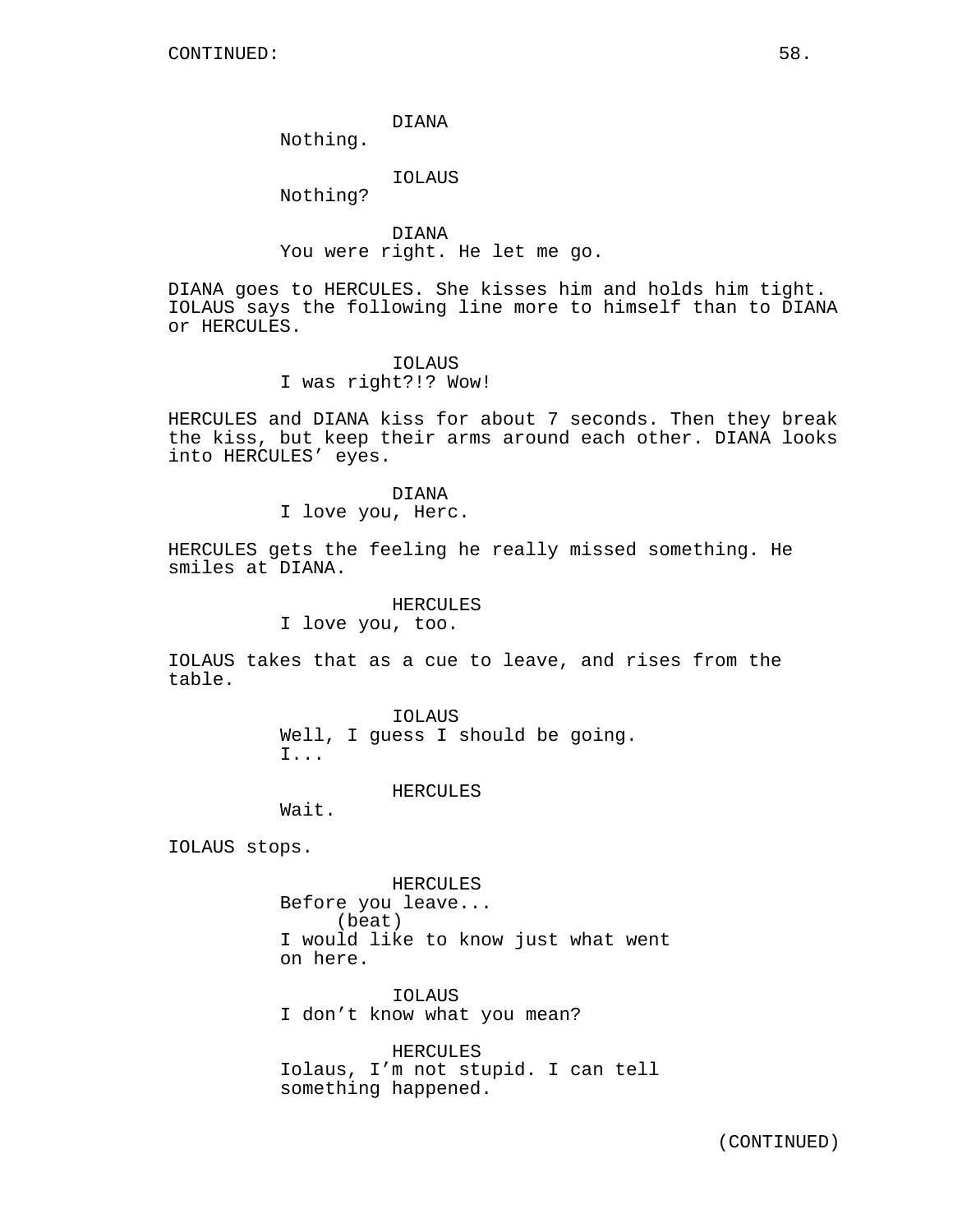DIANA and IOLAUS exchange a look.

HERCULES And I want to know what! (beat) All of it. The whole story.

DIANA Can't we just drop it? I mean...

HERCULES Diana, if Ares did something that I should...

DIANA raises an eyebrow at the mention of Ares' name.

DIANA Ares? What makes you think...

HERCULES Iolaus mentioned that...

DIANA gives IOLAUS a "you didn't" look. IOLAUS gives her a "sorry" look.

> DIANA Ares didn't do anything. He just...

> HERCULES Ever since I can remember, Ares has been trying to undermine me. (beat) Trying to destroy me.

DIANA Undermine you? Destroy you? (beat) Listen to yourself! He's your big brother, Herc. Can't you two just learn to get along?

IOLAUS flinches when DIANA says "big brother". He knows how much HERCULES hates it when people remind him they are brothers.

> HERCULES 1/2 brother. He's my 1/2 brother. (beat) And I want to know what happened. I know something did. You two look guilty of something. I mean it guys. One of you better start talking or...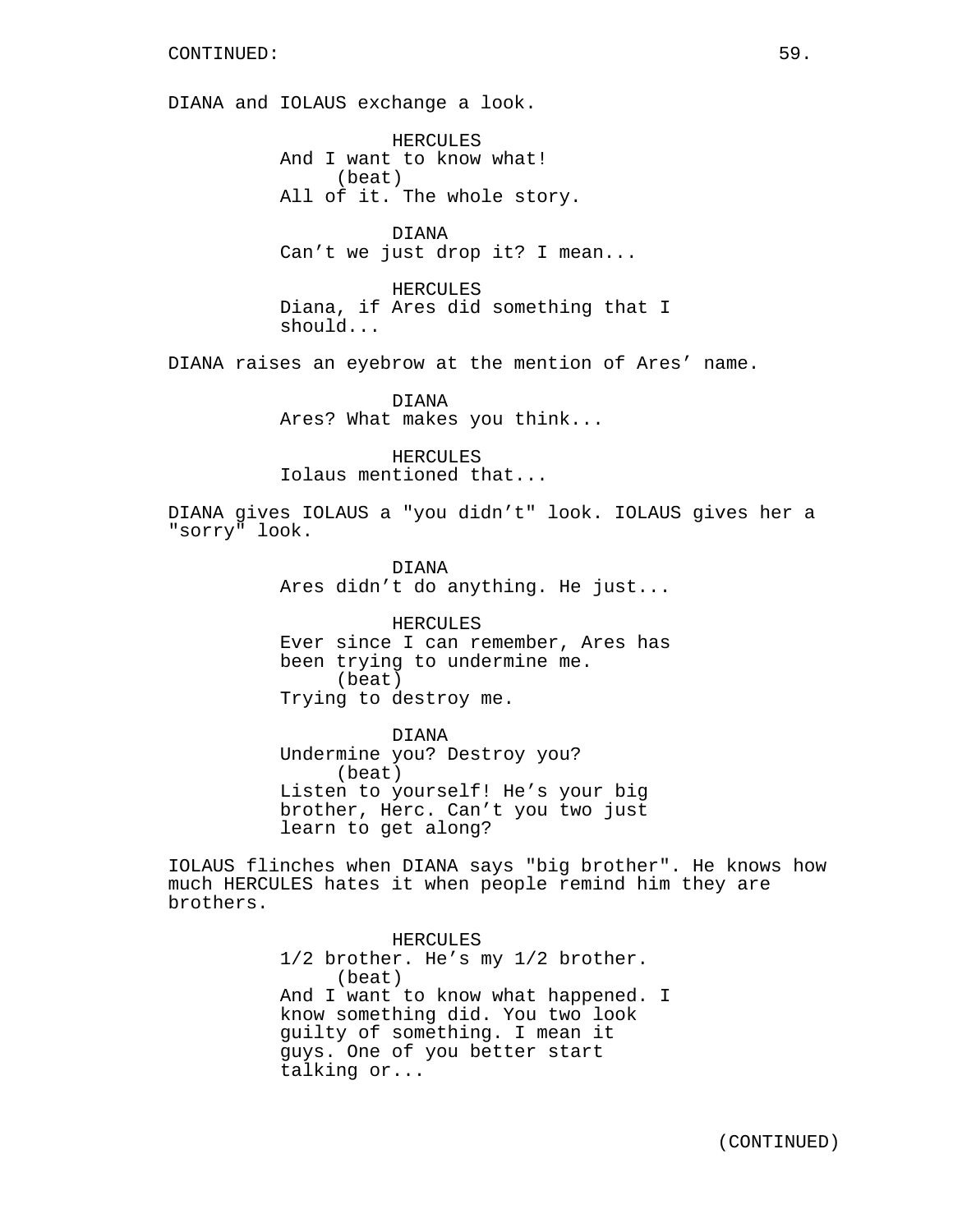DIANA Or what? (beat) What is the great Hercules gonna do? Go ahead, break something if it will make you feel better. (beat) Nothing happened. That's all you need to know.

With that said, DIANA leaves the room. HERCULES calls after her.

> HERCULES Diana! Diana! Wait, I...

DIANA answers from outside the room.

DIANA (VO) Good night, Hercules.

HERCULES and IOLAUS hear the bedroom door slam shut. HERCULES slams his fist on the table.

HERCULES

Urgh!!!!

IOLAUS decides to get out. Fast. He hasn't seen HERCULES this worked up in a long time.

IOLAUS

I, umm, I, I guess I should go.

IOLAUS starts to leave. IOLAUS says next line in his head.

IOLAUS (VO) Please let me get out before he...

HERCULES looks to IOLAUS.

HERCULES

Wait.

IOLAUS says next line in his head.

IOLAUS (VO)

Damn!

IOLAUS turns back.

HERCULES Please. I have to know.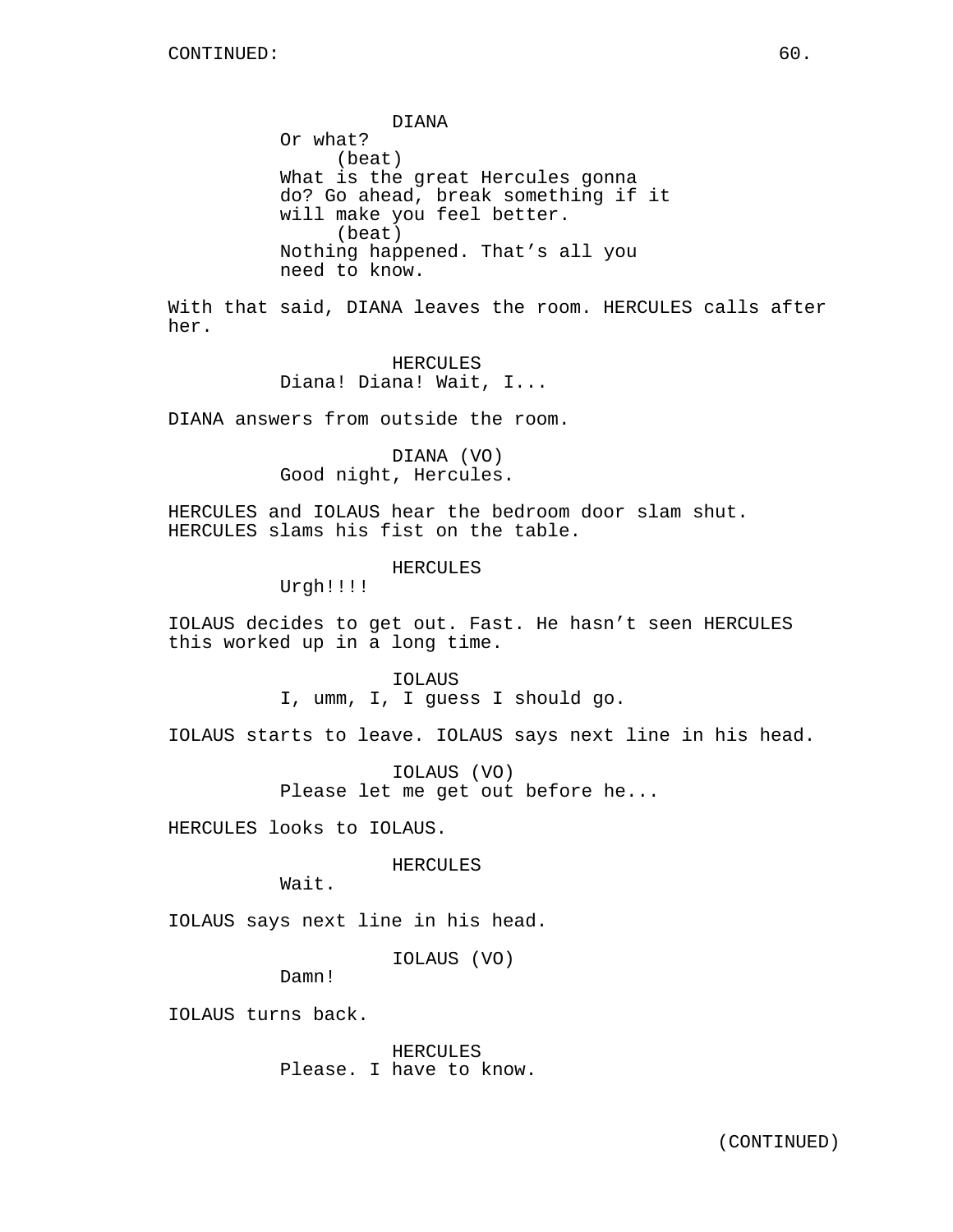#### IOLAUS

Herc, I...

IOLAUS sees the look in HERCULES eyes. Should he tell him? Could he handle it? IOLAUS says line while heading back to table.

> IOLAUS Okay. Okay. (beat) Sit down, and I'll tell you...

IOLAUS takes a deep breath and prepares to tell HERCULES what happened.

CUT TO:

36 INT: BEDROOM 36

DIANA is lying on the bed, starring at the roof. She places her hands over her eyes and sighs. ARES materializes in the room, and looks at her. ARES says his line as he advances to the bed.

ARES

You okay?

DIANA looks at ARES.

DIANA What do you want?

ARES sits on the edge of the bed and looks at her.

ARES I'm sorry. I never meant...

DIANA looks at him. She can't deny her feelings anymore. She kisses him. Really kisses him. He is at first surprised, but then returns the kiss. She wraps her arms around his neck, pulling him closer. ARES breaks the kiss and looks at her. He is confused.

> ARES What are you...

DIANA looks at him seductively and smiles.

DIANA I give up Ares. (beat) I want you. (beat) (MORE)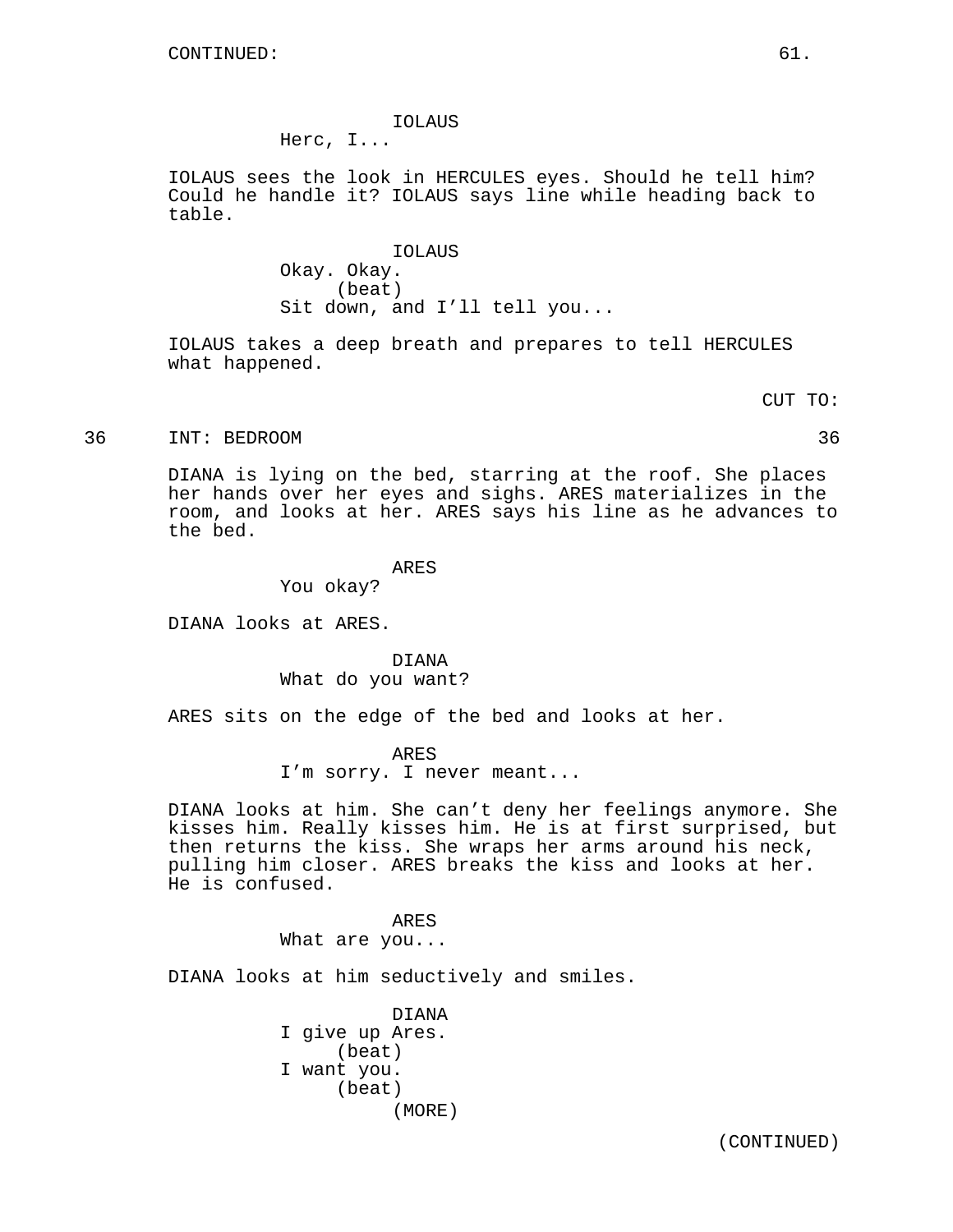# DIANA (cont'd)

Take me.

DIANA kisses him again. He rolls onto her. With a mere thought, their clothes vanish. She pulls him close, pressing her body against his. He hungrily kisses her. His hands explore her body. He releases her lips and kisses her neck, as his hands continue their journey down her body. She gasps.

# DIANA

Oh.

He brings his lips to her breast and kisses it. She moans. His hands reach their target. He touches her and is surprised to find that she is already wet. He inserts a finger into her, probing her, causing her to get wetter. She gasps as his fingers work their way inside of her. He suckles a breast as his fingers explore her, working her up.

DIANA

Oh... (beat) Oh, Ares... (beat) I... I... Oh...

She cums for him. He lets his fingers work on her, making her cum again and again. She begs him to take her. She wants to feel him inside of her. And he wants to be inside her. His body too is begging for internal contact.

> DIANA Oh, Ares. (beat) Take me. (beat) Take me now. (beat) Oh, Oh, I want you. (beat) I want to feel you inside of me. (beat) I want to know what you can... can do to me. (beat) Oh, oh. Show me. (beat) Show me. (beat) Oh, oh. Now, Ares. (beat) Do it. Do it.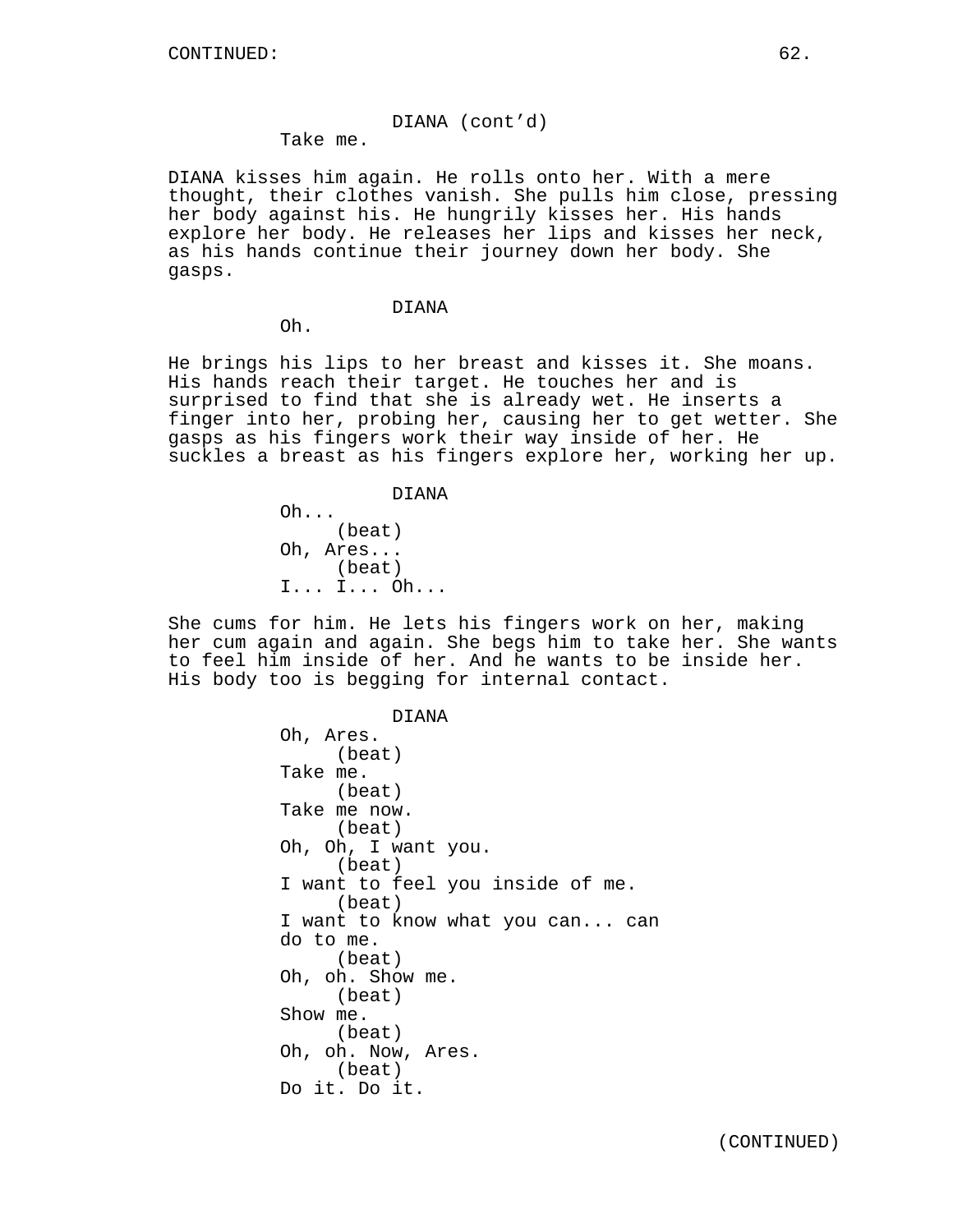(beat) Take me. Take me.

ARES readies himself to take her, and on the next "take", he thrusts himself in, hard and fast.

DIANA

Take... (beat) Oh. Oh. Oh.

He's in. She cums again, almost instantly upon his entry. He pushes into her. Pumping her up. His hands caress her body, as he pumps himself inside of her.

DIANA

Yes. (beat) Oh Gods, yes. (beat) Faster. (beat) Faster Ares. (beat) Faster.

ARES pumps faster. She cums again.

DIANA Oh God. (beat) Yes. (beat) Yes. (beat) Push it. (beat) Push it, Ares.

ARES pushes himself in, going deeper into her. She arches her back.

DIANA

Oh. (beat) Harder, harder... (beat) Push harder.

ARES pushes harder.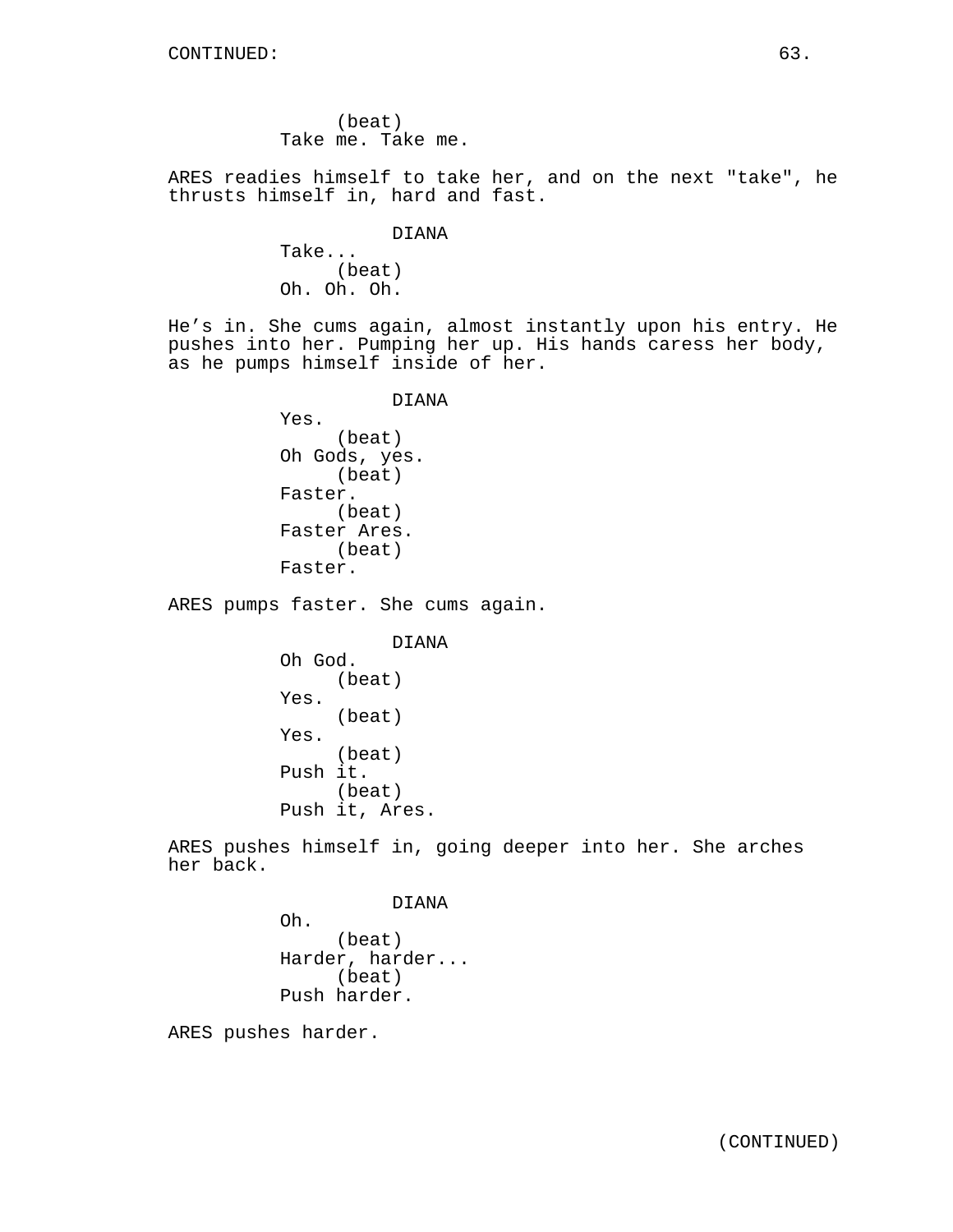DIANA Oh. (beat) Oh Gods! (beat) Pump me. Pump...

ARES returns to pumping her up.

DIANA Oh. (beat) Oh. (beat) Yes. (beat) Yes. (beat) Yes.

She cums again. He kisses her neck as he continues pumping her up.

> DIANA Faster. Faster.

ARES pumps her faster. He cups a breast in each hand, and squeezes them, hard.

> DIANA Oh. Yes. Yes.

ARES suckles a breast. She moans.

DIANA Oh, Ares. (beat) Push it. Push it. (beat) I want to...

ARES knows that the next thrust in will take him over the edge. The next thrust will the one that causes him to erupt.

> DIANA Ares. (beat) I want to feel you flowing... (beat) I want your... (beat) Oh God. (beat) (MORE)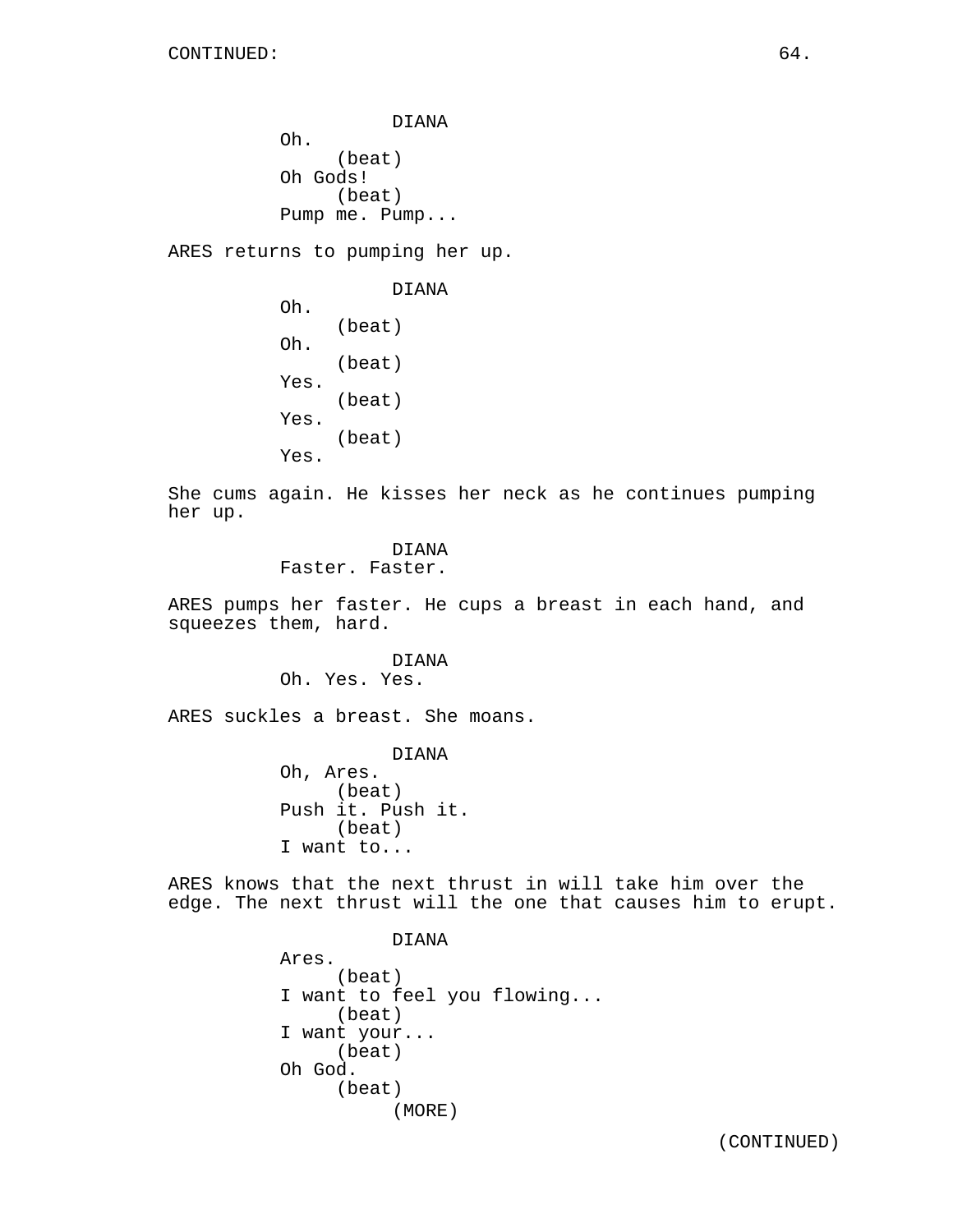DIANA (cont'd) Please. Do it. (beat) Push Ares. Push hard.

ARES pushes in, hard and fast.

DIANA

Ares. Oh...

He erupts inside of her. He thrusts in hard again, and erupts again.

#### DIANA

 $Oh...$ 

He rams himself in, and pulls out, in and out, in and out. Every thrust causes her to cry out. ARES can't get enough of her. He's taking her to the limit. Over the limit. On the fifth ram thrust, she cums so strong, that she hits an orgasmic high. She screams out his name. He pushes in, and holds the push as long as he can, letting her ride out her orgasm. Then, he slowly stops. He doesn't exit her though. Not yet. He kisses her neck as he withdraws from her. He then brings his lips to hers, and kisses her as he rolls off of her. DIANA looks at him. She has a very satisfied look in her eye. She smiles at him.

DIANA

Wow. (beat) I've never...

ARES turns on his side, and looks at her. With a thought, he positions her so that her back is flat up against his chest. He wraps his arms around her. She leans back against his chest. His head rests on her shoulder. He moves the hair away from her neck with his tongue. She gasps and closes her eyes. She keeps them closed, never opening them. He brings his hands to her breasts. He cups one in each hand, holding them. She sighs at his touch. He kisses her neck, and squeezes her breasts. She moans and presses herself further back against his chest. She lets him fondle her breasts. She is in heaven. She never wants to leave his arms. He wants her. He wants to take her again. His body is crying out for her. He probes her mind. Searching for an answer to his question. He wants to just ram himself up her a-hole, but he wants to know if she's ever had anyone do it to her before. He learns she hasn't. The fact that he will be the first one to take her that way, turns him on even more than he already is. He really wants her now. He knows, that since no one has ever entered her a-hole, it will be tight. Very tight. And he doesn't want to hurt her by forcing himself in. After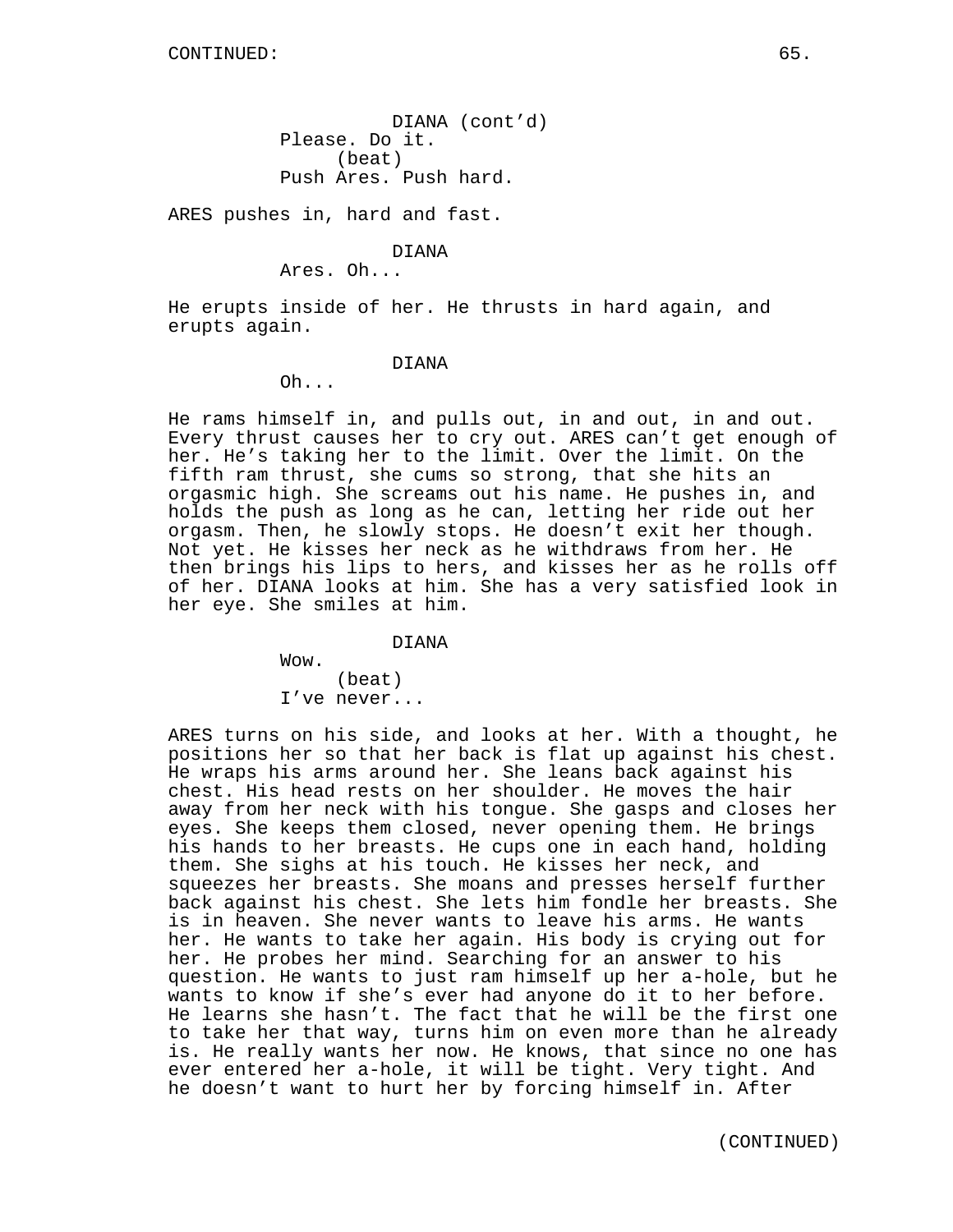all, he will be trusting a very big item into a very small hole. He considers not doing it. But realizes he can't not do it. The very thought has him too excited. He knows she will enjoy it. So, using his godly powers, he shrinks it. Small enough so that he can easily slip in, without her even knowing it. He inserts himself slowly while nuzzling her neck. She sighs. He fondles her breasts, rubbing them. Squeezing them, as he slowly enlarges himself inside of her. She gasps. She's not sure what he is doing, but she likes it. He gets larger, and larger, forcing her a-hole to expand to the point where he can really do her like he wants to. His hands are caressing her body. She is gasping and moaning. He brings his hands down the front of her body. She brings her hands to his, and guides them down to the area between her legs. She places his hands on her frontal area, making him touch her. He does. He smiles to himself as he touches her. She is wet. Oh so wet. He massages her area. He fondles her frontal hole, while he is still enlargening himself in her a-hole. She gasps.

DIANA

Oh, Ares. (beat) Don't stop. (beat) Whatever it is you are doing... (beat) Please, don't stop.

He's ready. He has returned to his proper size. Well, maybe larger. He brings his arms up to her waist. He nibbles on her ear.

> ARES Are you ready to experience total ecstasy?

> > DIANA

Yes. (beat) Oh yes.

ARES Then hang on tight.

ARES pulls her back to him, and pushes into her, hard and strong.

DIANA

Ah...

ARES pumps her, ramming himself in, pulling out, in and out, in and out.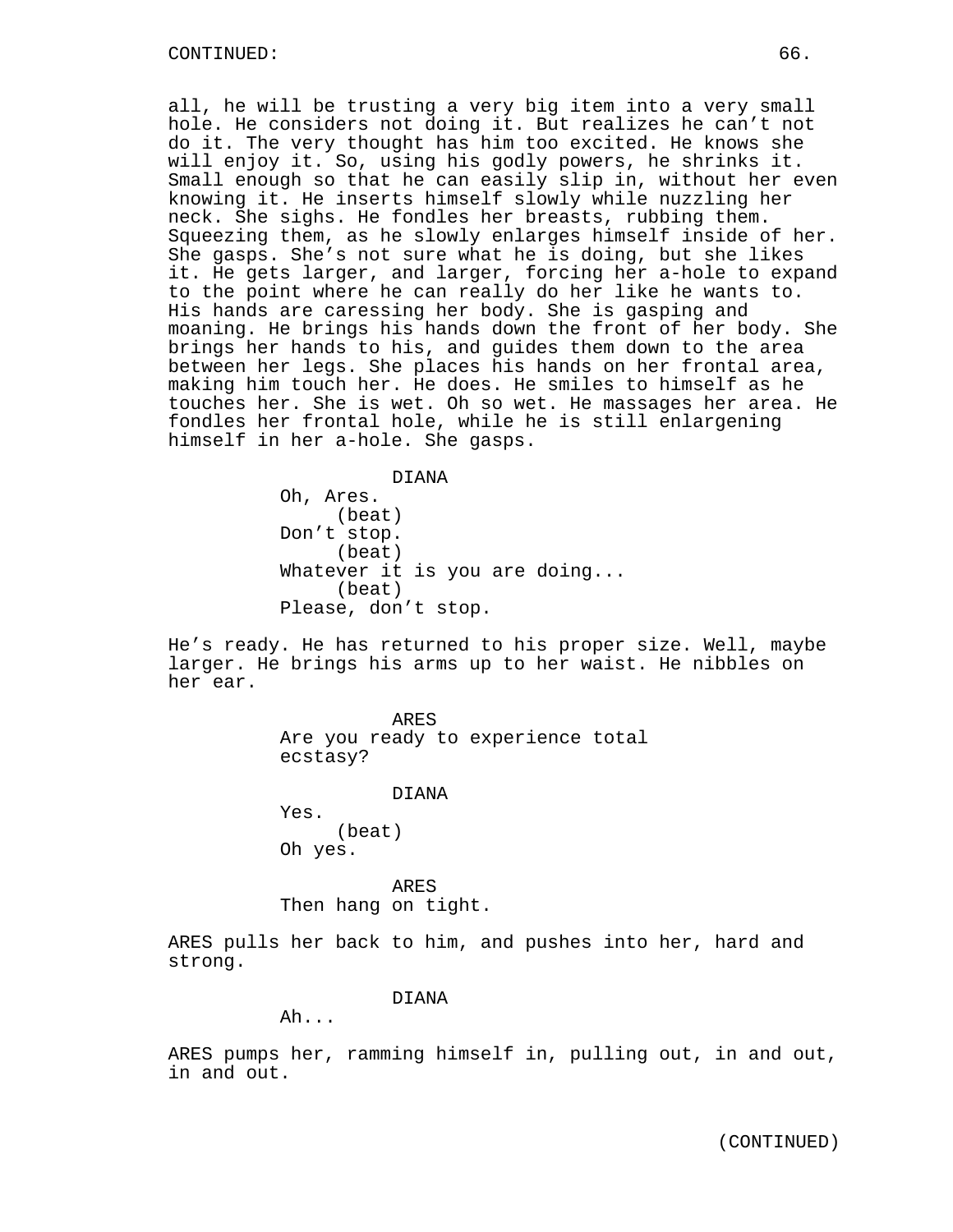#### DIANA

Ah...

She cums. Her juices flow from her. He pulls her back, tighter, for a more forceful thrust. He rams himself in, and pushes harder, real hard. He erupts inside her, sending his godly seed up into her a-hole.

#### DIANA

Ah... Oh...

He kisses her neck as he withdraws from her. She leans her head back on him. She has her eyes closed.

DIANA

Ares?

ARES

Ummm.

## DIANA

Kiss me.

ARES brings one hand to her chin, and brings his lips to hers. She kisses him, slowly turning in his arms. They are now facing each other. The kiss lasts for about 30 seconds. ARES breaks the kiss. DIANA rests her head on his chest and closes her eyes. After a few moments, she opens them. She raises her head to look at him, and what she sees has her confused. HERCULES is in the bed beside her. ARES is gone. And it's morning.

#### DIANA

Hercules?

DIANA is confused. She wonders where HERCULES came from, and where ARES went.

> HERCULES Were you expecting someone else?

DIANA figures it must have been a dream. A very real dream.

## DIANA

Hunh?

HERCULES wonders just what she is thinking, feeling.

HERCULES Are you okay? You seem...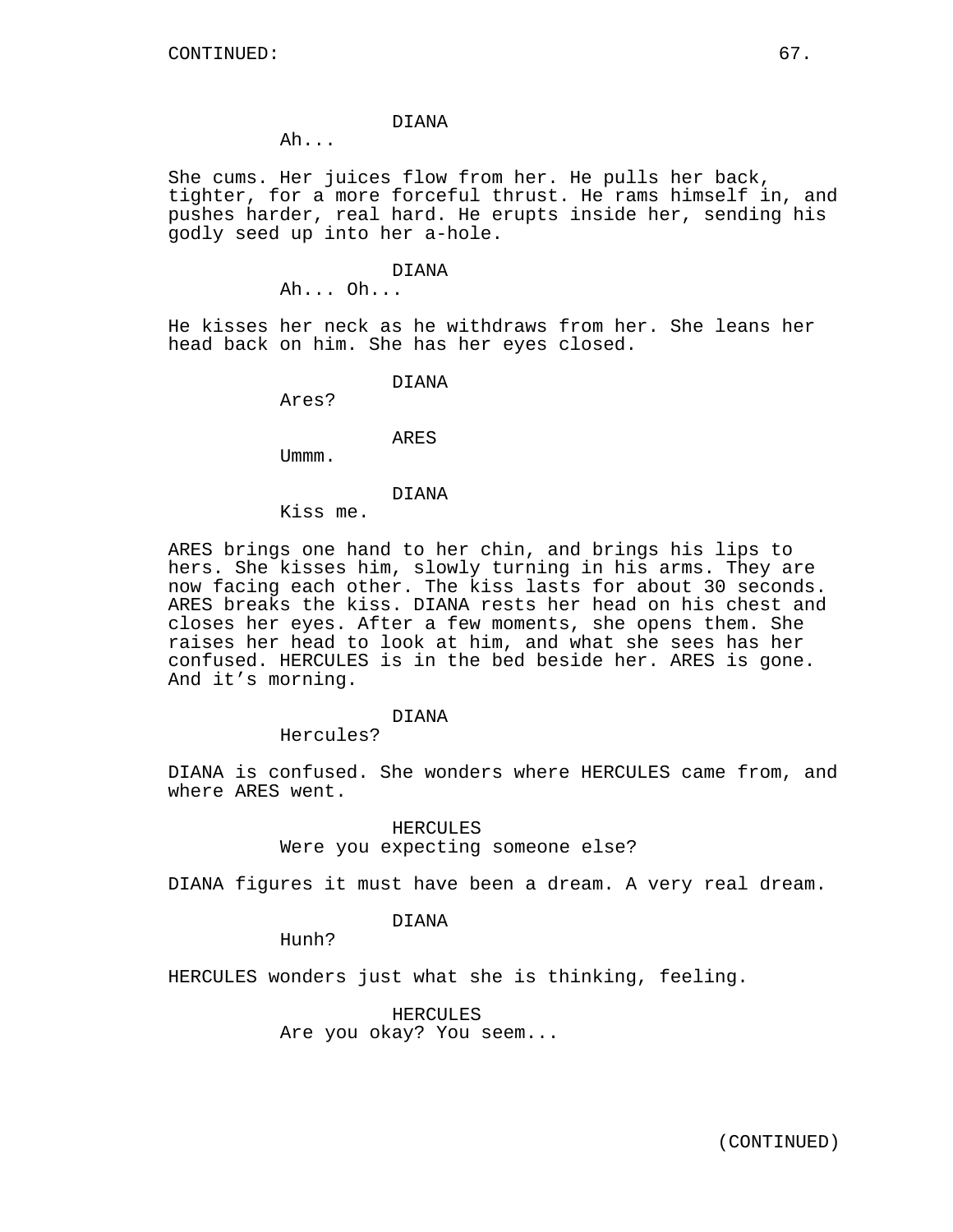DIANA I'm fine. Fine.

DIANA gets out of bed, wrapping a bed cover around her. HERCULES is confused.

> HERCULES Where are you going?

> > DIANA

Breakfast.

DIANA looks to HERCULES.

DIANA Aren't you hungry?

HERCULES

Well, I...

DIANA exits the bedroom.

CONTINUE TO:

37 INT: MAIN ROOM 37

DIANA closes the bedroom door.

DIANA (mutter) Why was I dreaming of Ares? Why?

Momentary pause. DIANA remembers how Ares made her feel.

DIANA And it felt so real. So... So good. (beat) He's really something. (beat) I...

Momentary pause. DIANA tries to forget about Ares.

DIANA Stop. (beat) Just stop it.

DIANA shakes her head back and forth and continues to the kitchen.

JUMP TO: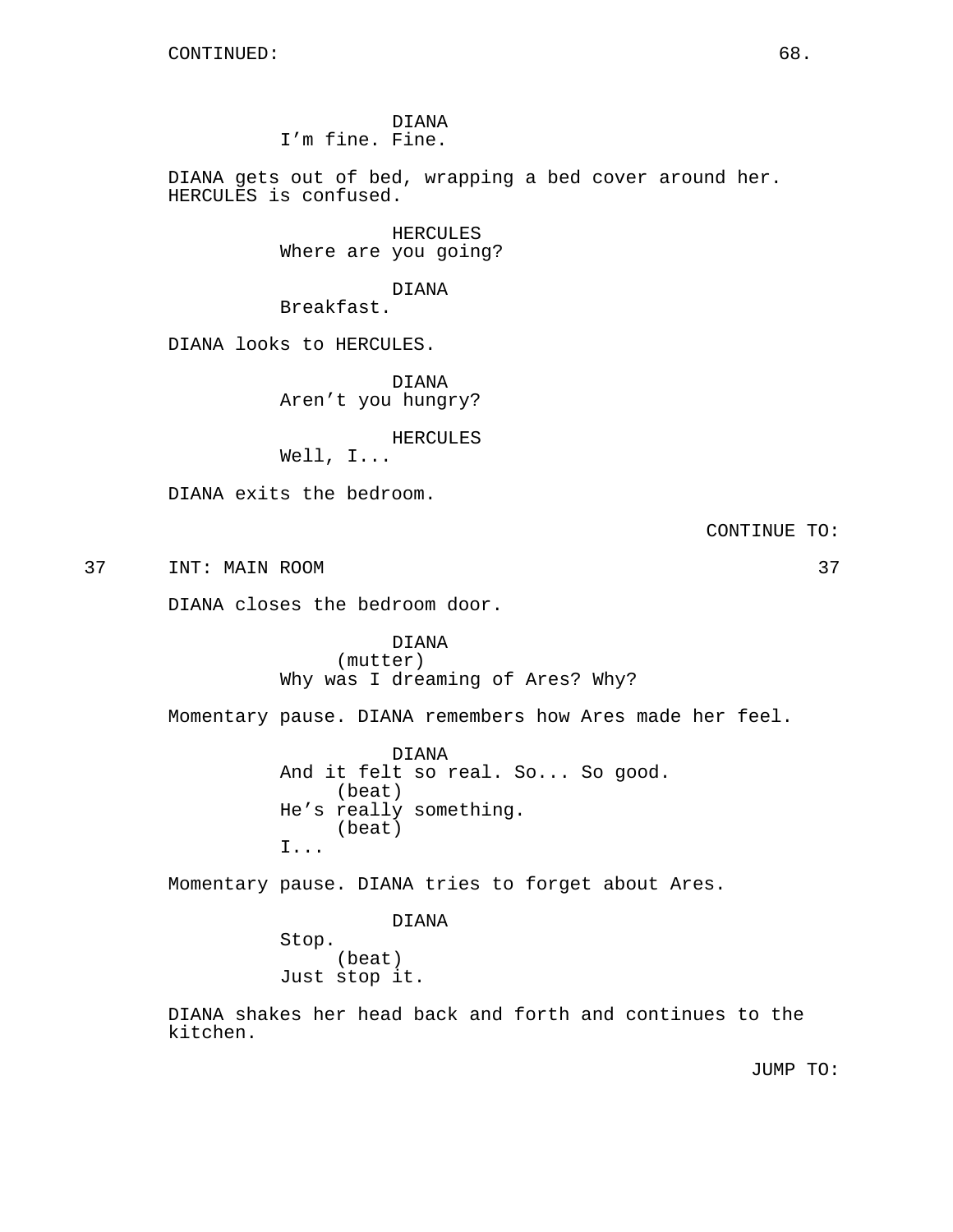38 INT: MORPHEUS' PLACE 38 MORPHEUS is doing his thing, when ARES appears in the room. MORPHEUS Well cous, how'd it go? ARES Better than I could ever have imagined. Momentary pause. ARES corrects his statement. ARES Correction. Better than I have ever imagined. MORPHEUS So it worked? ARES (smile) Like a charm. MORPHEUS I still don't understand why you wanted to take her in a dream. (beat) Wouldn't the real thing have been... ARES The real thing? (beat) She'd never let me. MORPHEUS (raise eyebrow) Let you? (beat) Since when did you need permission? (beat) When you see something you want, you normally just take it. Especially women. ARES True. (beat) But she's different. Unique.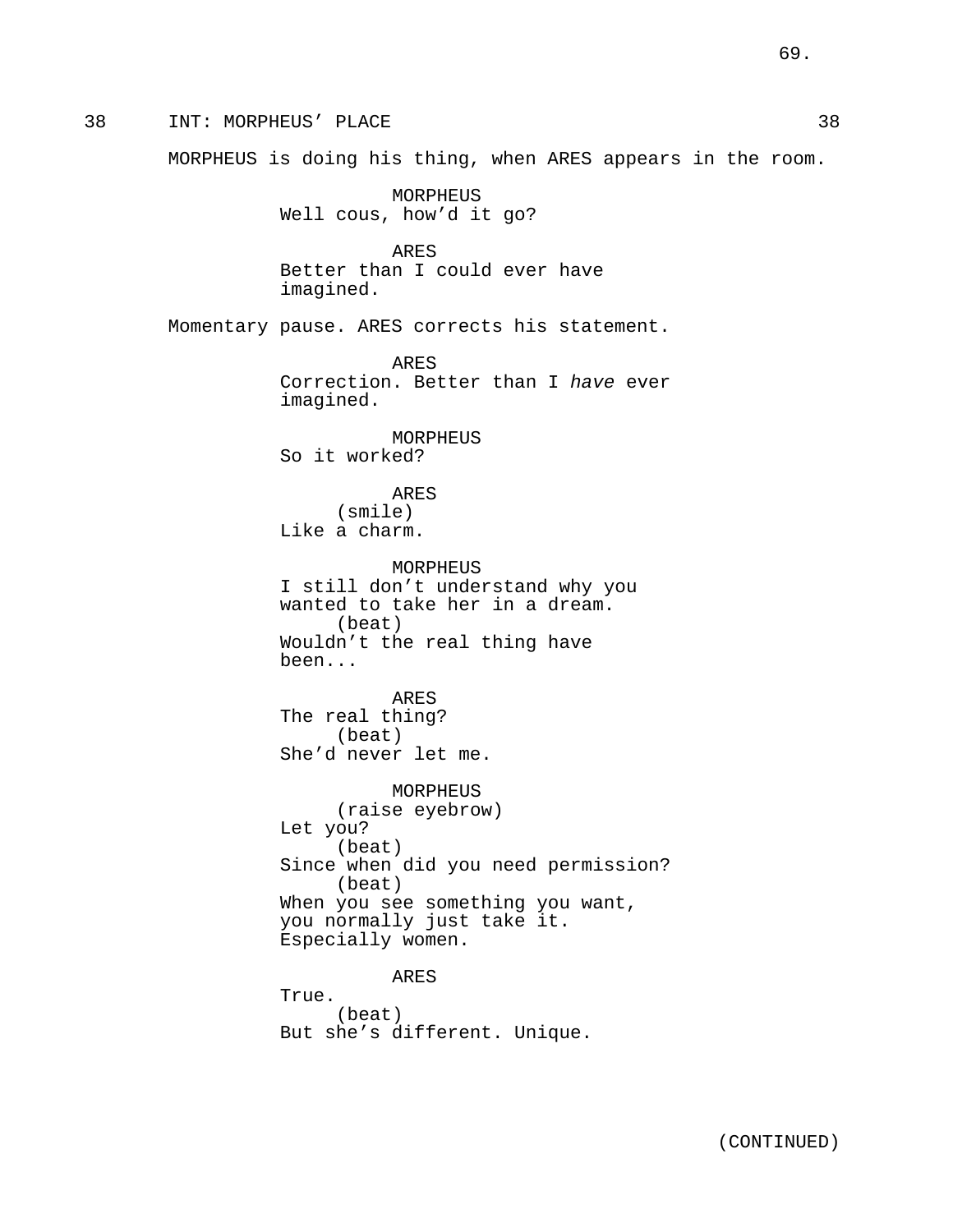MORPHEUS Just remember the deal, cous. ARES I know, I know. MORPHEUS Can you do it? (beat) I mean, now that you've had her... (beat) Can you let her go? ARES I never go back on my word, cous. Momentary pause. ARES reflects on the events of last night. ARES Besides I learned something from my little adventure to the dreamscape last night. MORPHEUS

Oh, and what might that be?

ARES She does love me.

MORPHEUS can't believe he heard correctly. Did Ares just say "love"?

MORPHEUS

Love?

ARES either doesn't hear, or just ignores, MORPHEUS' comment.

> ARES She just can't admit it.

MORPHEUS What makes you think she...

ARES She came on to me. (beat) She was practically all over me from the moment I appeared. (beat) I didn't have to do anything.

MORPHEUS' is surprised.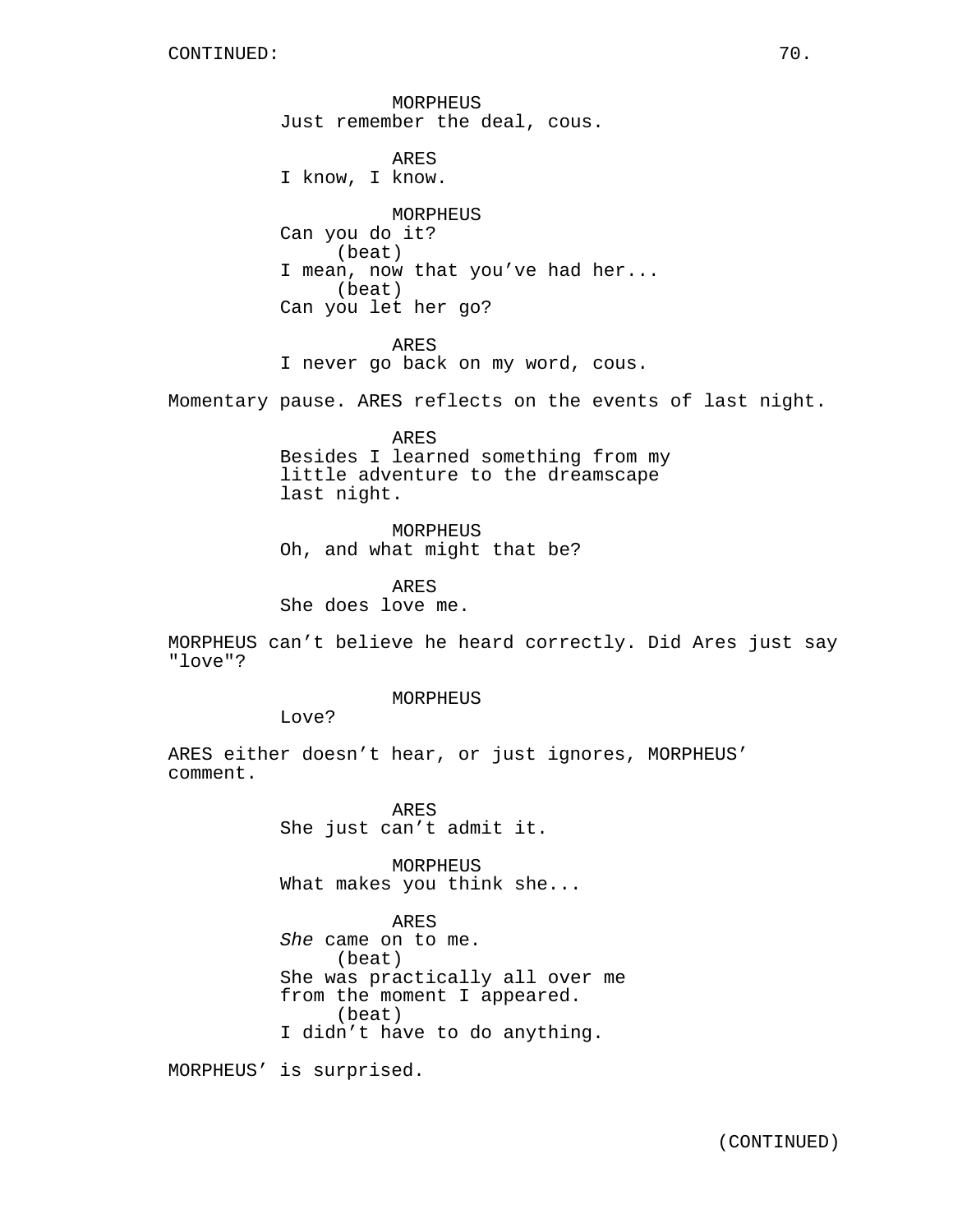MORPHEUS Are you saying she gave herself to you?

ARES

Yes.

MORPHEUS Willingly?

ARES Oh yes. She was very willing.

MORPHEUS ponders this. He wonders if this fact could later be used to negate the deal he made with Ares. He wonders if Ares has even thought of it. It could be a loophole. MORPHEUS decides to see if ARES has thought of it.

> MORPHEUS That still doesn't change the deal. (beat) As long as she remains here... (beat) You can't...

ARES I know, I know.

Momentary pause. MORPHEUS looks at ARES.

MORPHEUS Was she worth it?

ARES (smile) Oh yeah. She was worth it all right. I've never been so...

Momentary pause. ARES composes himself and changes the subject.

ARES

Anyway. (beat) I just came by to say, thank you.

MORPHEUS You're welcome, cous.

ARES I won't forget this.

ARES vanishes.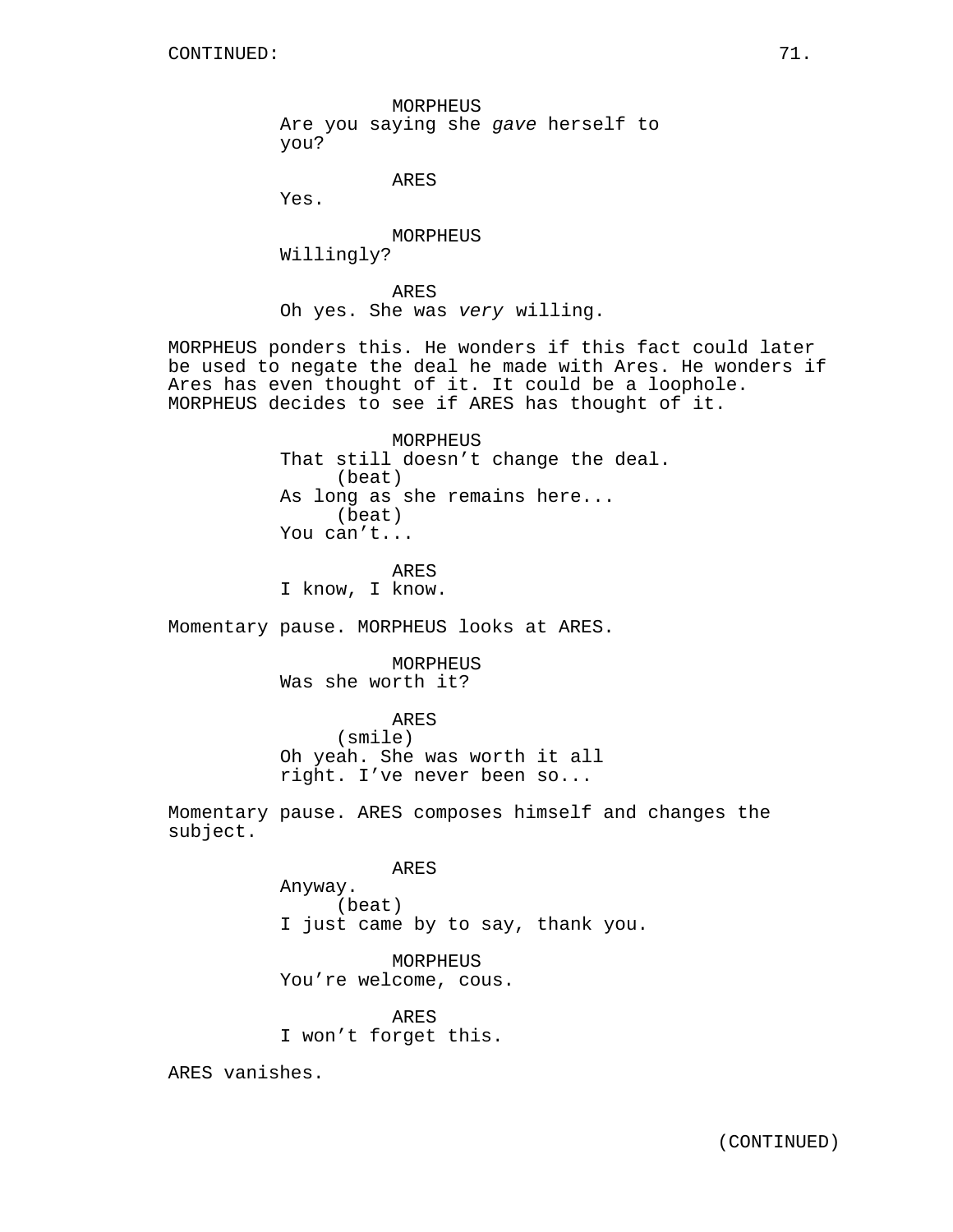MORPHEUS I know you won't, cous. I just hope you can live with our deal.

MORPHEUS returns to what he was doing before ARES arrived.

JUMP TO:

#### **3 YEARS LATER**

39 EXT: HERCULES' PLACE - BACKYARD 39

DIANA is alone out the back. ARES appears and approaches her from behind.

ARES

Diana.

DIANA turns around.

DIANA Ares! What are you doing here? What do you want?

ARES Do I have to want something?

DIANA crosses her arms over her chest, and gives him a look.

DIANA You usually do.

ARES True. But not this time.

DIANA looks at him puzzled.

DIANA So, you just decided to pop in for old times sake?

ARES

Hunh?

DIANA moves closer to him.

DIANA I haven't seen you in three years. (beat) Three Years!!! (beat) Now, out of the blue, you stop by.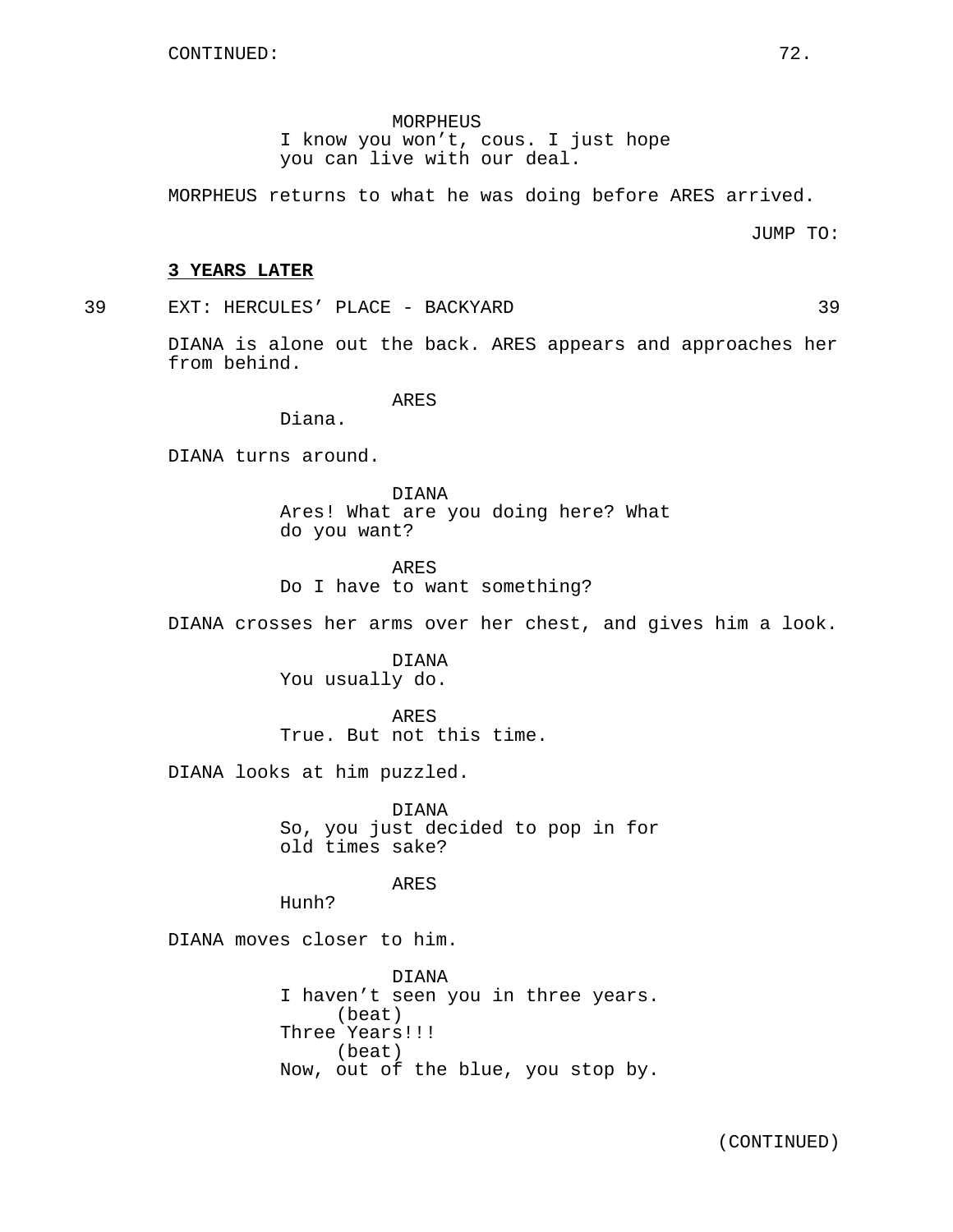ARES You missed me. See, I knew you cared. DIANA Ares! Get to the point. (beat) Why, after all these years, have you decided to... ARES Okay. Momentary pause. DIANA looks at him, waiting. ARES I came to warn you. DIANA raises an eyebrow. DIANA Warn me? About what? ARES Hera. DIANA Figures. What's she done now? ARES She's found out. DIANA Found out! Found out what? ARES About you. (beat) She knows, Diana. And she's not happy. DIANA So, you've come to gloat. To say "I told you so"! ARES looks shocked she would say that. ARES No. I told you. I just wanted you to know that she knows.

ARES gives her a look that is almost sad. A look like he is really sorry for something.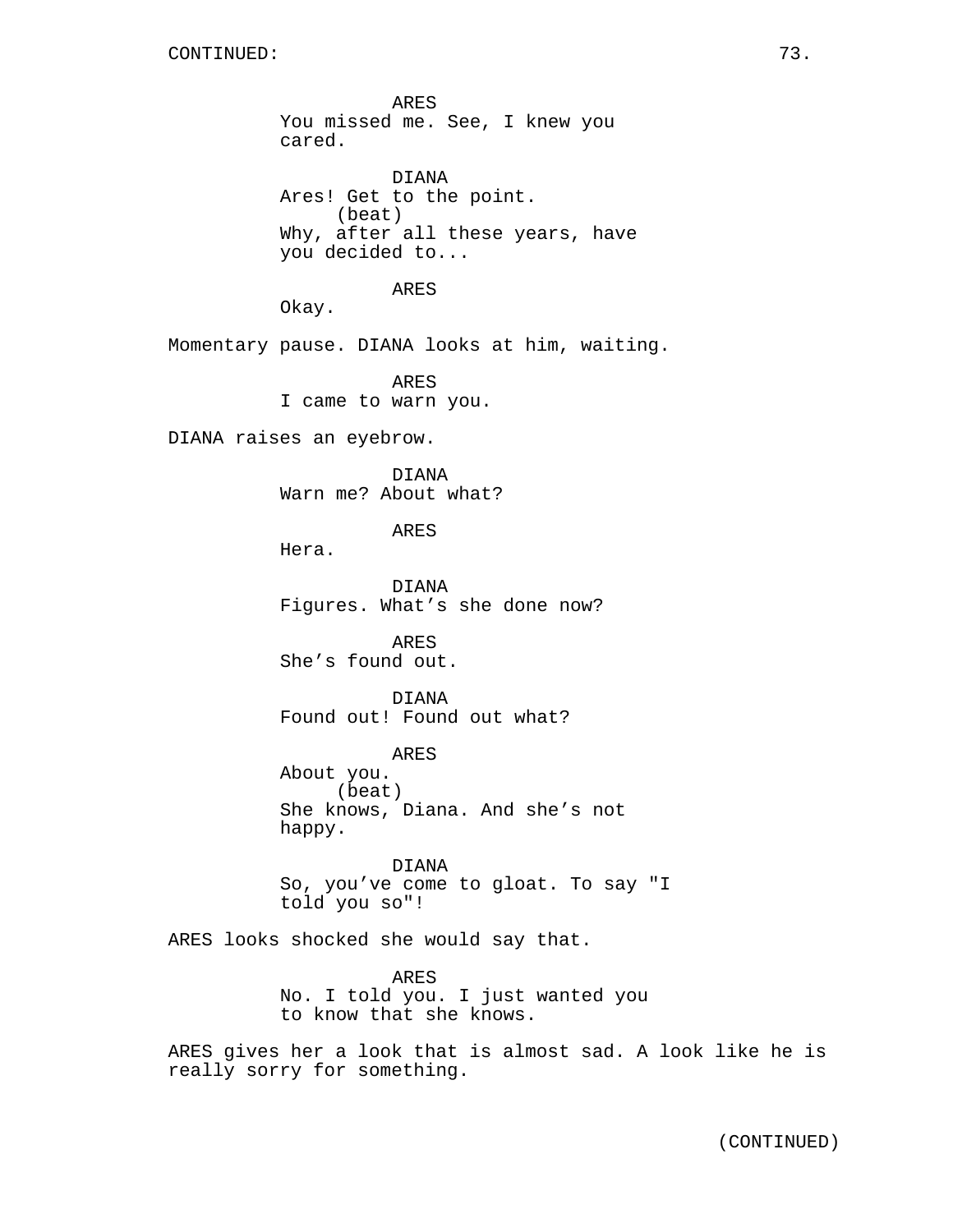ARES She's planning on sending you back, Diana. I don't know when.

DIANA

DIANA realizes that ARES is not kidding he is being serious. Deadly serious.

You're serious. ARES Yes. (beat) I just thought you should know. (beat) I thought I'd warn you so that... you and my little brother can make the most of whatever time you have left. (beat) As much as I despise him, I know that if you were to leave without saying goodbye... DIANA looks sad as ARES' words sound through her head. ARES Let's just say, I'd know how he'd feel. (beat) It will affect me too, Diana. I just wanted to give you the chance to say goodbye to him. (beat x2) When mother took Deianeira and the kids from him, he regretted not being able to say goodbye. (beat) He has since made peace with that, as he has seen her in the Underworld. (beat) He's always doing favors for Hades, and he can see her whenever he wants. He won't of course. It would hurt too much. (beat) But with you, he won't have that option. Once you're gone, you're gone. He'll have to wait a long time to see you again.

DIANA looks at ARES.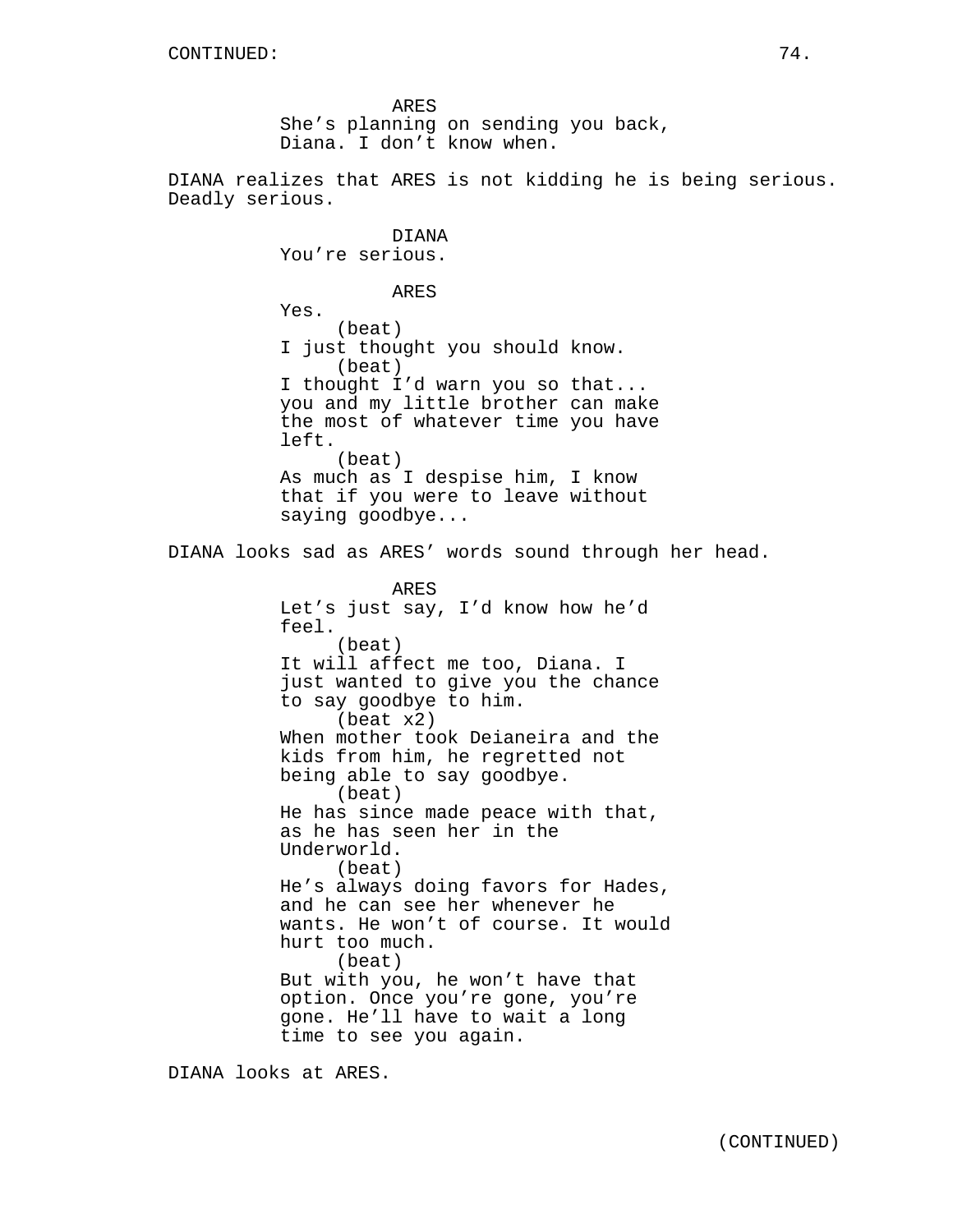DIANA Why are you doing this, Ares?

ARES stares at her. He strokes the side of her face. He finds his buried feelings for her, raising. He wants her. His body is getting so aroused just looking at her. He remembers the deal with Morpheus, and hears Morpheus' voice in his head.

> MORPHEUS (VO) You can have one night of bliss with her on the dreamscape. In exchange, you must promise that as long as she remains here, you will never touch her again.

ARES composes himself.

ARES I don't know how far in the future you come from, but... (beat) ...just know this. (beat) I love you. I'll wait for you. Forever if I have to.

Momentary pause.

PAN TO:

40 PATHWAY 40

CAMERA PANS, to show HERCULES approaching the house. He sees DIANA and ARES. He is too far away to hear what they are saying, he just sees them together.

PAN TO:

41 ARES AND DIANA 41

CAMERA PANS back to DIANA and ARES.

ARES One day, Diana. One day we will meet again. Maybe then you can love me.

DIANA

Ares, I...

ARES kisses her on the cheek.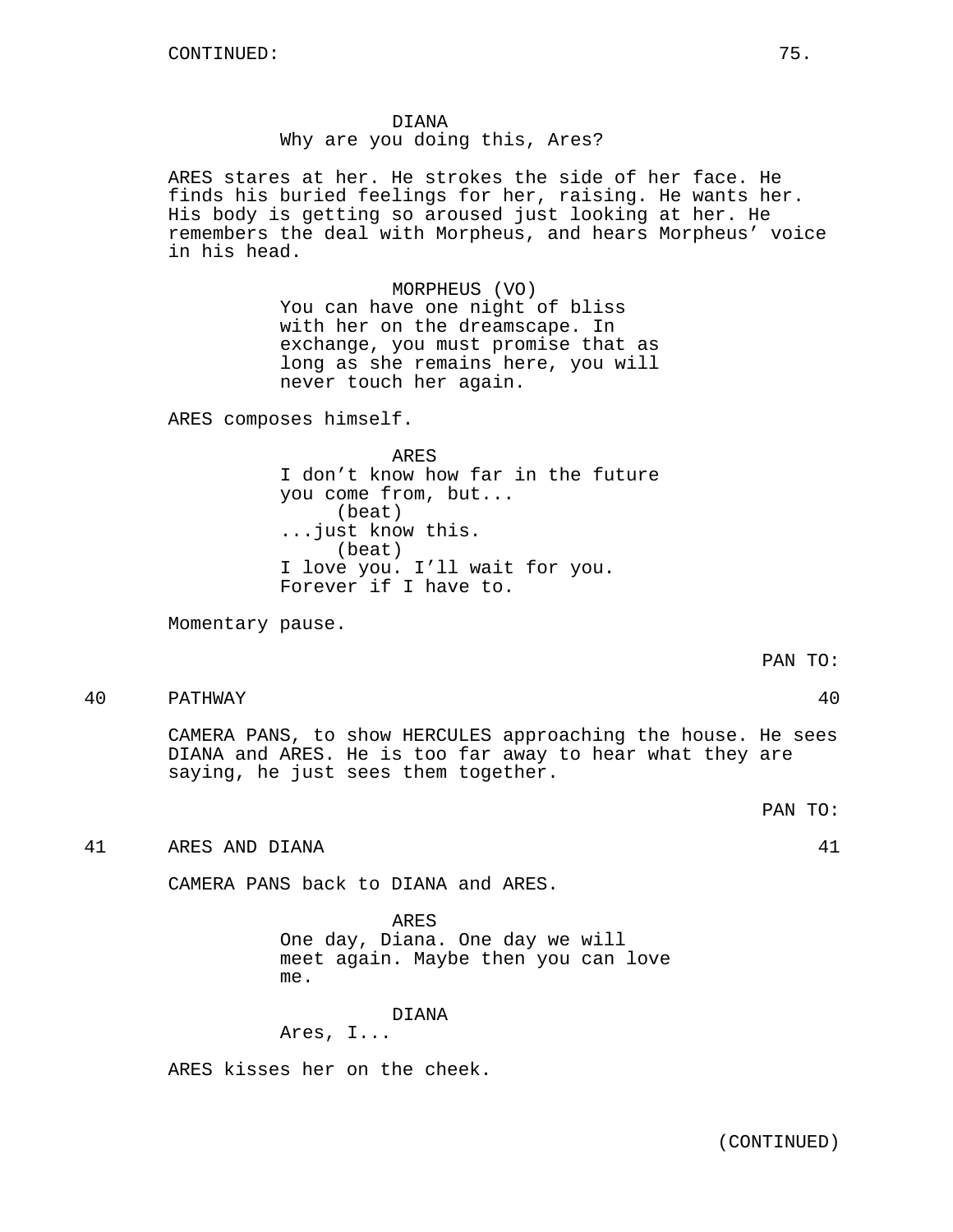ARES Goodbye, D. (beat) For now.

ARES vanishes. DIANA raises an eyebrow. Did he just call her "D"? No one has ever called that. No one except Mac. But how could he have known that.

#### DIANA

Ares! (beat) Get back here! (beat) ARES!!!!!

Momentary pause. DIANA realizes what ARES has just done. She realizes that he could be putting himself in a lot of trouble if Hera finds out that he warned her.

> DIANA Thank-you. Wherever you are.

> > PAN TO:

42 HERCULES 42

CAMERA pans back to HERCULES who is approaching DIANA. HERCULES says line to himself.

> HERCULES (mutter) I wonder what that was all about?

HERCULES approaches DIANA from behind. DIANA is daydreaming, and doesn't hear him approach.

HERCULES

Diana?

DIANA turns at the sound of his voice.

DIANA Hold me, Herc. Please. Just hold me.

DIANA embraces him and starts crying on his chest. He wraps his arms around her, comforting her.

> HERCULES What is it? (beat) What's wrong?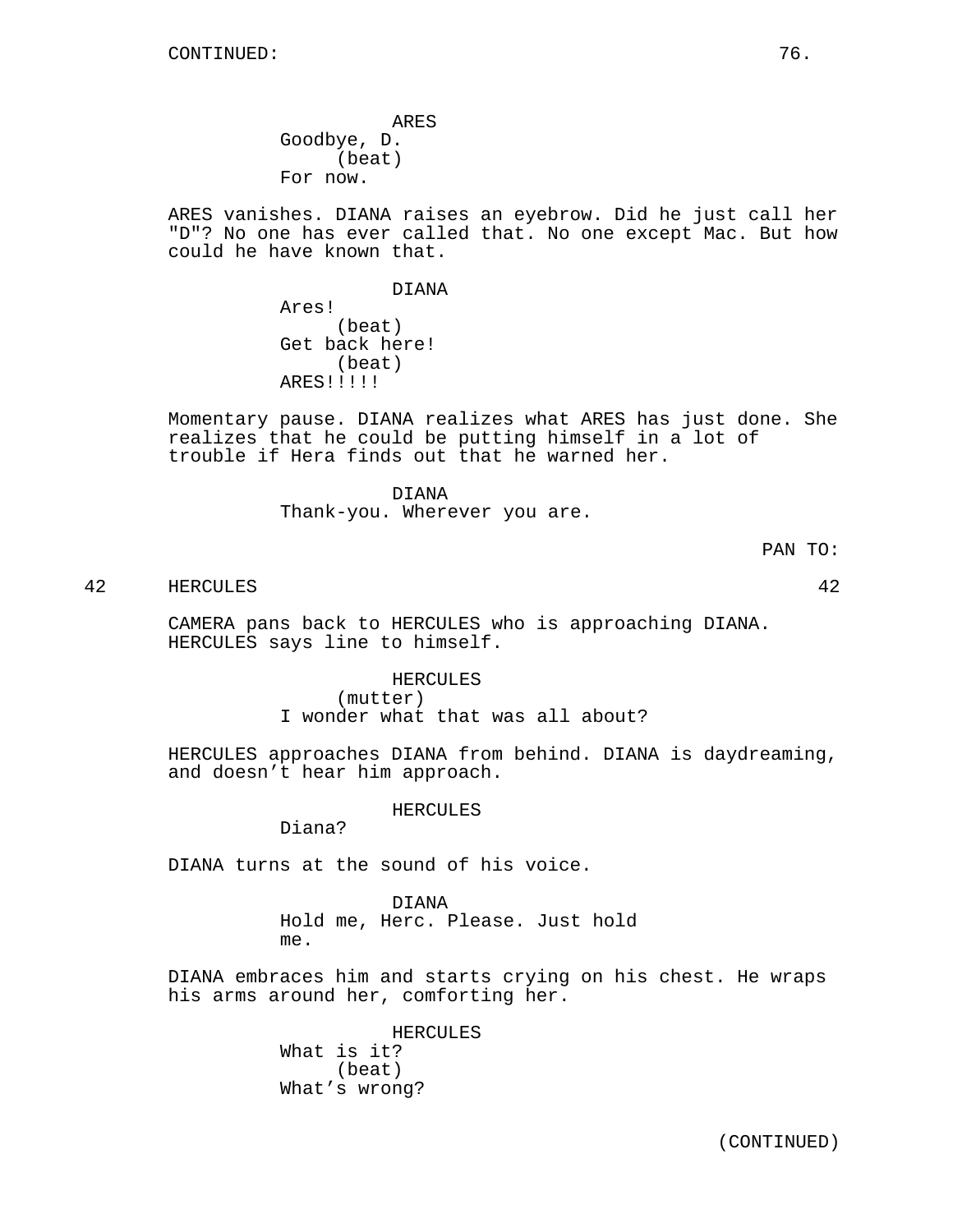(beat)(mutter) Ares. HERCULES realizes that ARES must have said, or done, something to upset her. HERCULES What did Ares say? Did he... DIANA Ares didn't say anything really. (beat) At least, not in the way you mean. HERCULES Oh? Then what did he want? DIANA He just came to deliver a message. HERCULES A message? Since when did Ares start doing Hermes' job? DIANA tries to laugh at that statement between her tears. DIANA It wasn't really a message, per say. (beat) It was more of a warning actually. HERCULES A warning? What was he warning... DIANA Not what. Who. HERCULES I don't. DIANA It's Hera.

> HERCULES Hera? Figures. What's she...

DIANA She knows, Herc. She found out. Somehow she found out.

HERCULES figures that Ares hold Hera, and starts to get mad.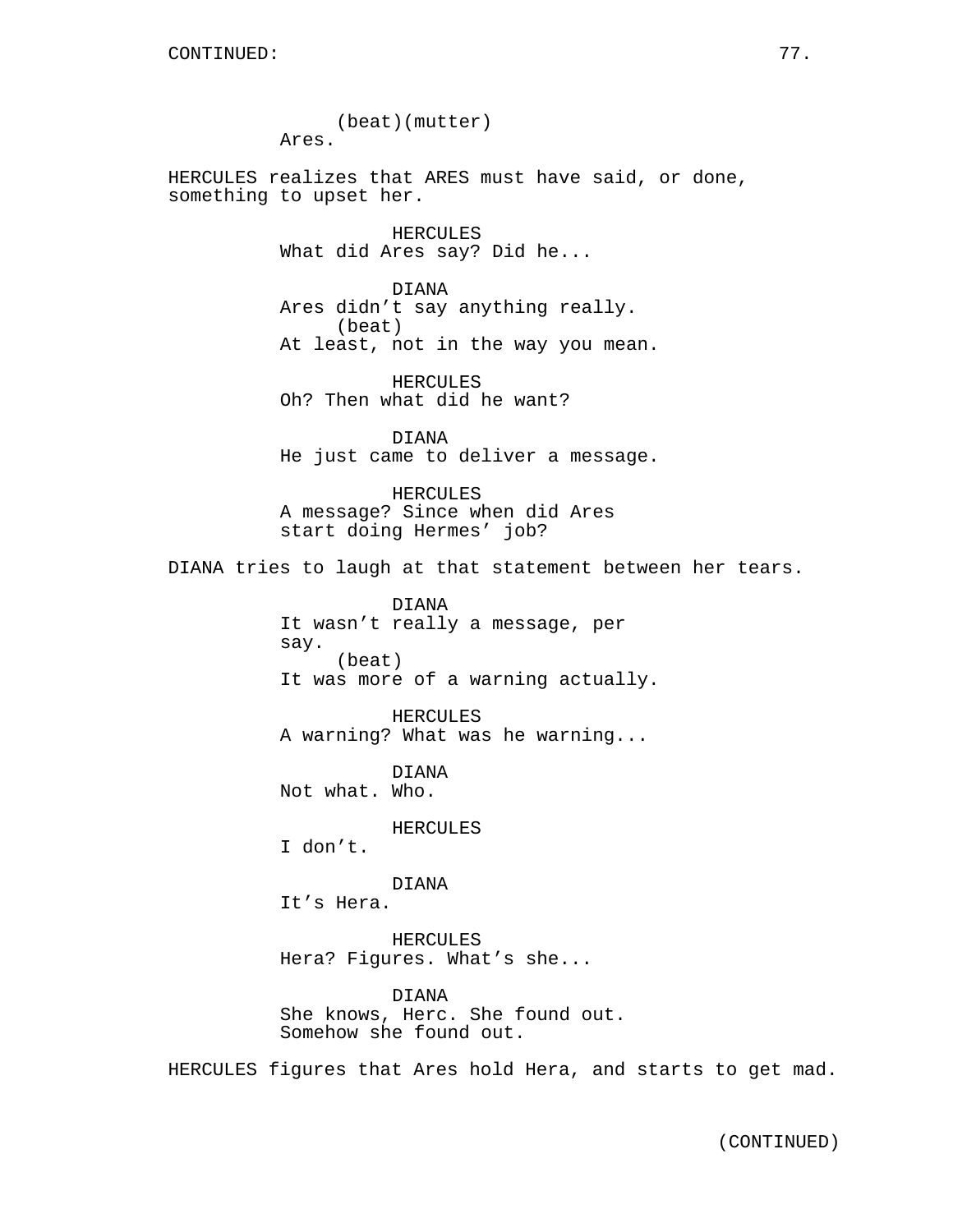HERCULES The next time I see Ares, I'm gonna kill him. He...

DIANA Ares didn't tell her.

HERCULES How do you know he didn't?

DIANA He promised me he wouldn't.

HERCULES And you believed him? (beat) Diana, how many times do I have to tell you... (beat) You can't trust him? He...

DIANA pushes herself out of his embrace.

DIANA For the love of the gods, Herc. (beat) Listen to yourself. Can't you take him at his word? Just this once?

#### HERCULES

Ares?

(beat) Never. He can't be trusted. None of them can. He never does anything without a reason. He's always after something. He...

DIANA He's never lied to me. Never. (beat) Like it or not, I trust him. I believe him. (beat) He told me he didn't tell her, and I believe him. You didn't see the look in his eyes when he got here. I did. He wasn't lying. (beat) He didn't have to come here and tell me that Hera plans to send me back, he could have...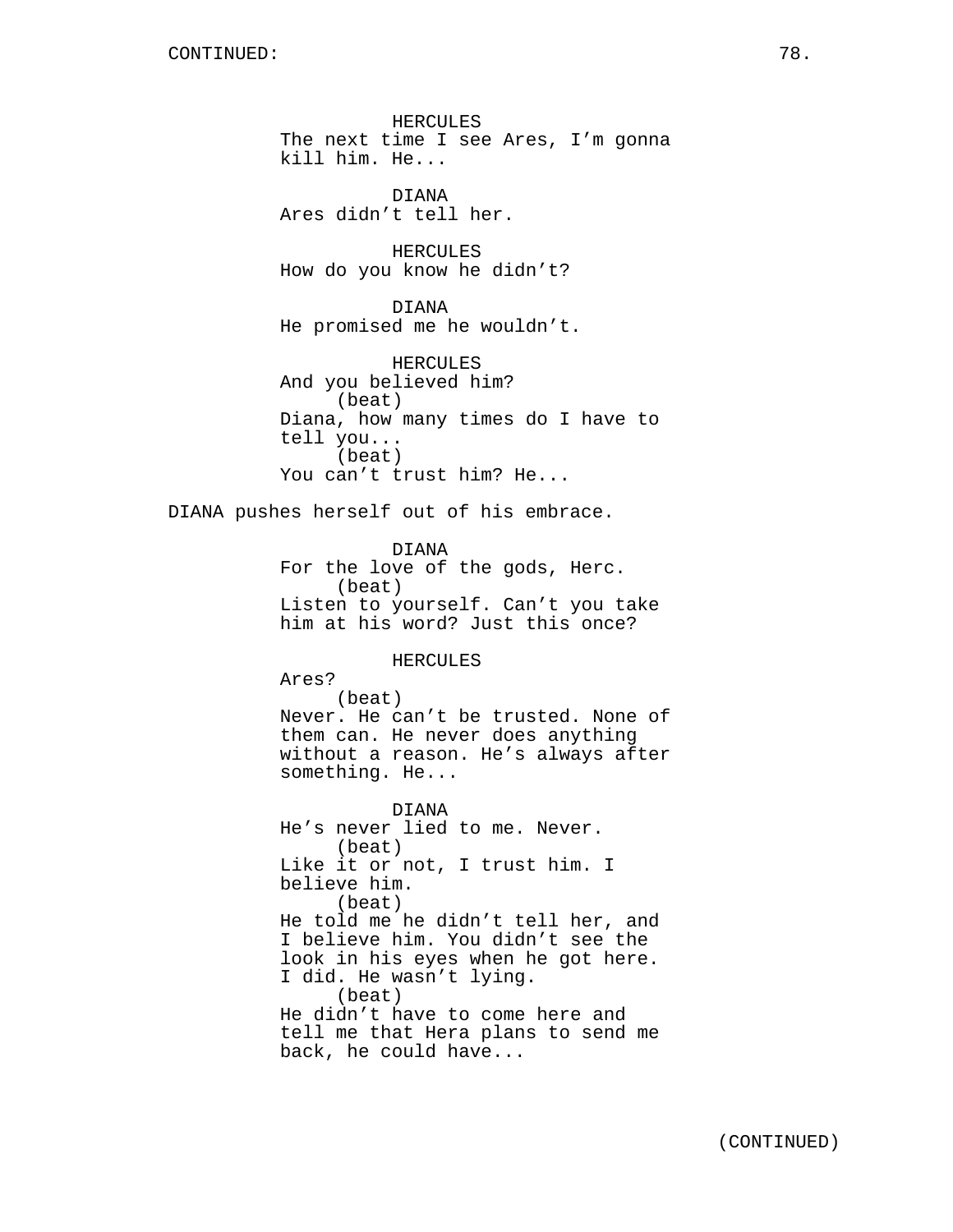HERCULES

Wait. Back?

DIANA

Yes.

HERCULES

When?

DIANA That, he didn't know.

DIANA looks at HERCULES.

DIANA Promise me one thing?

HERCULES

Anything.

DIANA Promise me you won't leave again. (beat) No matter what. Promise me, that we'll spend whatever time remains together?

HERCULES

I promise.

DIANA (smile) I love you.

HERCULES

I love you too.

DIANA The thought of losing you, it...

HERCULES brings a finger to her lips.

HERCULES

Sh. I know.

HERCULES runs his fingers alongside of her face, and kisses her. After about 8 seconds, they break the kiss.

DIANA

Herc?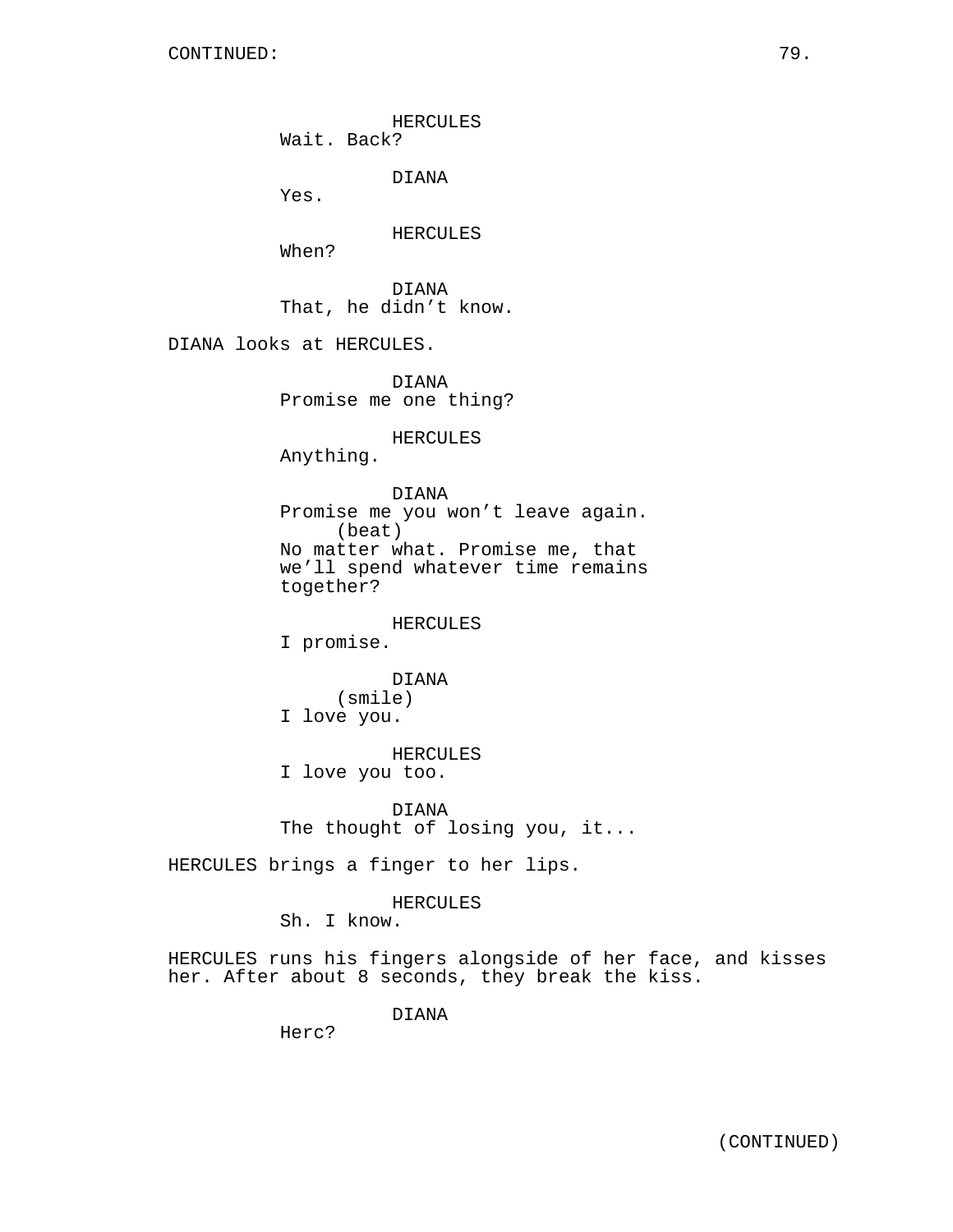#### HERCULES

Yeah?

DIANA Can we go somewhere tomorrow? Somewhere romantic? Somewhere where no one can find us? (beat) It's been so long since we did anything romantic.

HERCULES flashes her a smile.

HERCULES

Sure.

# DIANA We can spend the whole day together. Alone. Just the two of us. No distractions.

Pause. He seems to be thinking about her suggestion.

HERCULES And how do you suggest we spend the day?

DIANA Oh, I can think of a few things.

#### HERCULES

Like?

DIANA smiles and kisses him.

HERCULES

That's it?

DIANA No. That's only the beginning.

HERCULES (raise eyebrow) What comes next?

DIANA (smile) Take me inside and find out.

HERCULES swoops her up into his arms. She kisses him. He carries her back to the house, kissing her all the way.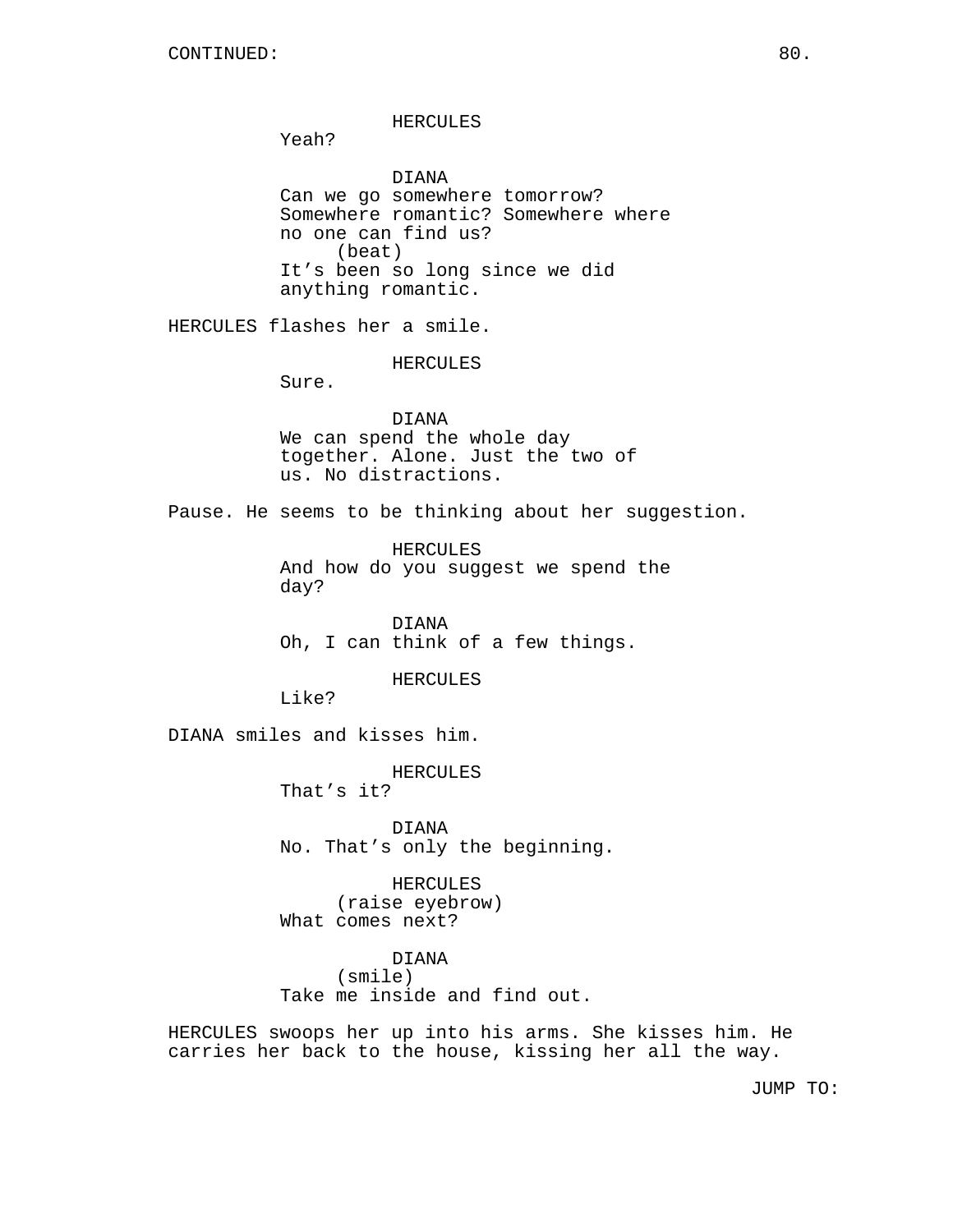#### **LATER THAT NIGHT**

# 43 INT: BEDROOM 43

DIANA awakes. HERCULES is still fast asleep. She gets out of bed, and goes over to the window. She looks out it - up at the stars.

> DIANA Athena, if you are listening, I wish to ask a favor of you.

Momentary pause. DIANA tries to figure out how to say what she wants to say.

> DIANA I would like to borrow Pegasus tomorrow. (beat) I want tomorrow to be perfect.

DIANA looks over at the sleeping HERCULES.

DIANA

A day Herc will never forget.

She looks back at the stars.

DIANA I want to go the most isolated, beautiful, romantic, spot on the face of the earth. (beat) If you consent to lending me Pegasus, ask him to take us to that spot. I don't know how much longer I'll be around, and I want what time I have left to be memorable.

DIANA pauses for a moment, then returns to bed. She rests her head on HERCULES' chest, and goes back to sleep.

JUMP TO:

### **NEXT MORNING**

# 44 BEDROOM 44

DIANA wakes up. She looks at HERCULES, who is still sleeping, and decides to wake him up. She kisses his chest, then his neck. HERCULES awakes, wraps his arms around her neck, rolls over, and pins her to the bed. He then looks down at her.

(CONTINUED)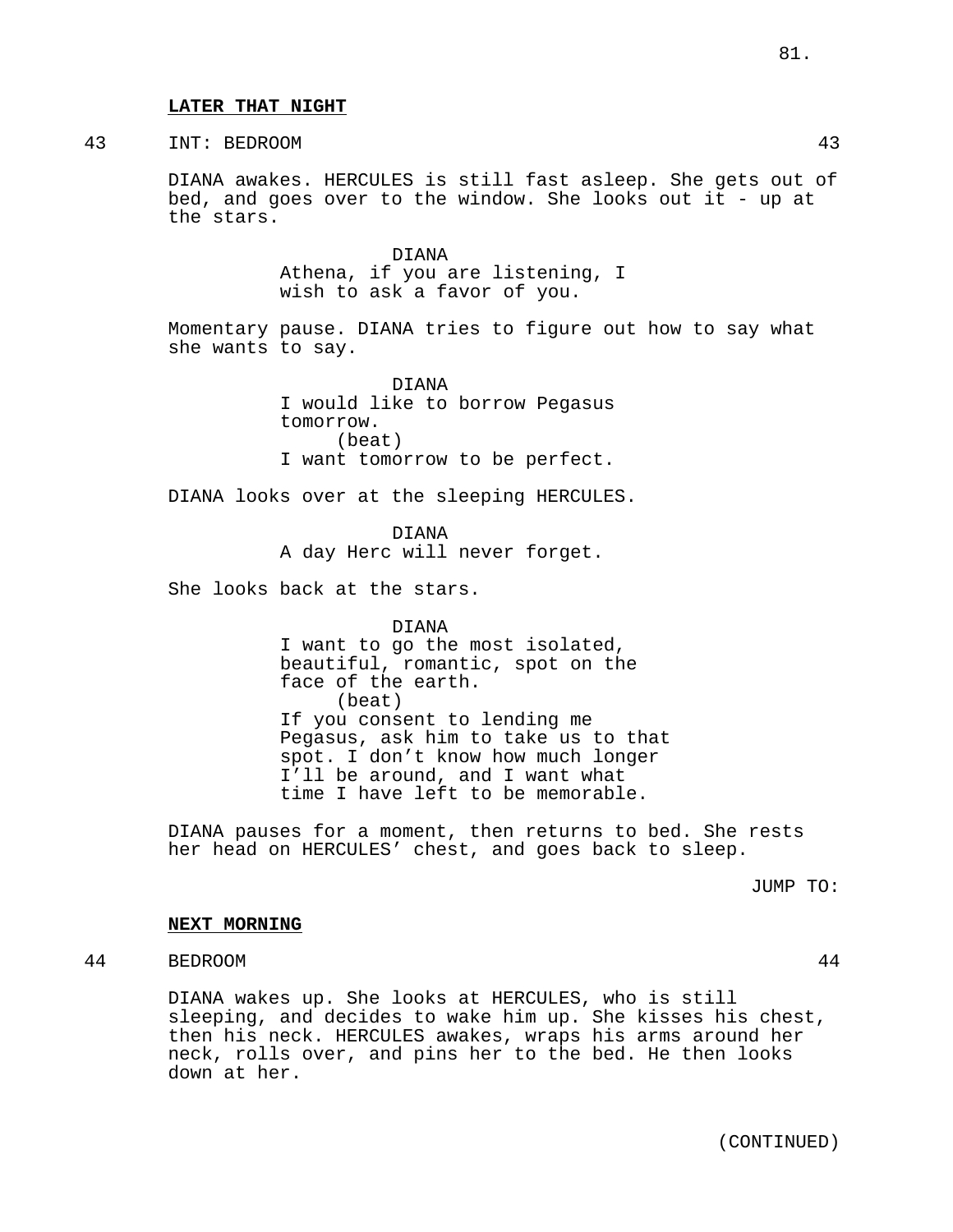# HERCULES What are you doing?

DIANA gives him a seductive look.

DIANA Waking you up. We have a big day ahead of us.

HERCULES returns the look.

HERCULES Oh. Well, in that case, now that I'm awake, let's start the day off right.

HERCULES kisses her. They make love. DIANA is resting her head on his chest, when they hear the sound of a horse neighing outside the window.

> HERCULES I wonder who that could be?

DIANA hopes that Athena granted her wish, and sent Pegasus. HERCULES grabs one of the bed covers, wraps it around himself, and goes to the window. He looks out, and sees PEGASUS.

> DIANA Who is it?

HERCULES It's Pegasus.

DIANA (smile) Really?!?

HERCULES I wonder what...

DIANA Call him over.

DIANA wraps herself in another bed cover, and goes to the window. HERCULES whistles for PEGASUS.

> HERCULES Pegasus, c'mer boy!

PEGASUS comes over. DIANA reaches the window, and stands beside HERCULES.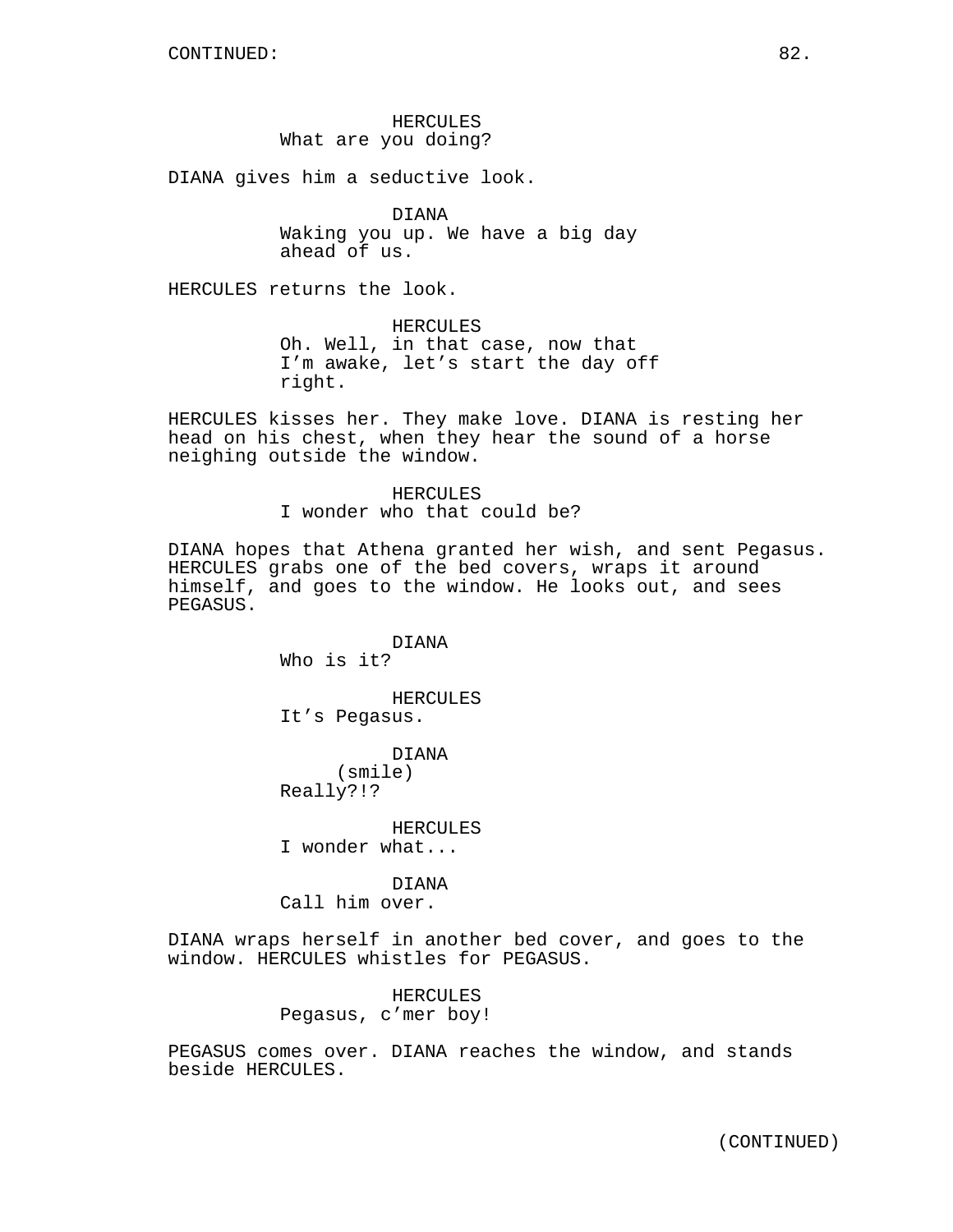# DIANA He's beautiful.

PEGASUS arrives at the window. He has a note around his neck. HERCULES sees it, and takes it.

#### DIANA

What's it say?

HERCULES reads it. DIANA strokes PEGASUS.

HERCULES Hercules, I have instructed Pegasus to take you and Diana to the most romantic spot I know. When you return home, just tell him to come back to me. Have fun, Athena.

DIANA Well, what are we waiting for? (beat) Let's get dressed and get out of here.

HERCULES is thinking. He looks from the note, to PEGASUS, and then back at the note.

> HERCULES How did Athena know that we...

HERCULES looks at DIANA.

HERCULES You. You asked her for Pegasus, didn't you?

Momentary pause. DIANA flashes him a smile.

DIANA

Sort of.

HERCULES smiles. They get dressed and then go outside.

JUMP TO:

45 EXT: BACKYARD 45

They go to PEGASUS. HERCULES mounts PEGASUS, then helps DIANA up. DIANA sits behind HERCULES, with her arms wrapped tightly around his waist. HERCULES pats PEGASUS' head.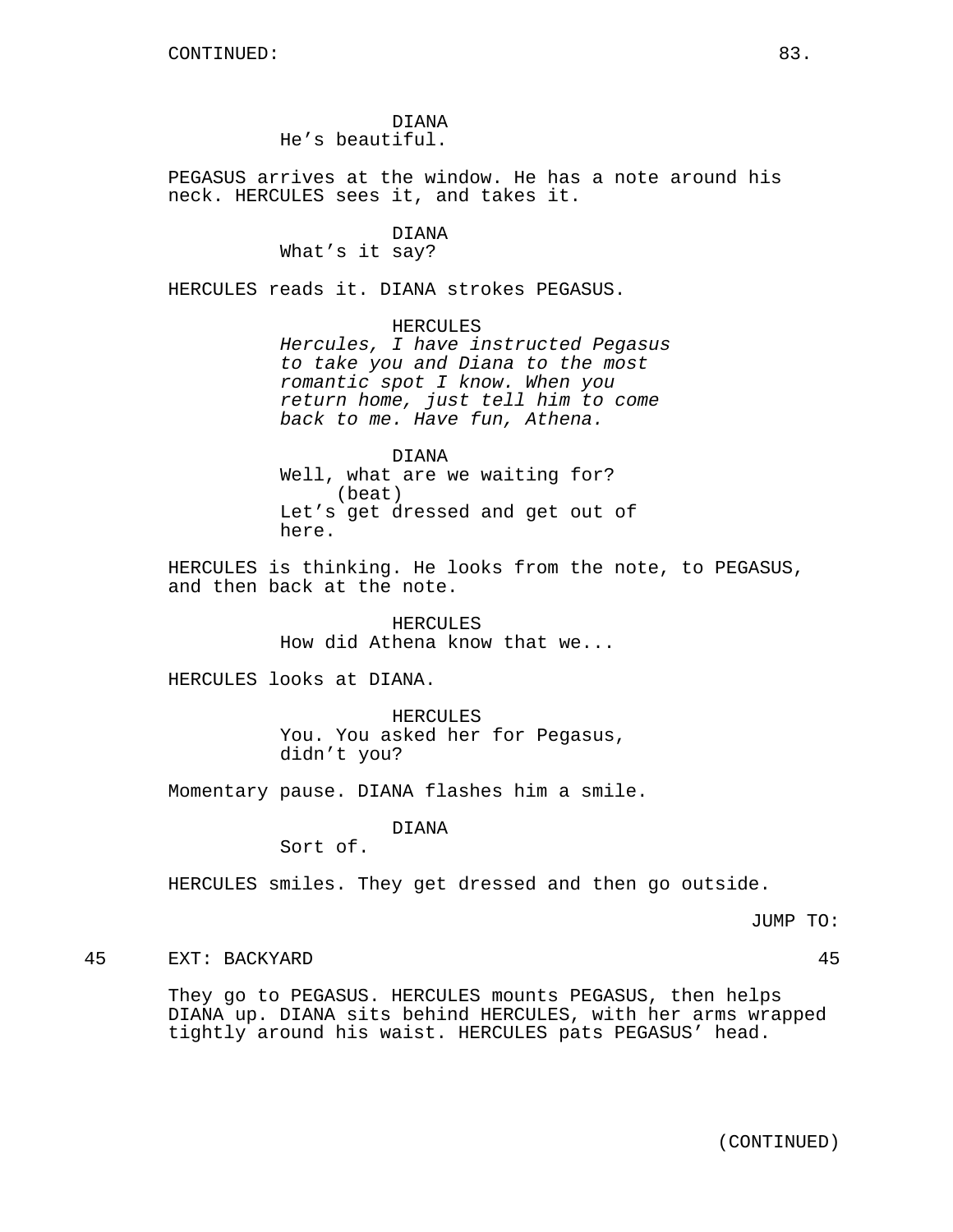HERCULES Okay, Pegasus. Let's go.

PEGASUS flies off.

CONTINUE TO:

46 EXT: AIR 46

PEGASUS takes them to the top of a very high mountain.

CONTINUE TO:

47 EXT: TOP OF MOUNTAIN - NEAR A STREAM 47

PEGASUS lands. They are in a "Garden of Eden". There is a running stream on the right hand side. There are lots of trees, and flowers, and berry bushes. DIANA and HERCULES dismount PEGASUS. HERCULES gets off first, then helps DIANA down.

> DIANA Oh, Herc! This is beautiful!

> > HERCULES

Yeah.

DIANA Look at that stream! The water is so clear, it's like crystal.

DIANA walks over to the stream. She steps into it. She is surprised at how warm the water is.

> DIANA And so warm. I wonder how it can be so warm this high up?

DIANA goes under the water. HERCULES is worried.

HERCULES

Diana?!?

DIANA comes back up. She turns to him.

DIANA Come on, Herc! Join me. (beat) We can have some fun.

HERCULES looks at her. DIANA starts to remove her clothes, and throws them to him.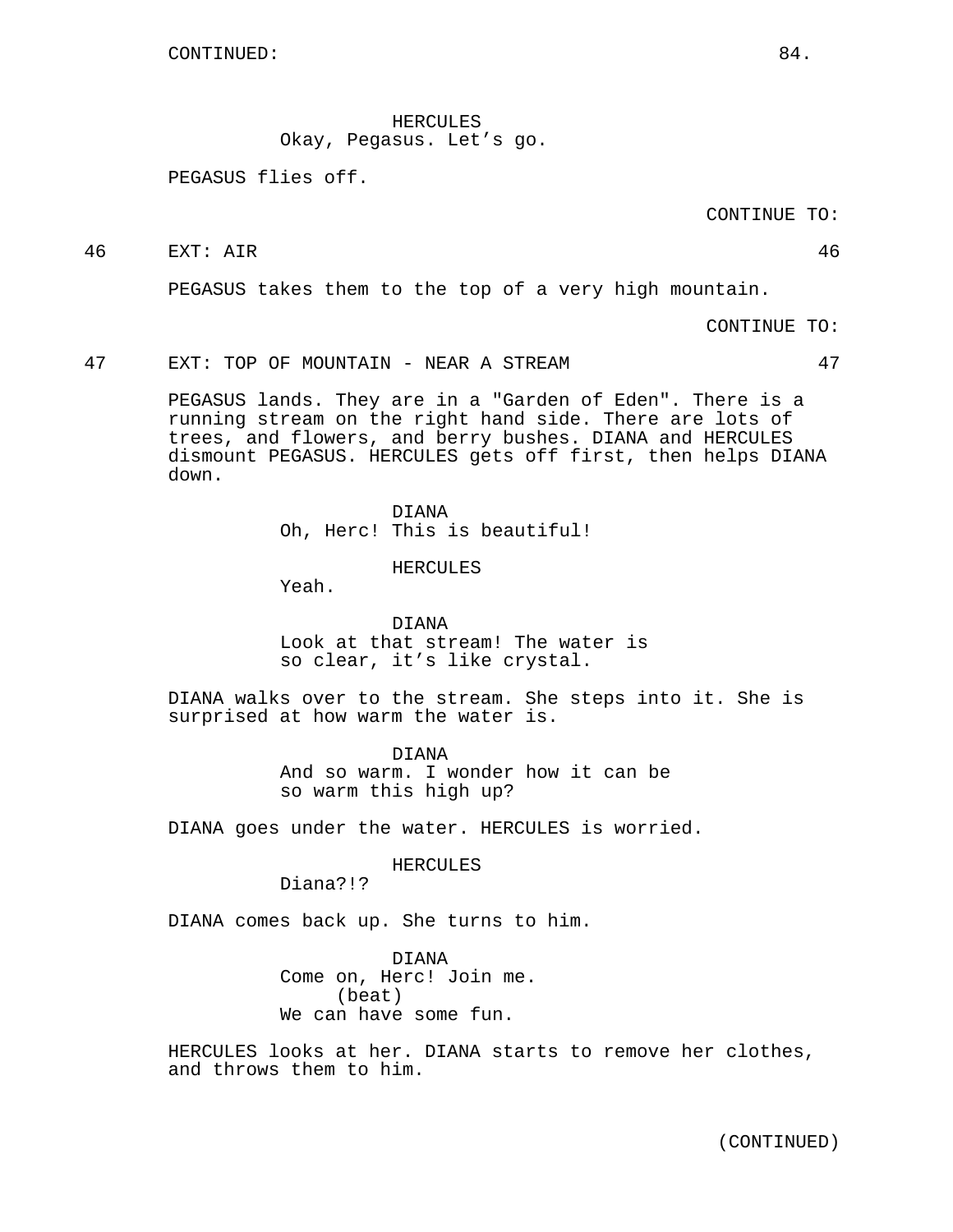HERCULES What are you...

DIANA We can even have more fun, if we leave our clothes on the shore.

HERCULES flashes her a smile. He removes his clothes, then joins her in the water. He heads out to her, but, on the way, disappears under the water. After a few seconds, DIANA starts to worry.

> DIANA Herc? (beat) Hercules? (beat) This isn't Funny, Herc! I...

She screams as he grabs her from behind. He kisses her neck, then picks her up, and turns her around to face him.

> HERCULES You're right. (beat) This is fun.

DIANA I ought to...

He shuts her up with a kiss.

CONTINUE TO:

# 48 TIME FLIES MONTAGE 28 AM

He moves his hands up and down her side. She wraps her arms tightly around his neck, pulling him to her. He brings his arms to the back of her legs, and lifts her up. He wraps her legs around his waist and makes love to her. Then they frolic in the water for a bit. They have a huge water fight, which ends with DIANA running ashore. He follows, catches her, and knocks her to the ground. He manages to get himself on top of her, pinning her to the ground. He looks down at her, and kisses her. They make love again.

CONTINUE TO: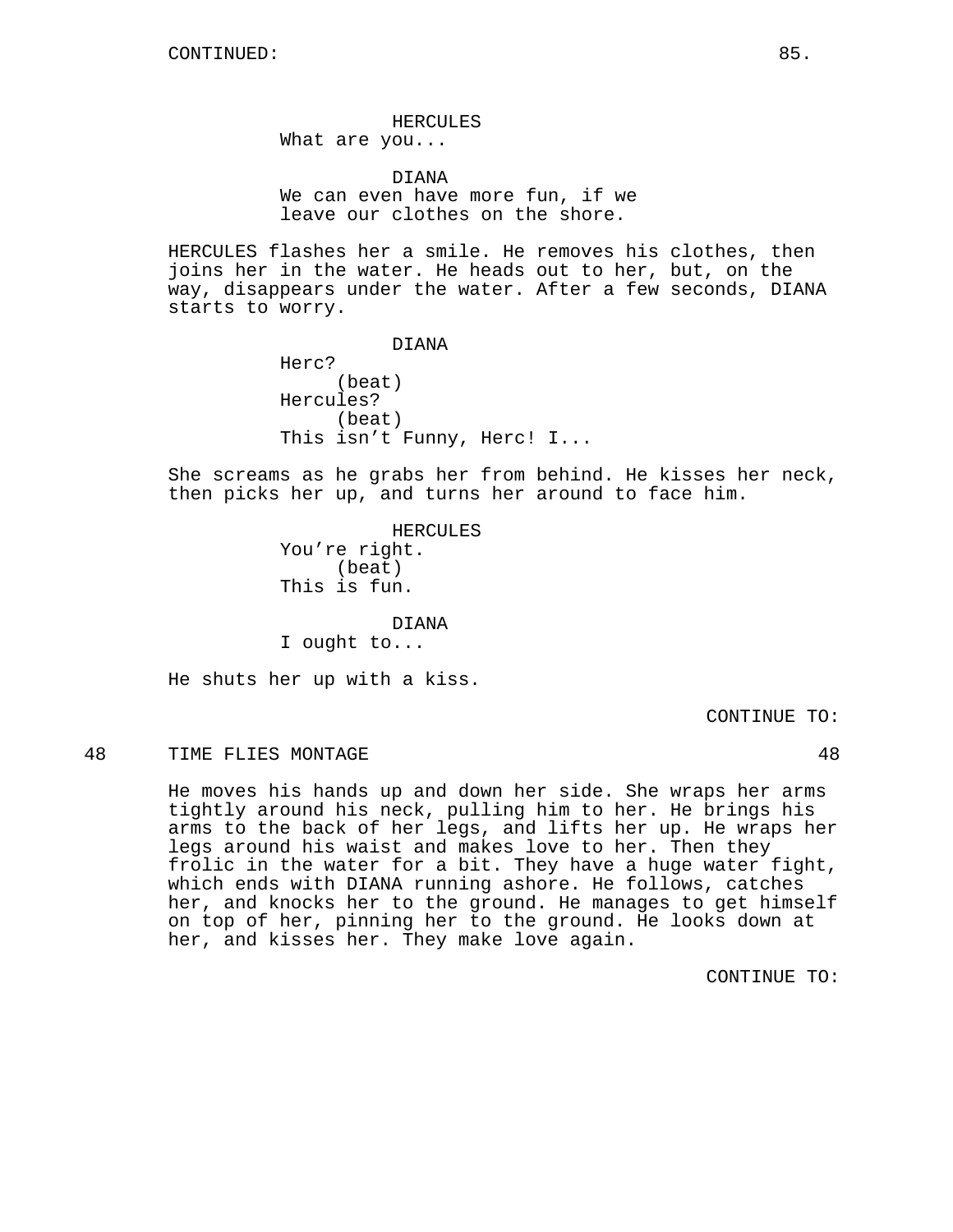### 49 TIME RESUMES (UNDER A TREE) 49

They are sitting under a tree, fully clothed, eating some berries and other fruit that HERCULES found.

> DIANA So, are we having fun yet?

HERCULES What sort of question is that?

DIANA A sarcastic, rhetorical one.

HERCULES

A what?

DIANA

A joke, Herc.

#### HERCULES

Oh. (beat) But seriously, yeah. This is great.

DIANA I wonder where Pegasus got to?

HERCULES Oh, he's around. (beat) Why, you want to leave already? (beat) All I have to do is whistle for him, and he'll...

DIANA No. I don't want to leave yet. You promised me the whole day. And I know the great Hercules would never break a promise.

HERCULES Oh, is that so?

#### DIANA

Yes.

HERCULES Well, if I remember correctly, you promised to make love to me as much as possible today.

DIANA says the next line with an innocent tone to her voice.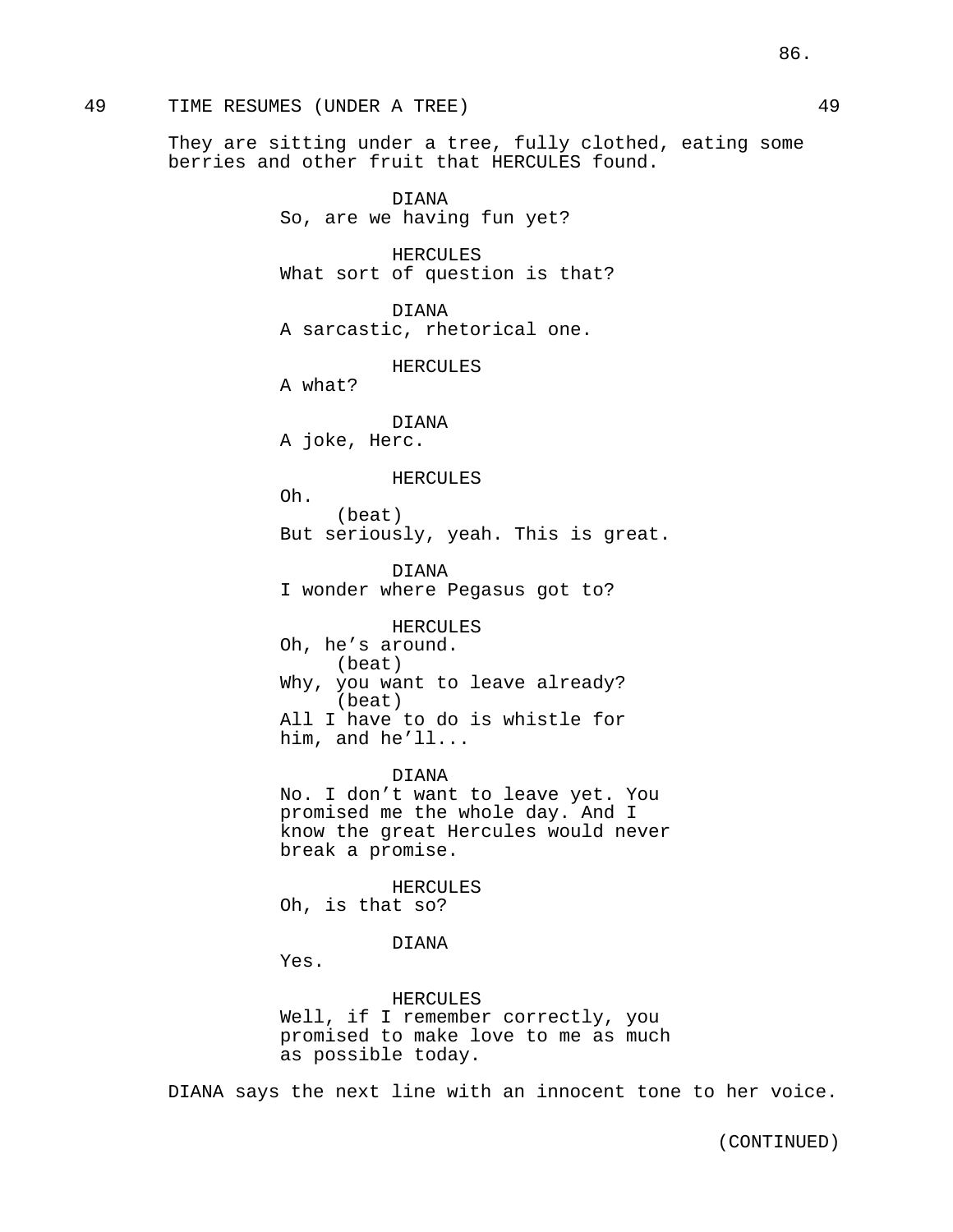DIANA

I did?

HERCULES Yeah, you did.

DIANA Well, then I guess we better stop wasting time.

DIANA kisses him. They make love.

JUMP TO:

50 EXT: PATH 50

DIANA and HERCULES are walking. They have their arms around each other.

> DIANA Oh, Herc. I wish every day could be like this. (beat) I don't want it to end.

> > HERCULES

Me either.

He kisses her. The kiss is broken by the sound of someone clearing his or her throat. It's ZEUS.

> HERCULES Father. What are you...

ZEUS Good day son. Diana.

DIANA nods a "hello" to ZEUS, ZEUS looks upset. DIANA wonders why he's here. She figures that whatever the reason, it can't be good.

> HERCULES What is it?

ZEUS Hera has decided that Diana has to leave. Tonight.

DIANA

Tonight?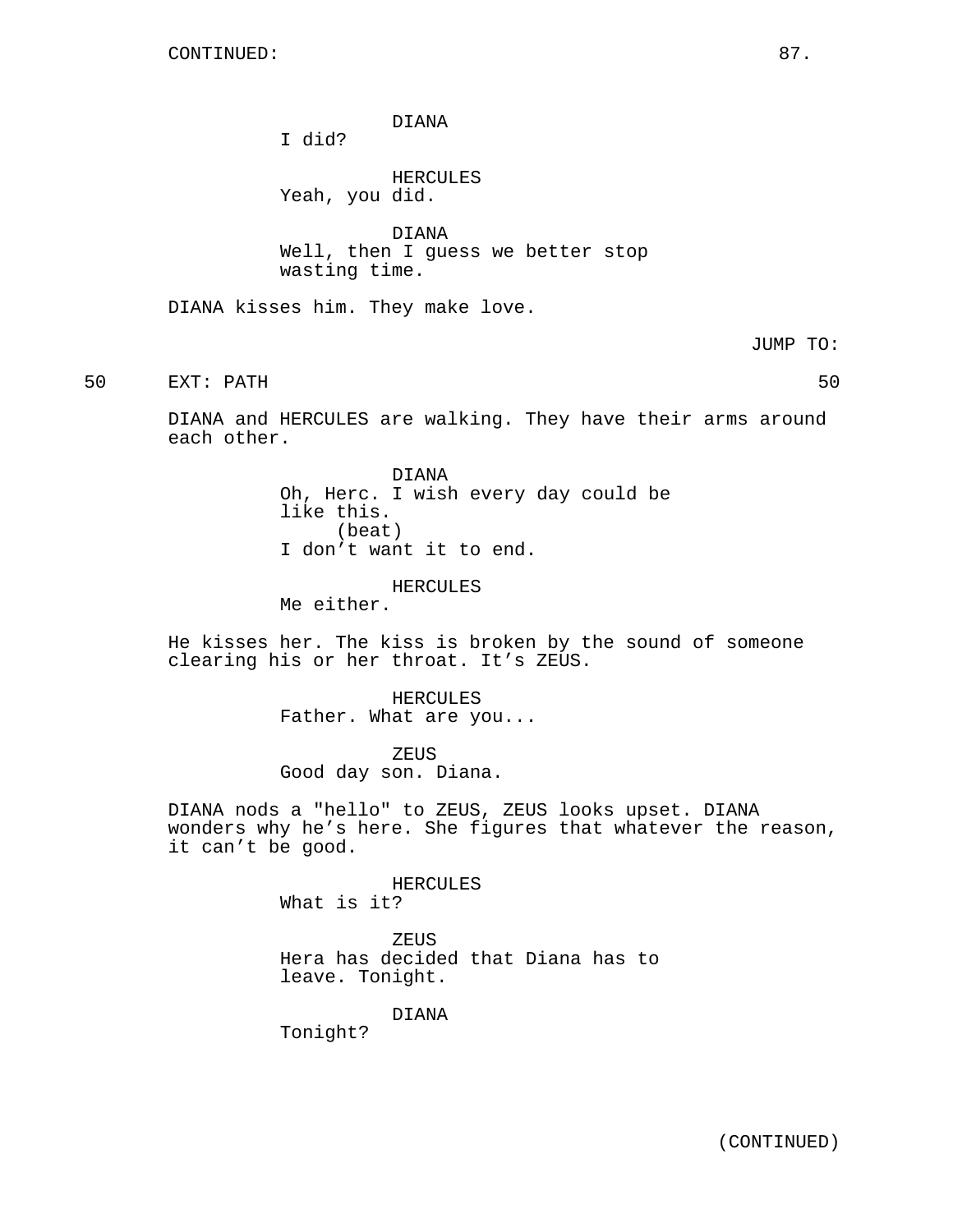HERCULES Can't you do something?

**ZEUS** She wanted to send her home last night. She was supposed to be gone when you woke up.

HERCULES I see.

(beat) I suppose you got her to wait?

ZEUS Yes. But I wasn't alone. A few others helped.

DIANA wonders who those "few others" were. She's sure one of them would have been Ares, but who else would be on her side?

> HERCULES Thank you, I guess.

> > ZEUS

Hera says that Diana's being here could alter the course of time as it should be. Who knows how much damage has already been caused. How much she has caused events to change since...

DIANA He's right, Herc.

HERCULES I don't care about time, Diana. I love you. The future hasn't happened yet. Things can...

DIANA

I love you, too.

DIANA turns to ZEUS.

DIANA Did, um, Hera say when she'd be sending me back?

ZEUS As soon as the sun sinks below the horizon.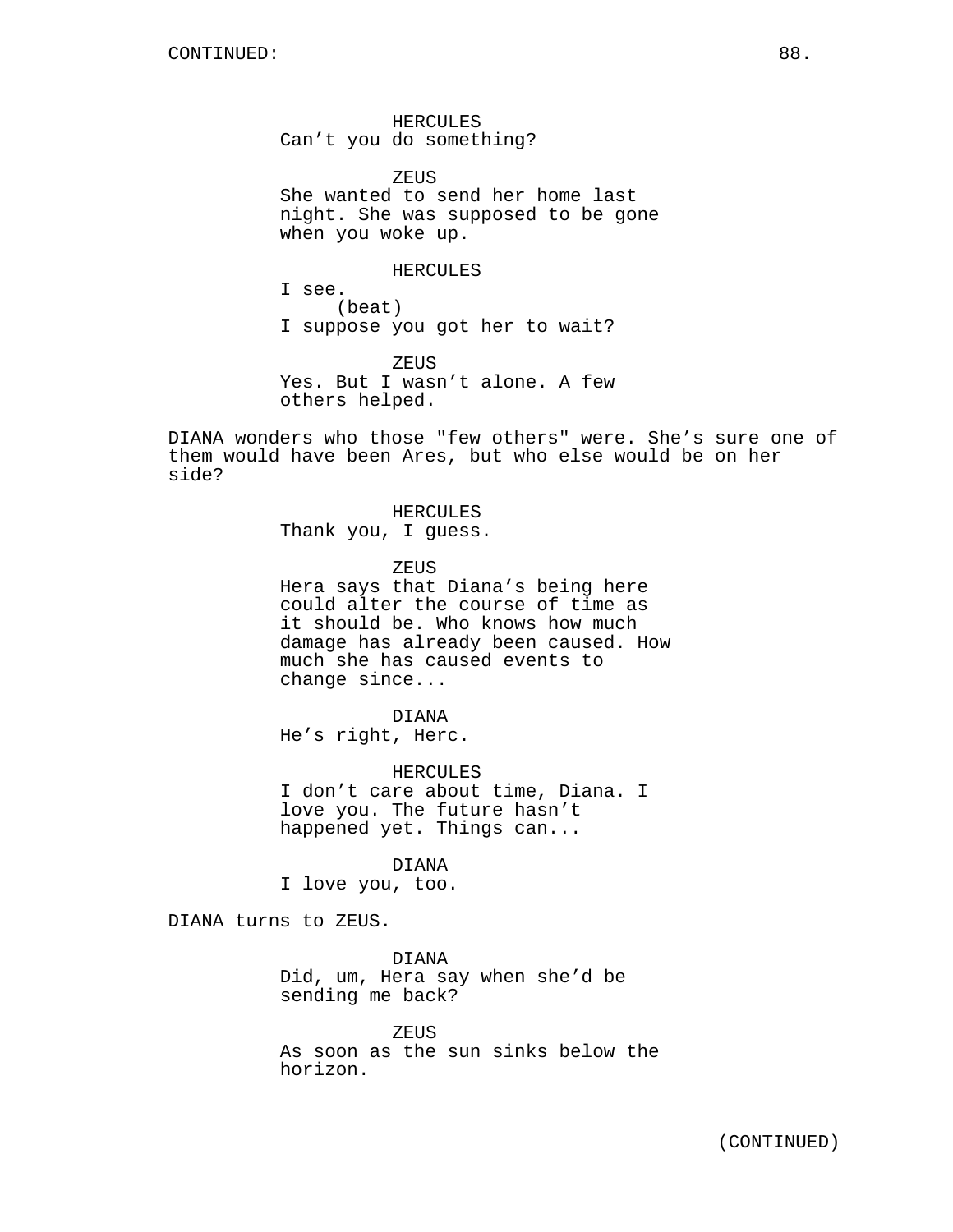DIANA, HERCULES, and ZEUS, all look at the sun and the horizon. DIANA thinks, then looks at HERCULES. DIANA That gives us three hours, Herc. HERCULES looks at DIANA. HERCULES Three Hours. (beat) What is three hours compared to... DIANA turns to ZEUS. DIANA Thank you. ZEUS Good-bye, Diana. (beat) It was nice to know you. DIANA flashes a smile. DIANA You too. ZEUS looks at HERCULES. ZEUS I'll see you later, son. ZEUS vanishes. HERCULES Diana, I can't lose you. (beat) I don't think I could face losing another... DIANA Herc, can we spend the next three hours loving each other, instead of arguing over something we can't change? I... HERCULES realizes she is right, and kisses her.

JUMP TO: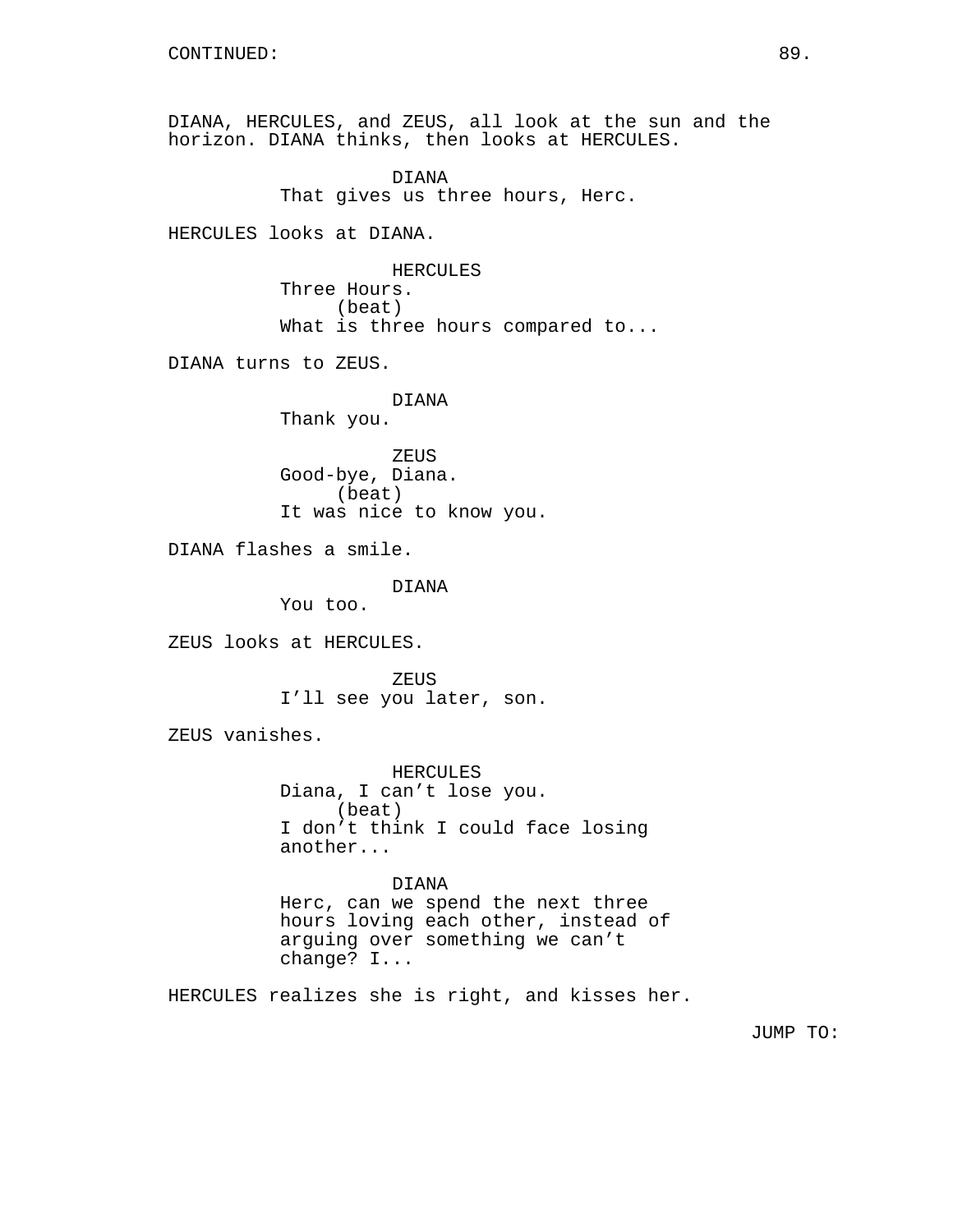# 51 UNDER A TREE - NEAR CLIFF **51** S1

DIANA and HERCULES are under a tree, which is near a cliff. They can see the horizon line. They are laying in each other's arms. Both have tears in their eyes. The sun is almost set. DIANA stands up. HERCULES stands up.

> DIANA Well, I guess this is it.

> > HERCULES

I love you.

#### DIANA

And I you.

HERCULES kisses her. The sun sets. The vortex that appeared over DIANA's pool at the beginning, appears again. HERA's eyes appear in the sky. The sound of HERA's voice breaks the kiss.

HERA

Diana. (beat) You have been judged, by me. (beat) I find your presence here no longer tolerable.

HERA raises DIANA off of the ground, as a strong gust of wind blows around DIANA and HERCULES.

> HERCULES Hera! Don't do this!!!

HERA Stay out of this, Hercules.

HERA sends HERCULES flying backwards, into the tree. DIANA is being drawn towards the vortex.

#### DIANA

Hercules!!!!

HERCULES gets up, and tries to reach for DIANA, but she is out of reach.

DIANA

I love you.

HERCULES I love you, too.

90.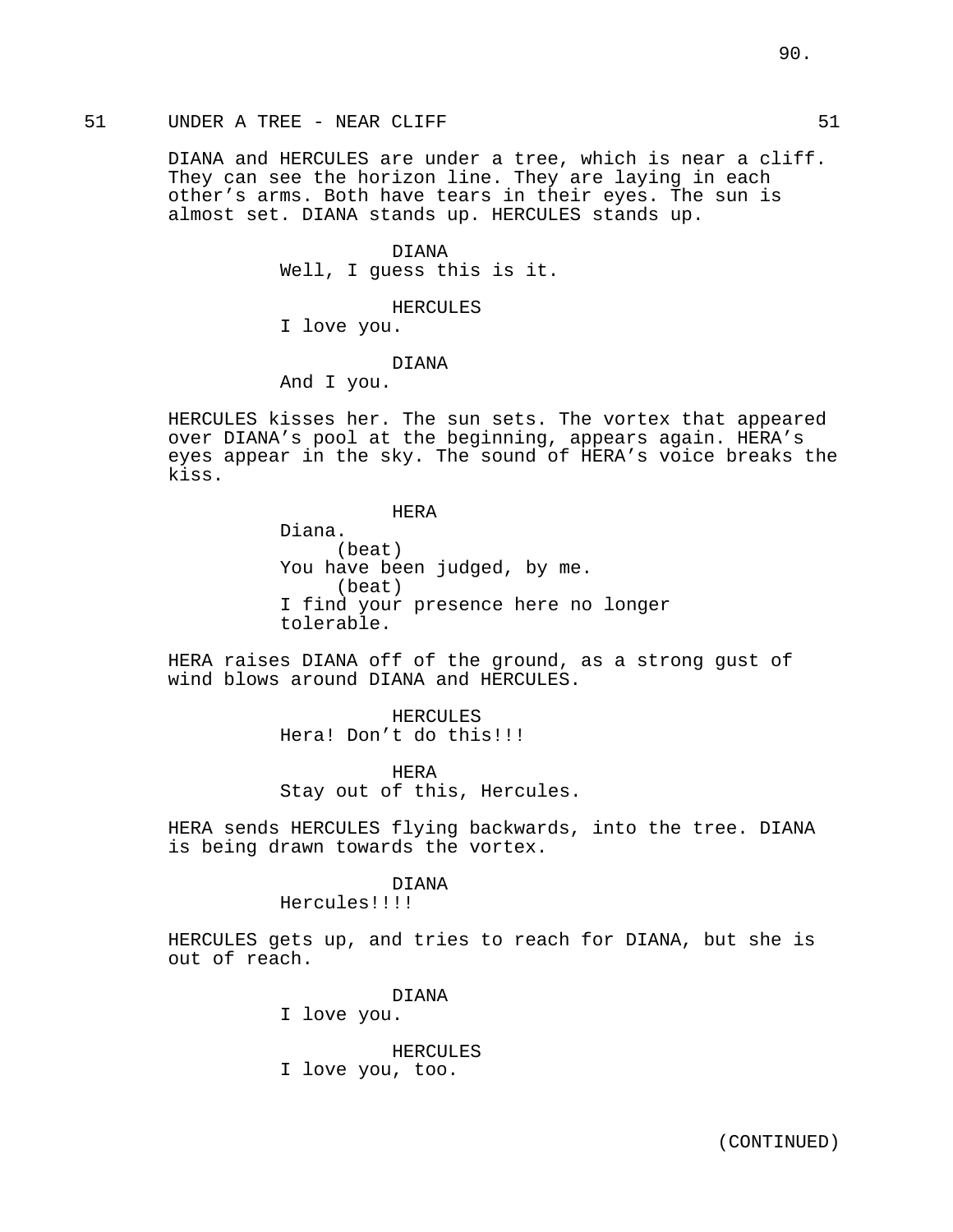As HERCULES finishes his line, DIANA is sucked into the vortex. HERA's eyes disappear. The vortex stays a few moments, then it also disappears. HERCULES falls to the ground on his knees.

#### HERCULES

NOOOOOO!!!!

52 NEARBY GROUP OF TREES 52

CAMERA PANS to the nearby group of trees. A figure can be seen watching. Zoom in on the figure. It's ARES.

> ARES Take care my love. Till we meet again. And we will meet again. I will find you. One day. That I promise.

ARES vanishes.

JUMP TO:

#### **A FEW HOURS LATER**

53 EXT: HERCULES' PLACE 53

IOLAUS is sitting in HERCULES' front yard. Waiting.

IOLAUS I wonder where they could be? (beat) I...

IOLAUS sees something flying directly towards the house. It takes a few moments, but then he realizes that it's PEGASUS.

> IOLAUS Pegasus? (beat) What could he want?

PEGASUS lands. HERCULES dismounts, sends PEGASUS home, and then heads for the house. He sees IOLAUS, but ignores him. IOLAUS heads over to HERCULES. HERCULES walks tight past him.

> IOLAUS What, not even a hello?

IOLAUS follows HERCULES towards the house. Momentary pause.

(CONTINUED)

PAN TO: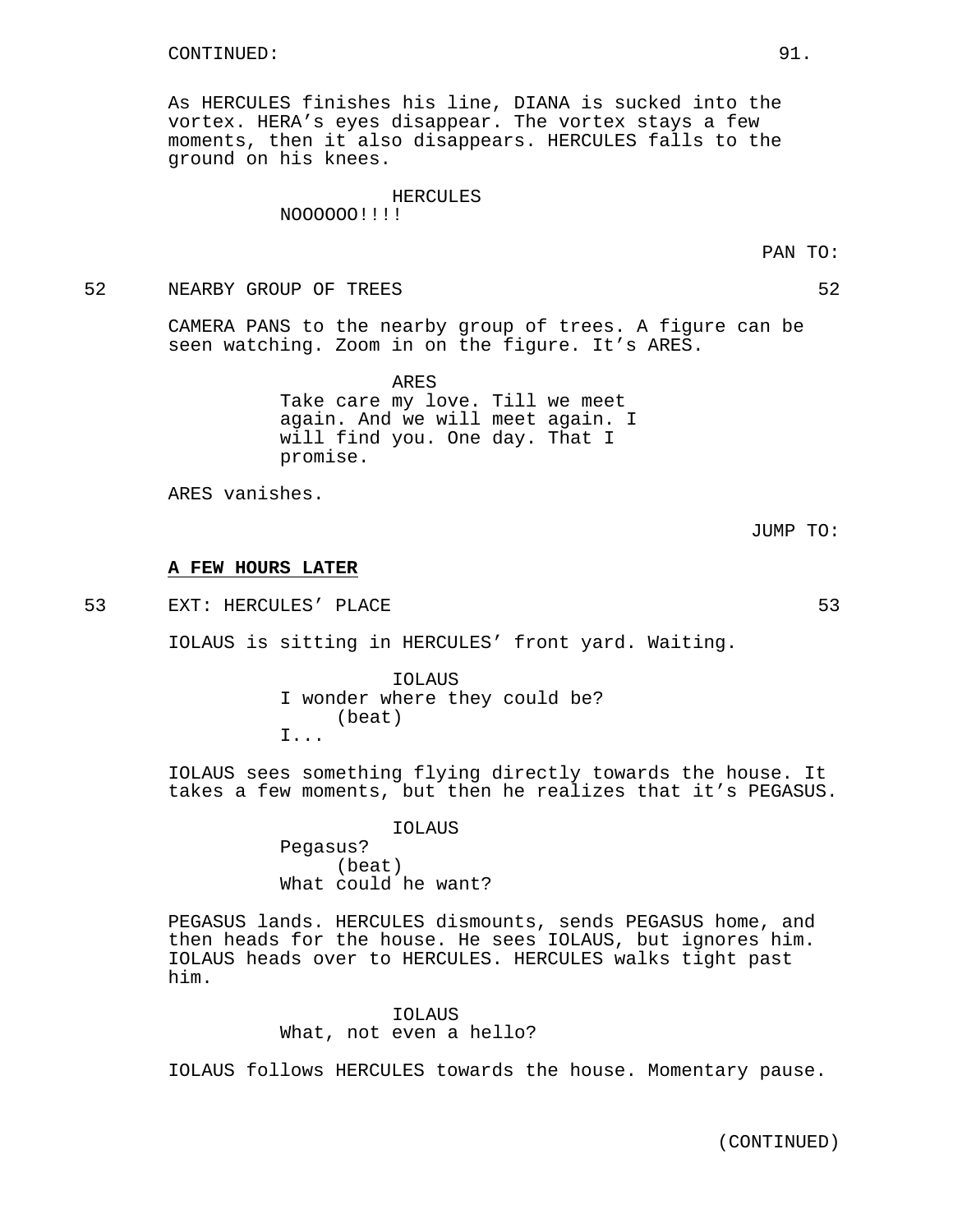IOLAUS Herc? (beat) Herc? HERCULES Whatever it is, it's going to have to wait. I'm in no mood right now to... IOLAUS All I wanted was... Momentary pause. IOLAUS realizes DIANA's not with him. IOLAUS Wait. (beat) Where's Diana? (beat) Wasn't she with you? HERCULES stops. He is about to turn and say something, but changes his mind. He continues to the house. IOLAUS Herc? (beat) Herc, what is it? (beat) Something's wrong? Something's happened? (beat) Where is she? (beat) Where's Diana? HERCULES I don't want to talk about it. HERCULES reaches the door and opens it. IOLAUS Herc! HERCULES turns and faces IOLAUS. HERCULES I said, I DON'T WANT TO TALK ABOUT IT!!!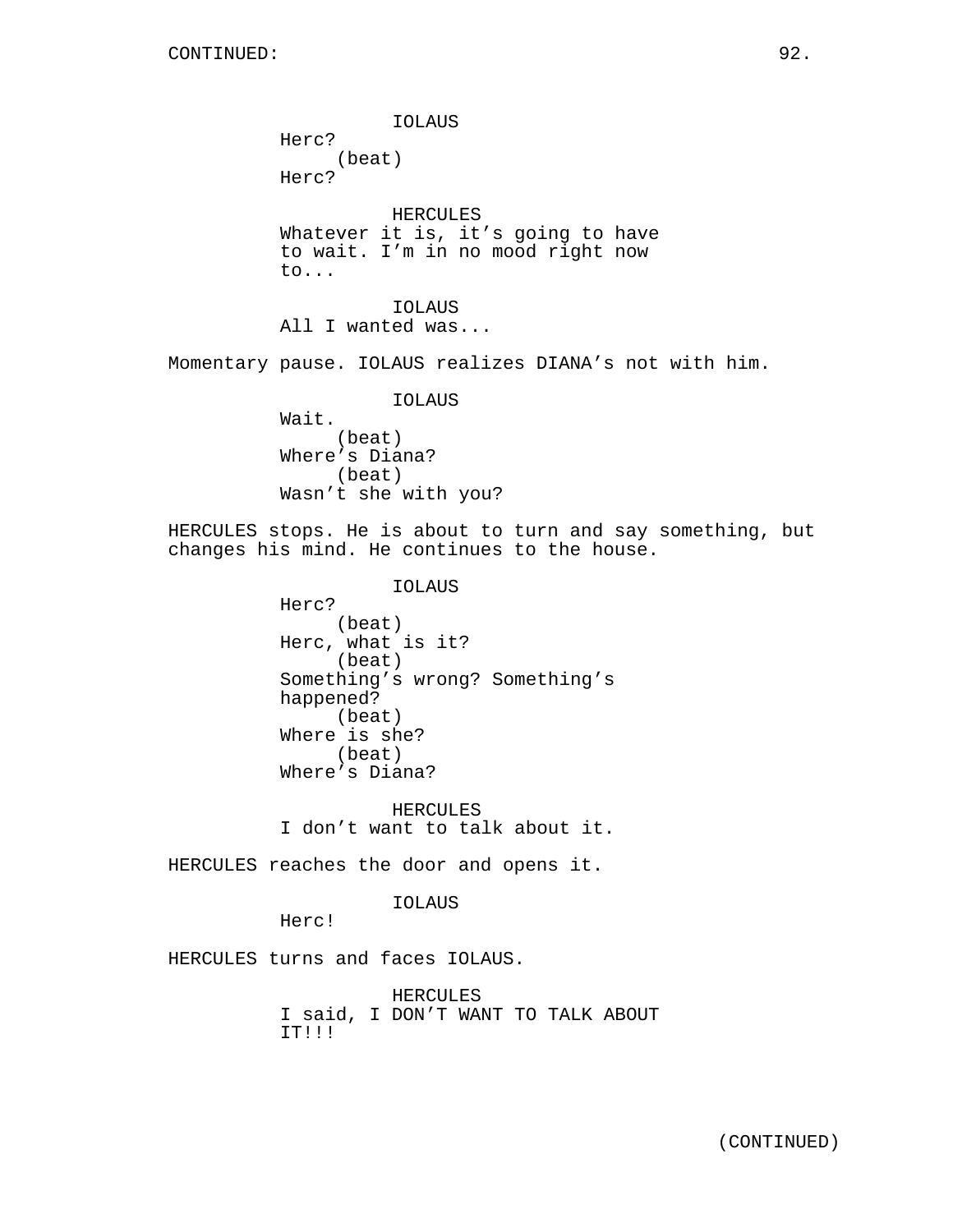HERCULES enters and slams the door. IOLAUS stares at the door. He wonders if he should go in and see what's troubling his friend. It's obvious it has to do with Diana. But what happened? IOLAUS stands, staring at the door, debating what to do. After a few more moments, he decides to leave.

JUMP TO:

#### **SATURDAY JUNE 14th 1997**

# 54 EXT: DIANA'S BACKYARD 54

The vortex appears in the sky above her pool, just like it did before. DIANA comes flying through it, and lands in the pool, just like Hercules did before. DIANA stands in the pool and looks around. She notices the signs of summer all around her. She hears the sound of the traffic, and it takes a moment for her to remember what that noise is. It's been so long since she's heard it. DIANA starts to move, and stops. She feels kind of dizzy, light headed. Her hand instinctively goes to her stomach. After a moment, her eyes drift to where she placed her hand. She gets a very funny feeling. (She is pregnant, only she doesn't know it yet. She does, however, suspect it.)

# DIANA

No. I couldn't. Could I?

DIANA gets out of the pool. The weather is fairly cool, and she is dripping wet. She looks to the house.

# DIANA

I hope I didn't lock the door.

DIANA tries to make it to the house as fast as she can.

CONTINUE TO:

55 SIDE DOOR 55

DIANA Please, tell me I didn't lock it. Please.

DIANA reaches the house. She places her hand on the doorknob and turns it. It opens. DIANA breathes a sign of relief, and raises her eyes to the sky.

DIANA

Thank you.

DIANA goes inside.

CONTINUE TO: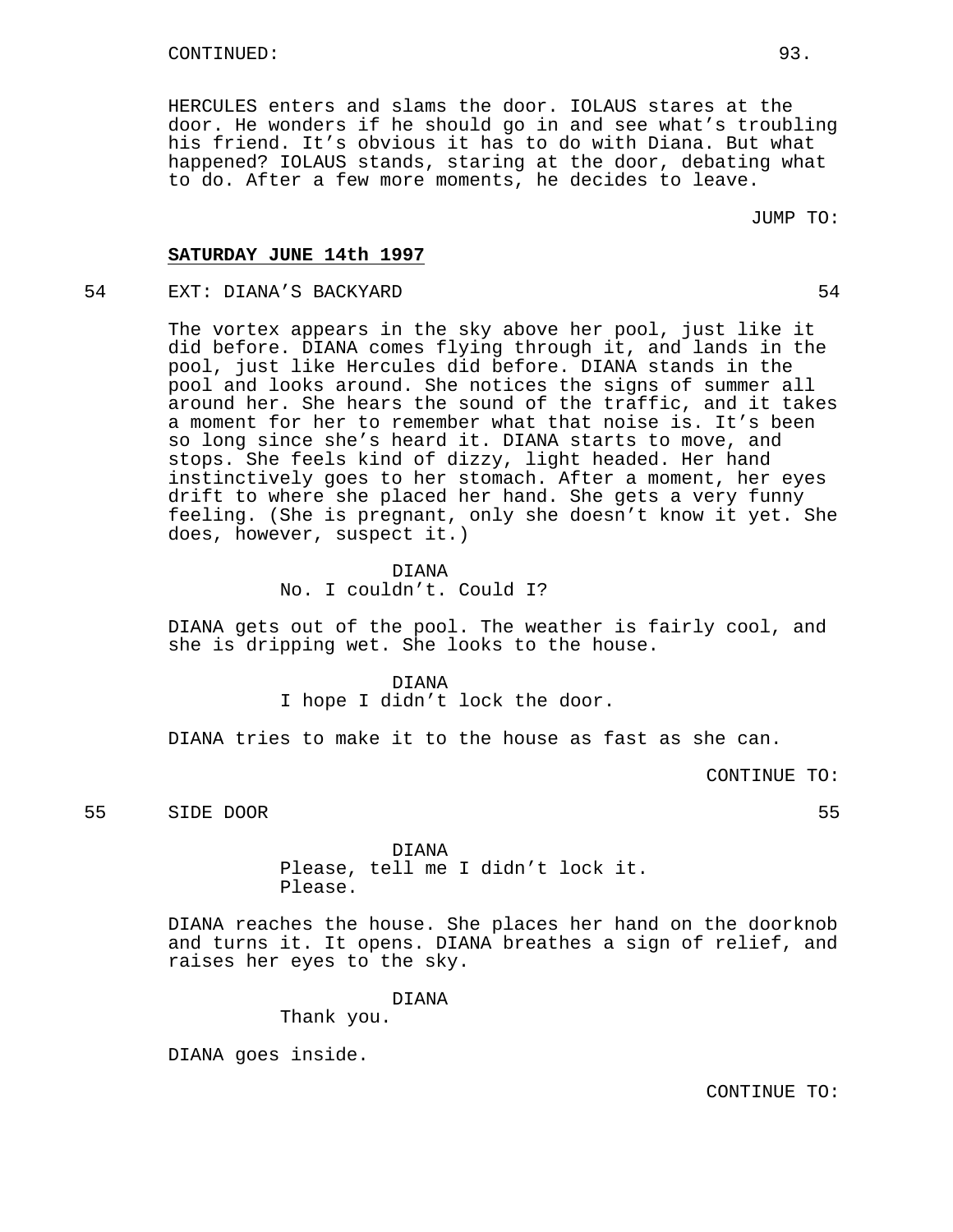### 56 TIME FLIES MONTAGE 36 SEPTEMBER 1997 STATES 56

DIANA changes out of her wet clothes, then goes to the phone. She calls her doctor, and makes an appointment. She is about to hang up the phone, when she gets a feeling that there is an important message on her voice mail.

#### 57 TIME RESUMES (LIVING ROOM) 57

DIANA checks her voice mail.

VOICE (VO) Hello. Today is Saturday, June 14th, 1997. Time is 1:00pm.

DIANA is shocked. Did only a year go by while she was gone?

DIANA

1997?

VOICE (VO) Enter your password now.

DIANA I hope I remember this.

DIANA enters her password.

VOICE (VO) Thank-you. (beat) You have 500 messages.

# DIANA

500?

CONTINUE TO:

58 TIME FLIES MONTAGE 38 SETTING THE SAME SETTING SALE IS A SETTING OF SALE IS A SETTING OF SALE IS A SETTING S

DIANA goes through her messages. All 500. She deletes the ones that are either not important, hang-ups, or no longer apply. There are at least 10 messages from Mac. After listening to all the messages, she hangs up and calls Mac.

CONTINUE TO: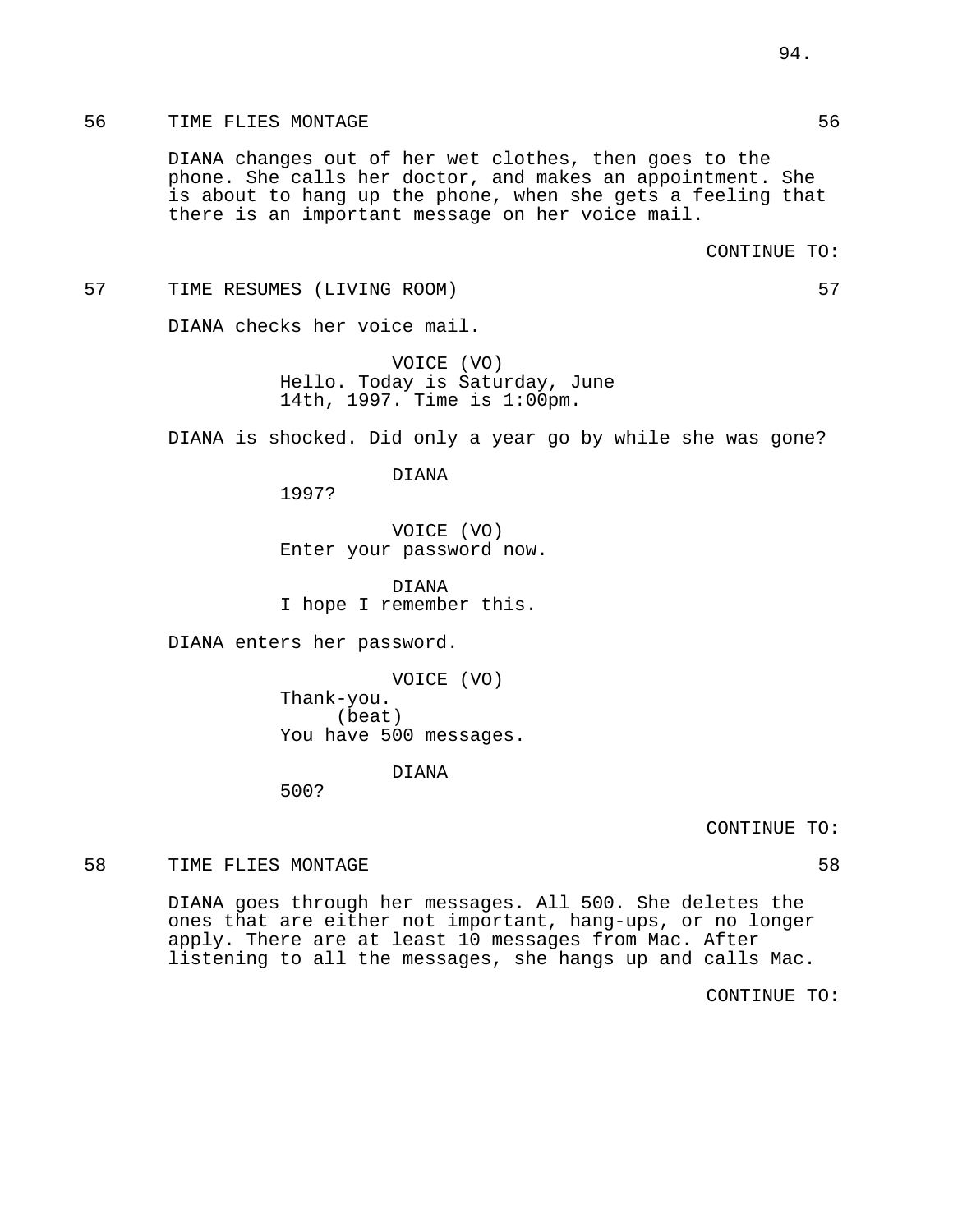59 TIME RESUMES (LIVING ROOM) 59

DIANA finishes dialing Mac's number. She gets his machine.

DIANA Great. Phone-tag.

Momentary pause. Mac's message plays, and DIANA waits for the beep. At the beep she leaves the following message.

> DIANA Hi Mac, it's me. ... Sorry I took so long to get back to you. But I've been...

Momentary pause. DIANA tries to figure out what to say.

DIANA ...out of town. ... Call me when you get this message. Bye.

DIANA hangs up the phone. She stares at the stairs leading to the basement, and descends them.

CONTINUE TO:

# 60 BASEMENT 60

The basement is pretty much as she left it. She goes over to the shelf where HERCULES found Nemesis' pendant, and is surprised to see that it's still there. Under the pendant, are the two books she wrote while in Ancient Greece.

DIANA

I don't believe this? How...

She picks up the biography she was working on, and turns to the end.

> DIANA Wait, I didn't write this! (beat) Herc must have continued writing it after I left.

She keeps flipping back, till she finds the first entry that she didn't write. She reads it.

> DIANA (VO) It been three weeks now since I lost Diana. I never thought I could ever love another woman as much as I loved Deianeira, but Diana...

95.